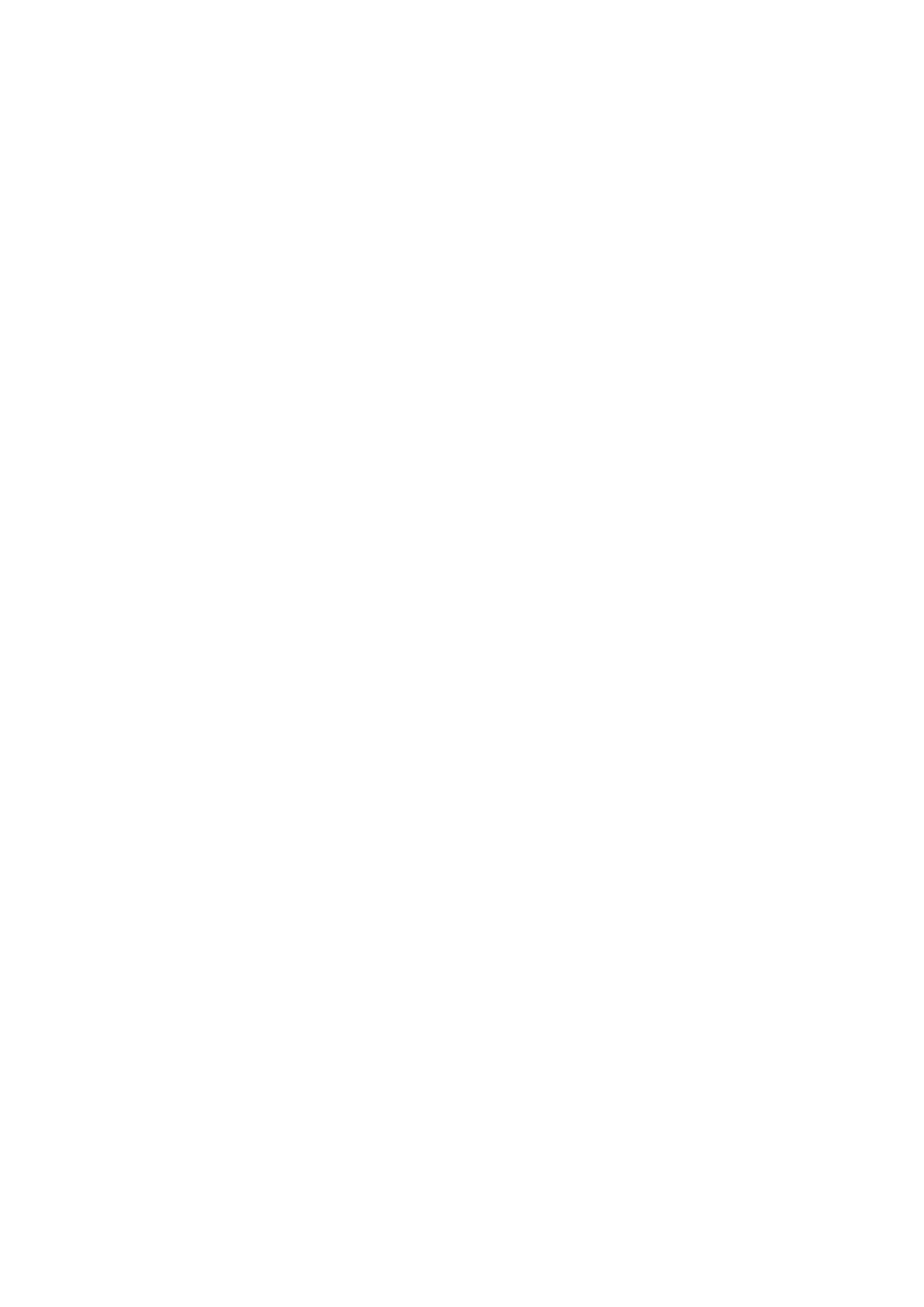### **Abstract**

<span id="page-2-0"></span>In carrier-grade Internet Service Provider (ISP) networks the Broadband Network Gateway (BNG) is a specialised network server which sits at the core of an ISP network. The responsibilities of the BNG include the facilitation and aggregation of active user sessions from the ISP's access network, and providing Internet Protocol (IP) connectivity through the ISP backbone network to the Internet. In a typical ISP carrier network, the BNG is one of the most expensive appliances and carries a high degree of responsibility. Due to the cost, it is common for there be only a single centralised BNG, which presents a singular point of failure (SPOF) for all ISP subscriber access to the Internet. This project aims to investigate whether the centralised BNG model is able to be redesigned using a new approach to computer networking called Software Defined Networking (SDN). Using SDN and the OpenFlow protocol will allow for the separation of the traffic forwarding logic of a switch from the data plane, enabling that logic to be moved into an application running in software. This results in a much more software oriented approach to network design and the control and configuration of switches. This project aims to investigate the removal of singular dependence on the centralised BNG model by distributing the functionality of a BNG among a network of commodity switches. There is a strong focus on implementing support for a number of important session establishment protocols and how these can be used to make necessary dynamic traffic forwarding decisions, as well as the investigation of a carrier-grade distributed software controller.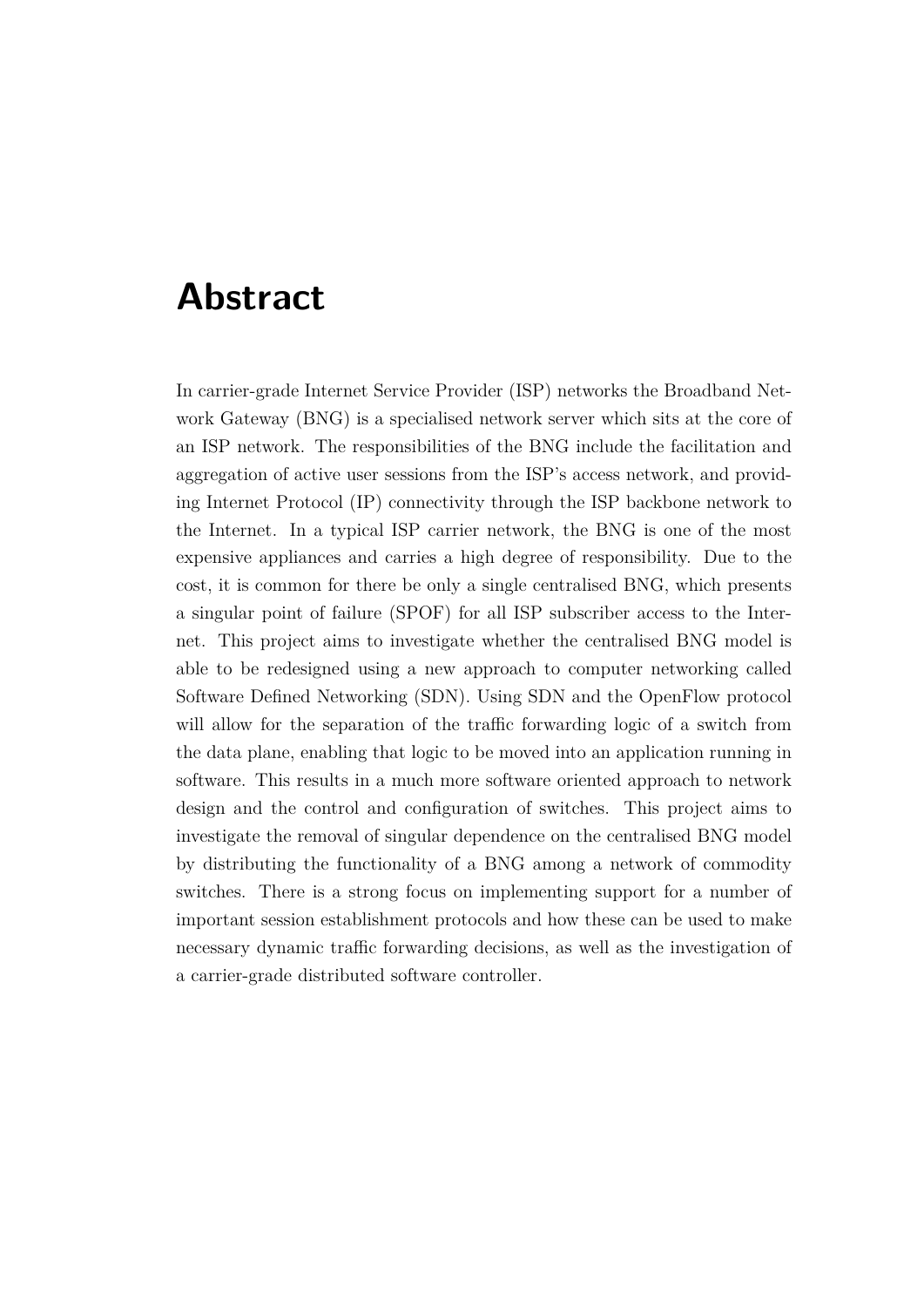### **Acknowledgements**

<span id="page-3-0"></span>Firstly, I would like to thank my project supervisor Dr. Richard Nelson for his support and guidance throughout the course of this project. Additionally, I would like to thank Brad Cowie and Christopher Lorier from the WAND group for their advice and valuable input into my project as it has progressed. I would also like to thank Scott Raynel, Chris Browning and the rest of the team from Lightwire for their support and valuable insight from the onset of my project and throughout. Finally, I would like to thank Adam Coxhead for his advice and input in structuring my project and associated deliverables.

Additionally, I would like to thank Shane Alcock and Brendon Jones from the WAND group for their proof-reading and editorial input in creating this report.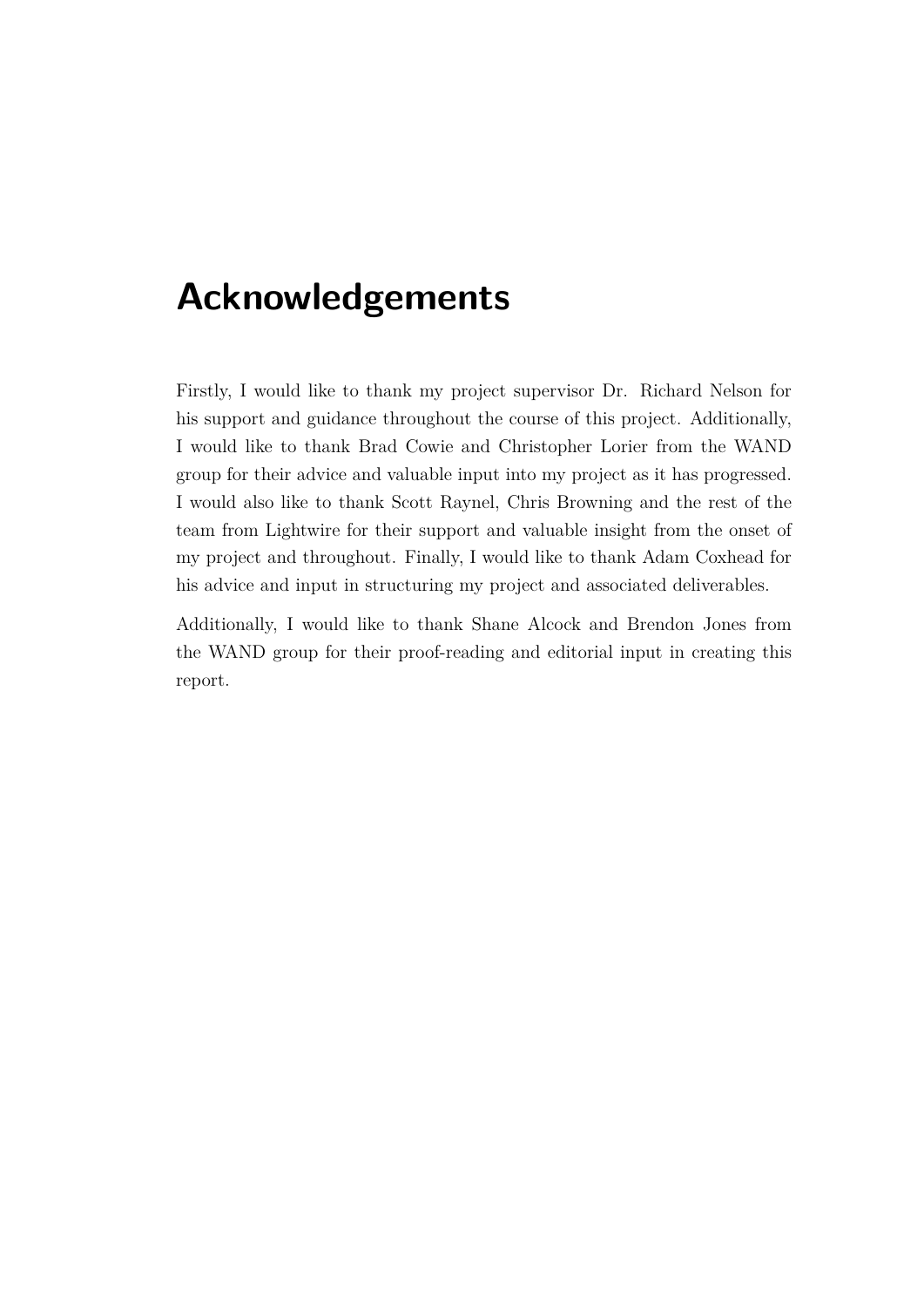## **Contents**

|                | <b>Abstract</b> |                                                       | ii             |
|----------------|-----------------|-------------------------------------------------------|----------------|
|                |                 | <b>Acknowledgements</b>                               | iii            |
| 1              |                 | Introduction                                          | $\mathbf{1}$   |
| $\overline{2}$ |                 | <b>Background</b>                                     | 4              |
|                | 2.1             | Software Defined Networking and OpenFlow              | $\overline{4}$ |
|                | 2.2             | Broadband Network Gateway                             | 8              |
|                | 2.3             |                                                       | 11             |
|                | 2.3.1           |                                                       | 11             |
|                | 2.3.2           | Ryu                                                   | 12             |
| 3              |                 | Investigation                                         | 13             |
|                | 3.1             | Software Defined Networking and OpenFlow Technologies | 13             |
|                | 3.1.1           |                                                       | 13             |
|                | 3.1.2           |                                                       | 17             |
|                | 3.2             | Broadband Remote Access Server                        | 18             |
|                | 3.2.1           | Current Dependency Reduction Strategies               | 18             |
|                | 3.2.2           | Software Defined Networking and OpenFlow Solutions    | 19             |
| 4              |                 | Implementation                                        | 23             |
|                | 4.1             | Broadband Network Gateway Session Aggregation         | 23             |
|                | 4.1.1           | Dynamic Host Configuration Protocol                   | 24             |
|                | 4.1.2           | Virtual Local Area Network                            | 29             |
|                | 4.2             | Dynamic Flow Creation                                 | 32             |
|                | 4.3             | Anonymous Unicast Host Detection                      | 33             |
| 5              |                 | <b>Evaluation and Discussion</b>                      | 38             |
|                | 5.1             | Broadband Network Gateway Session Aggregation         | 38             |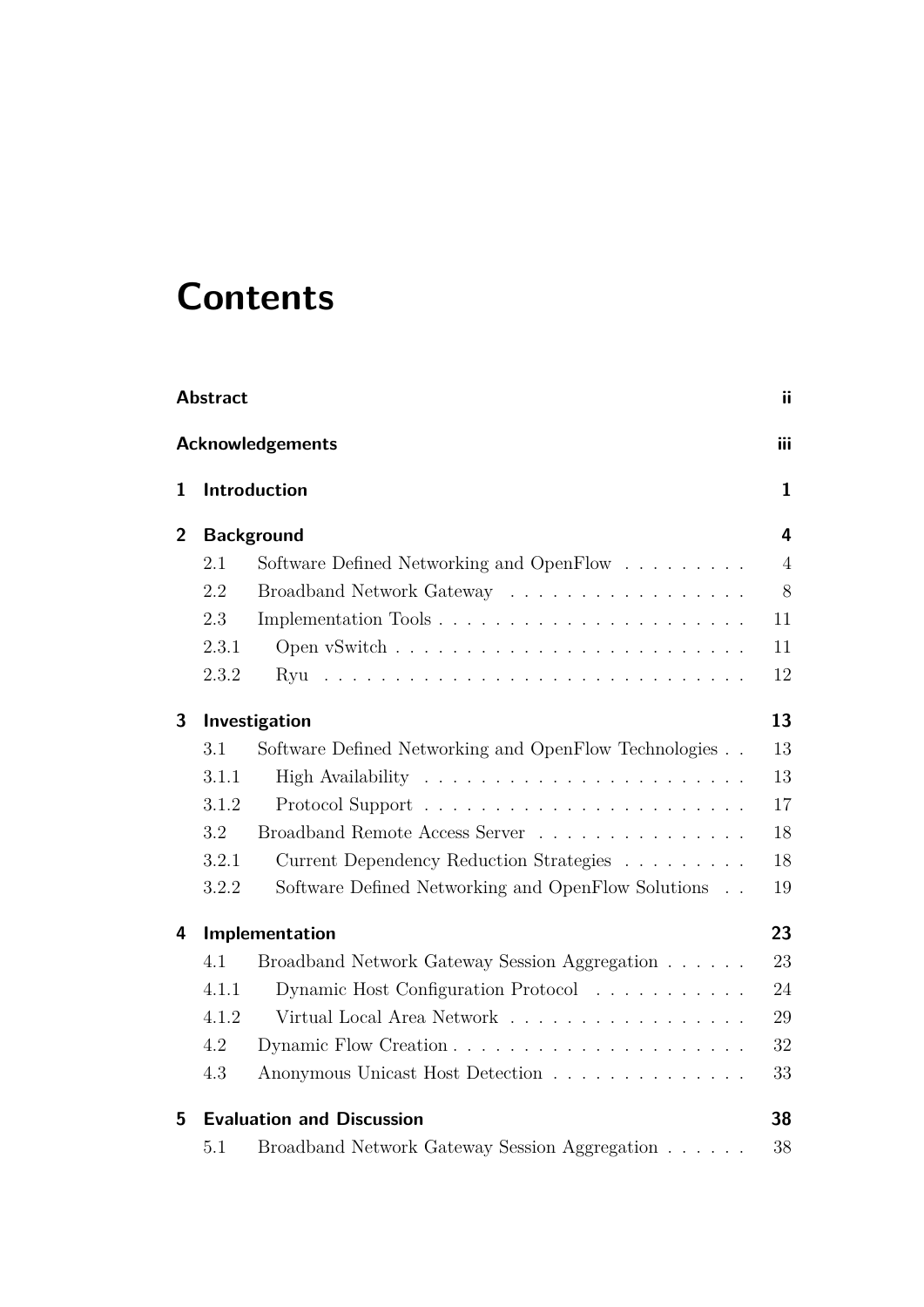|                         | 5.1.1             | Dynamic Host Configuration Protocol                     | 38 |  |
|-------------------------|-------------------|---------------------------------------------------------|----|--|
|                         | 5.1.2             | Virtual Local Area Network                              | 40 |  |
|                         | 5.2               |                                                         | 42 |  |
|                         | 5.3               | Project and Technology Limitations or Difficulties      | 43 |  |
|                         | 5.3.1             |                                                         | 43 |  |
|                         | 5.3.2             |                                                         | 46 |  |
|                         | 5.3.3             |                                                         | 47 |  |
|                         | 5.3.4             |                                                         | 48 |  |
|                         | 5.3.5             | Bugs and Software Regression                            | 49 |  |
| <b>Conclusions</b><br>6 |                   |                                                         |    |  |
|                         | 6.1               |                                                         | 51 |  |
|                         | 6.2               |                                                         | 51 |  |
|                         | 6.2.1             | Additional Protocol Support                             | 52 |  |
|                         | 6.2.2             | Flow Management and Operational Robustness              | 52 |  |
|                         | 6.2.3             | Additional Authentication, Authorisation and Accounting |    |  |
|                         |                   |                                                         | 54 |  |
|                         | 6.2.4             | Complex Network Topologies                              | 54 |  |
|                         | 6.2.5             | Real World Testing and Evaluation                       | 55 |  |
|                         | 6.3               |                                                         | 55 |  |
|                         | <b>References</b> |                                                         | 57 |  |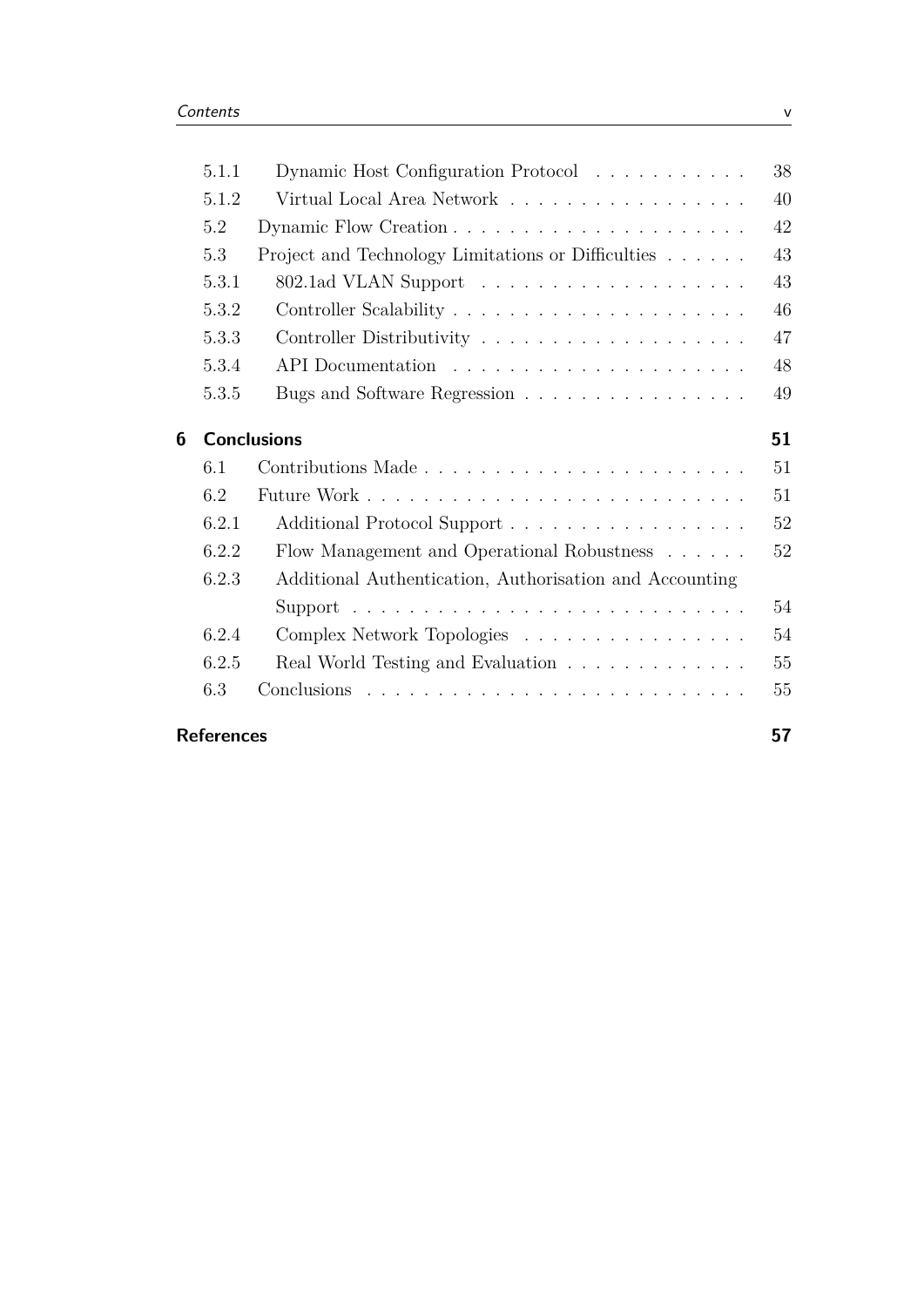# **List of Figures**

| 2.1 OpenFlow 1.3 Protocol and Switch Visualisation                                     | 6  |
|----------------------------------------------------------------------------------------|----|
| 2.2 BNG operation in IP-enabled regional ISP network                                   | 10 |
| 3.1 Apache Zookeeper operation with multiple OpenFlow controllers.                     | 16 |
| 3.2 PPPoE session creation with split architecture BNG model                           | 21 |
| 4.1 Controlled DHCP session establishment process                                      | 27 |
| 4.2 Example of basic VLAN port configurations                                          | 30 |
| 4.3 Anonymous unicast flooded ARP request example                                      | 35 |
| 4.4 Anonymous unicast ARP response example                                             | 36 |
| 5.1 802.1ad operation in an ISP network $\dots \dots \dots \dots \dots \dots \dots$ 44 |    |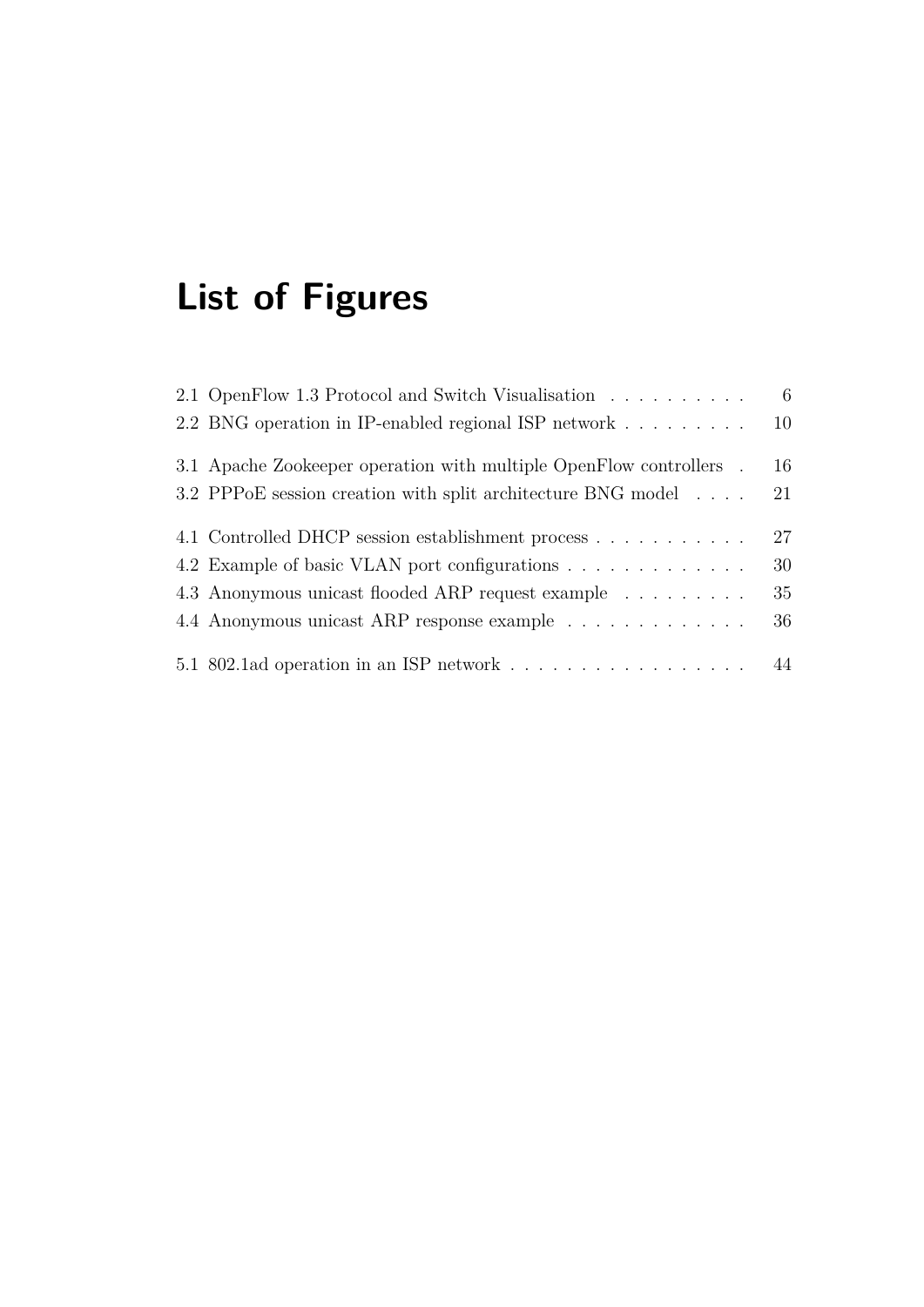# **List of Tables**

| 2.1 Example flow table entry $\dots \dots \dots \dots \dots \dots \dots \dots \dots$ 7 |  |
|----------------------------------------------------------------------------------------|--|
| 4.1 Packet characteristics for matching DHCP control flow entry 26                     |  |
| 4.2 Example flow entry pair for subscriber WAN access 28                               |  |
| 5.1 Basic 802.1ad VLAN-stacked ARP packet 45                                           |  |
| 5.2 Distributed vs. redundant controller comparison 48                                 |  |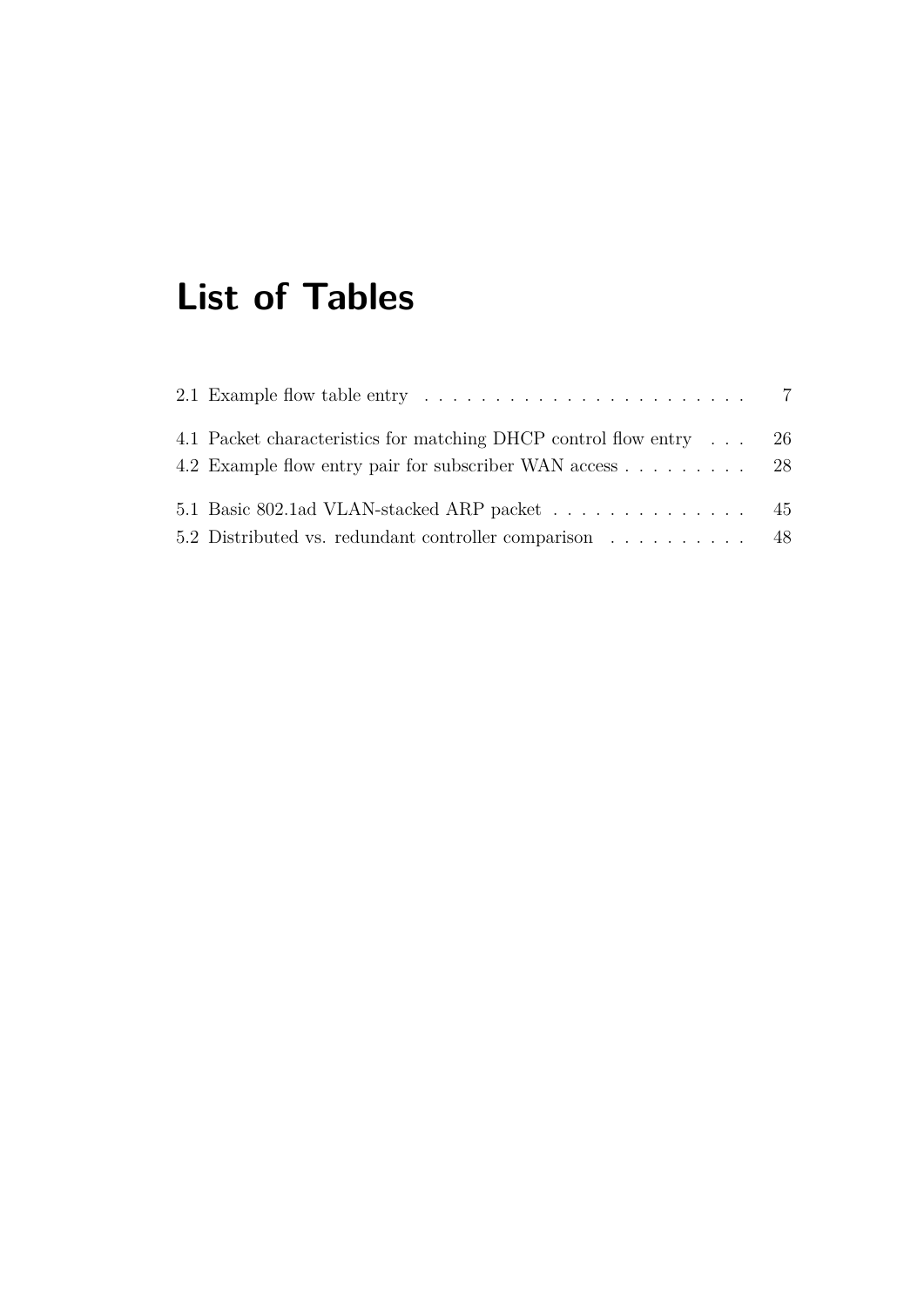# **List of Acronyms**

| AAA                                               | Authentication, Authorisation and Accounting            |  |  |  |  |
|---------------------------------------------------|---------------------------------------------------------|--|--|--|--|
| <b>ADSL</b>                                       | Asymmetric Digital Subscriber Line                      |  |  |  |  |
| <b>API</b>                                        | Application Programming Interface                       |  |  |  |  |
| <b>ARP</b>                                        | <b>Address Resolution Protocol</b>                      |  |  |  |  |
| <b>ASP</b><br><b>Application Service Provider</b> |                                                         |  |  |  |  |
| <b>ATM</b>                                        | Asynchronous Transfer Mode                              |  |  |  |  |
| <b>BNG</b><br><b>Broadband Network Gateway</b>    |                                                         |  |  |  |  |
| <b>BRAS</b>                                       | Broadband Remote Access Server                          |  |  |  |  |
| <b>CFI</b>                                        | Canonical Format Indicator                              |  |  |  |  |
| <b>CPE</b>                                        | Customer Premises Equipment                             |  |  |  |  |
| <b>CVID</b>                                       | Customer VLAN Identifier                                |  |  |  |  |
| <b>DEI</b>                                        | Drop Eligible Indicator                                 |  |  |  |  |
| <b>DHCP</b>                                       | Dynamic Host Control Protocol                           |  |  |  |  |
| <b>DSL</b>                                        | Digital Subscriber Line                                 |  |  |  |  |
|                                                   | <b>DSLAM</b> Digital Subscriber Line Access Multiplexer |  |  |  |  |
| <b>EAS</b>                                        | Ethernet Aggregation Switch                             |  |  |  |  |
| <b>HVID</b>                                       | Handover VLAN Identifier                                |  |  |  |  |
| IP                                                | Internet Protocol                                       |  |  |  |  |
| <b>IPoE</b>                                       | Internet Protocol over Ethernet                         |  |  |  |  |
| IPv4                                              | Internet Protocol Version 4                             |  |  |  |  |
| IP <sub>v</sub> 6                                 | Internet Protocol Version 6                             |  |  |  |  |
|                                                   |                                                         |  |  |  |  |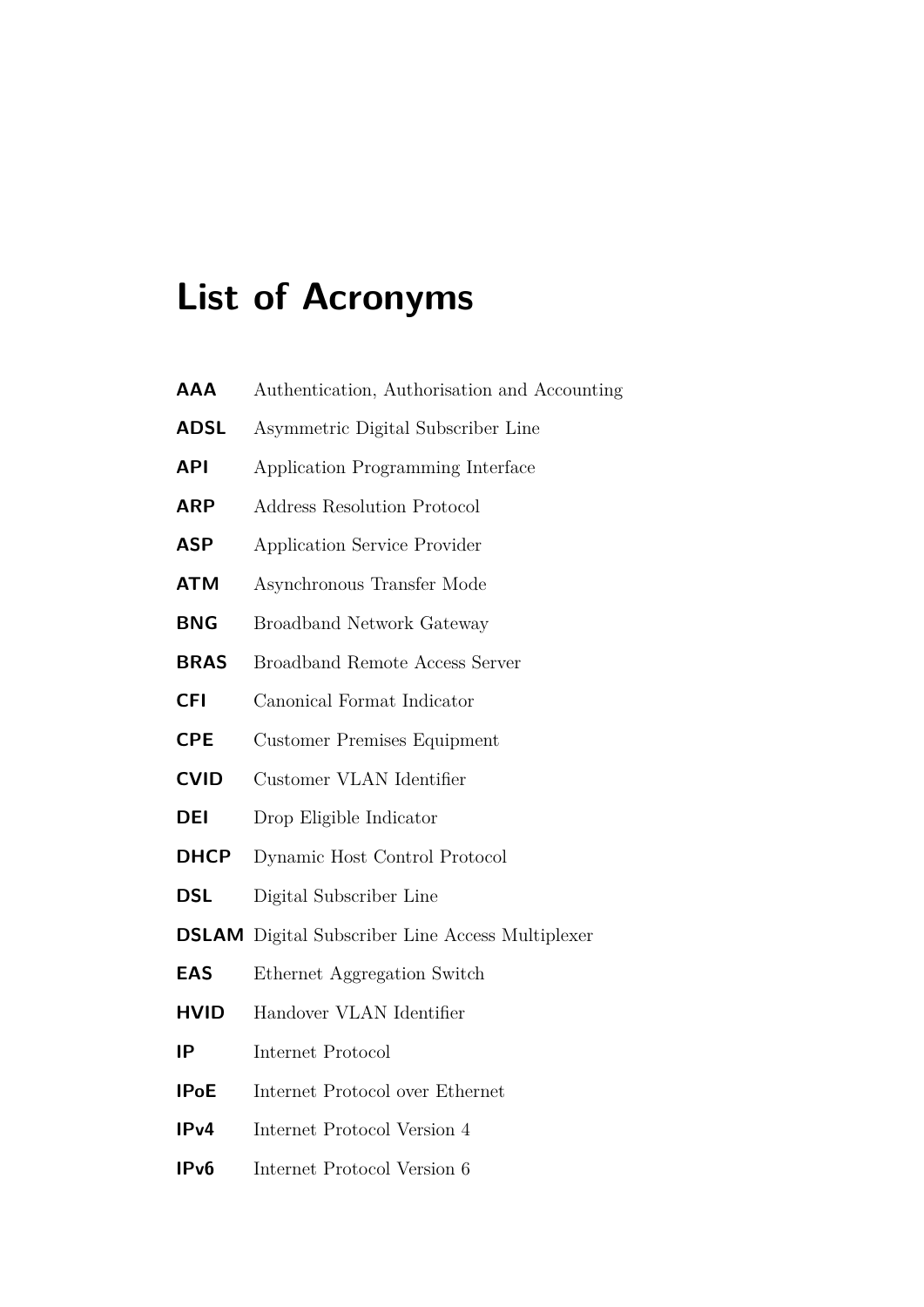- **ISP** Internet Service Provider **IWF** Interworking Function **L2TP** Layer 2 Tunnelling Protocol
- **L2TS** Layer 2 Tunnelling Server
- **LAC** L2TP Access Concentrator
- **LFC** Local Fibre Carrier
- **LNS** L2TP Network Server
- **MAC** Media Access Control
- **MPLS** Multiprotocol Label Switching
- **NAS** Network Access Server
- **NOS** Network Operating System
- **NSP** Network Service Provider
- **OAM** Operations, Administration, Management
- **ONF** Open Networking Foundation
- **ONT** Optical Network Terminator
- **ONU** Optical Network Unit
- **OVS** Open vSwitch
- **PPP** Point-to-Point Protocol
- **PPPoA** Point-to-Point Protocol over ATM
- **PPPoE** Point-to-Point Protocol over Ethernet
- **QOS** Quality of Service
- **RAS** Remote Access Server
- **ROFL** Revised OpenFlow Library
- **RSP** Retail Service Provider
- **SDN** Software Defined Networking
- **SLIP** Serial Line Internet Protocol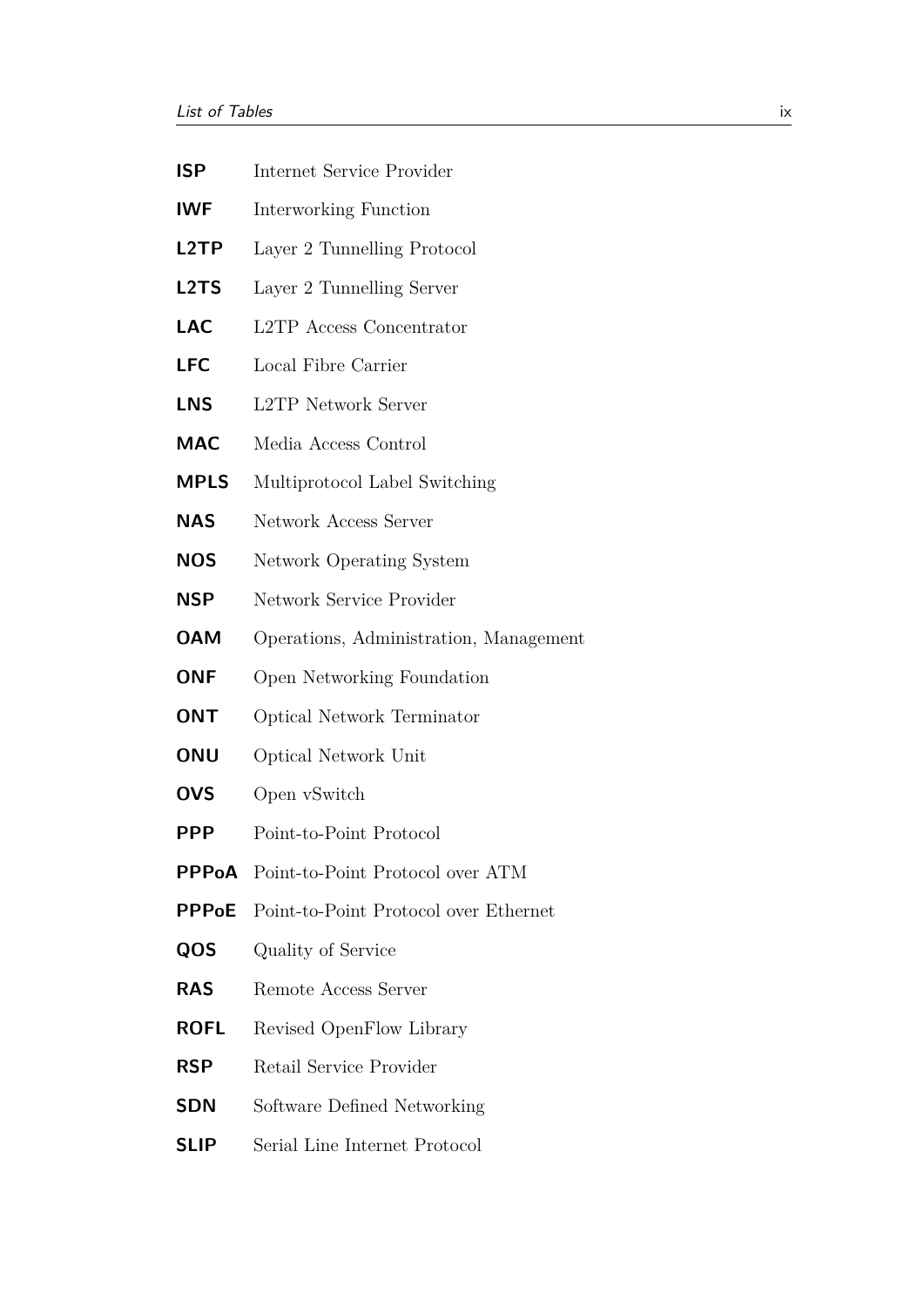| <b>SPOF</b> |  |  |  | Single Point of Failure |
|-------------|--|--|--|-------------------------|
|-------------|--|--|--|-------------------------|

- **SVID** Service VLAN Identifier
- **TCI** Tag Control Information
- **UDP** User Datagram Protocol
- **UFB** Ultra Fast Broadband
- **VLAN** Virtual Local Area Network
- **WAN** Wide Area Network
- **WISP** Wireless Internet Service Provider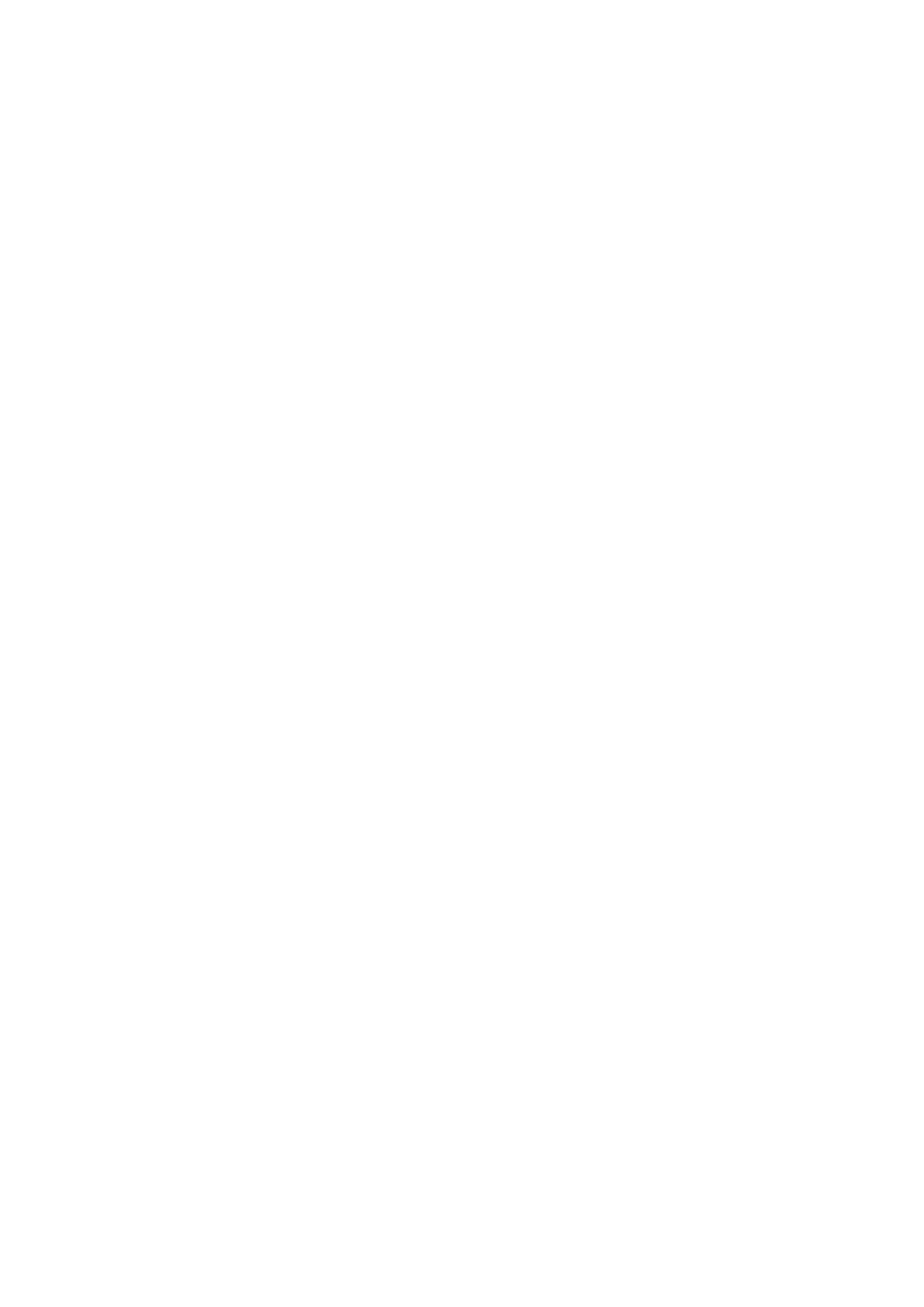## <span id="page-12-0"></span>**Chapter 1**

### **Introduction**

With the introduction of many new technologies and approaches to computer networking in recent years, there now exist better or smarter ways to implement existing network models and architectures. Many researchers are engaging with these new technologies in an attempt to discover ways in which common network architectures may be improved in order to better cater to the requirements of that network model. One such new technology, Softwaredefined networking (SDN) [\[7\]](#page-68-1), is an emerging approach to computer networking which allows network administrators to decouple the control plane (the component responsible for a device's decision making behaviour) away from expensive specialised networking hardware. This enables the abstraction of control logic for that network hardware to a series of software controllers running remotely on cheaper commodity consumer hardware. The OpenFlow protocol [\[18\]](#page-69-0) is one such SDN communication protocol which allows this relationship to be defined, allowing communication between these two newly distinct entities - the data plane (the component responsible for a device's traffic forwarding capabilities) and the control plane. This approach allows administrators to define their own specific traffic forwarding behaviours in the decoupled software control plane, facilitating the management of entire networks remotely with a series of custom software-defined rules that can extend the capabilities of typical commodity hardware. Such rules or behaviours are installed in network hardware as traffic flows (modifications to the device's packet forwarding table), which are a series of executable actions that are taken when incoming packets match specific series of pre-defined characteristics.

In existing Internet Service Provider (ISP) networks, one network model that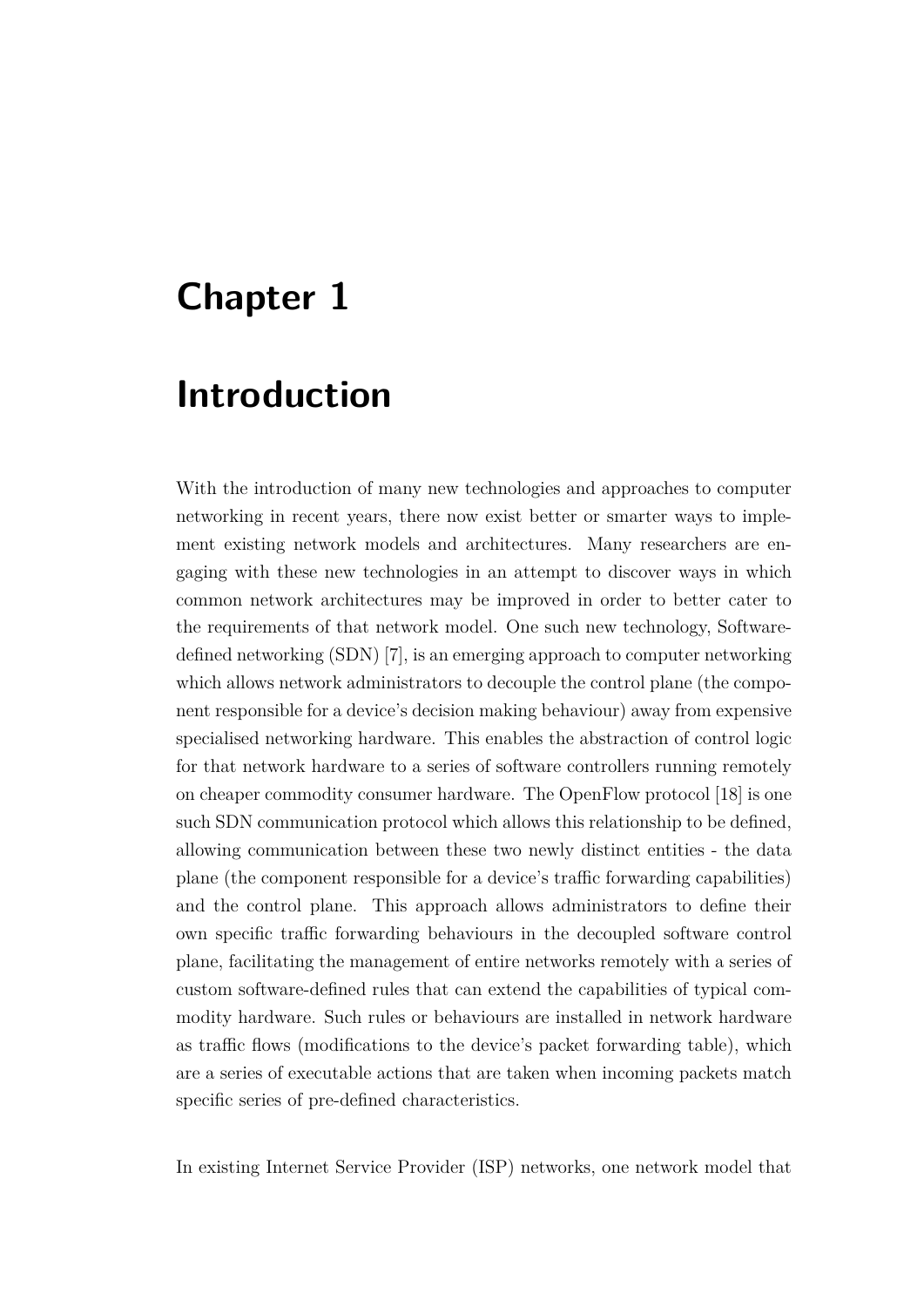may be improved upon with the advent of SDN is the Broadband Network Gateway (BNG) architecture, also known as the Broadband Remote Access Server (BRAS) architecture. In smaller ISP networks where costs may be restrictive, a centralised BNG model represents a single point of failure (SPOF) for the entire ISP subscriber base. If the BNG in this architecture were to fail, all active ISP subscribers would lose the ability to connect through the ISP's access network to the Internet or another service provider, as all subscriber sessions must traverse the BNG. If the structural principle of non-singular dependence on any critical appliance can be applied in some manner to this existing BNG architecture using SDN, it may be possible to improve the ISP carrier network's operational capabilities. By decoupling any intermediary switch's control planes away from their switching silicon and instead abstracting them to multiple SDN software controllers, it may be possible to increase the network efficiency and robustness of the ISP carrier network. This can be achieved by decreasing the dependency on specific individual appliances and spreading the existing BNG functionality among multiple devices. The ability for a SDN-capable network to distribute any of these software-defined traffic forwarding rules across the network itself may help structure the proposed architecture into a distributed non-centralised model for which dependence only exists on controllers for those packets which do not already match any existing flows. Investigating the plausibility of improving upon the existing ISP centralised BNG architecture in this manner was the primary motivation for the conception of this project.

This investigation considers and evaluates the replacement of the existing BNG architecture with a series of one-to-many software controllers running the Ryu SDN development framework [\[10\]](#page-69-1), which implement the same BNG functionality by distributing the traffic forwarding logic across a series of OpenFlowenabled layer 2 hardware switches, instead of relying on logical dependence on a single authoritative BNG. To evaluate the feasibility of this approach, a prototype implementation was constructed with the use of Ryu, and laboratory tests were conducted using a series of virtualised hosts interconnecting through Open vSwitch (OVS) [\[31\]](#page-71-0).

This report first introduces the background concepts and core workings of SDN and BNG operation in Chapter 2. In Chapter 3, some of the requirements for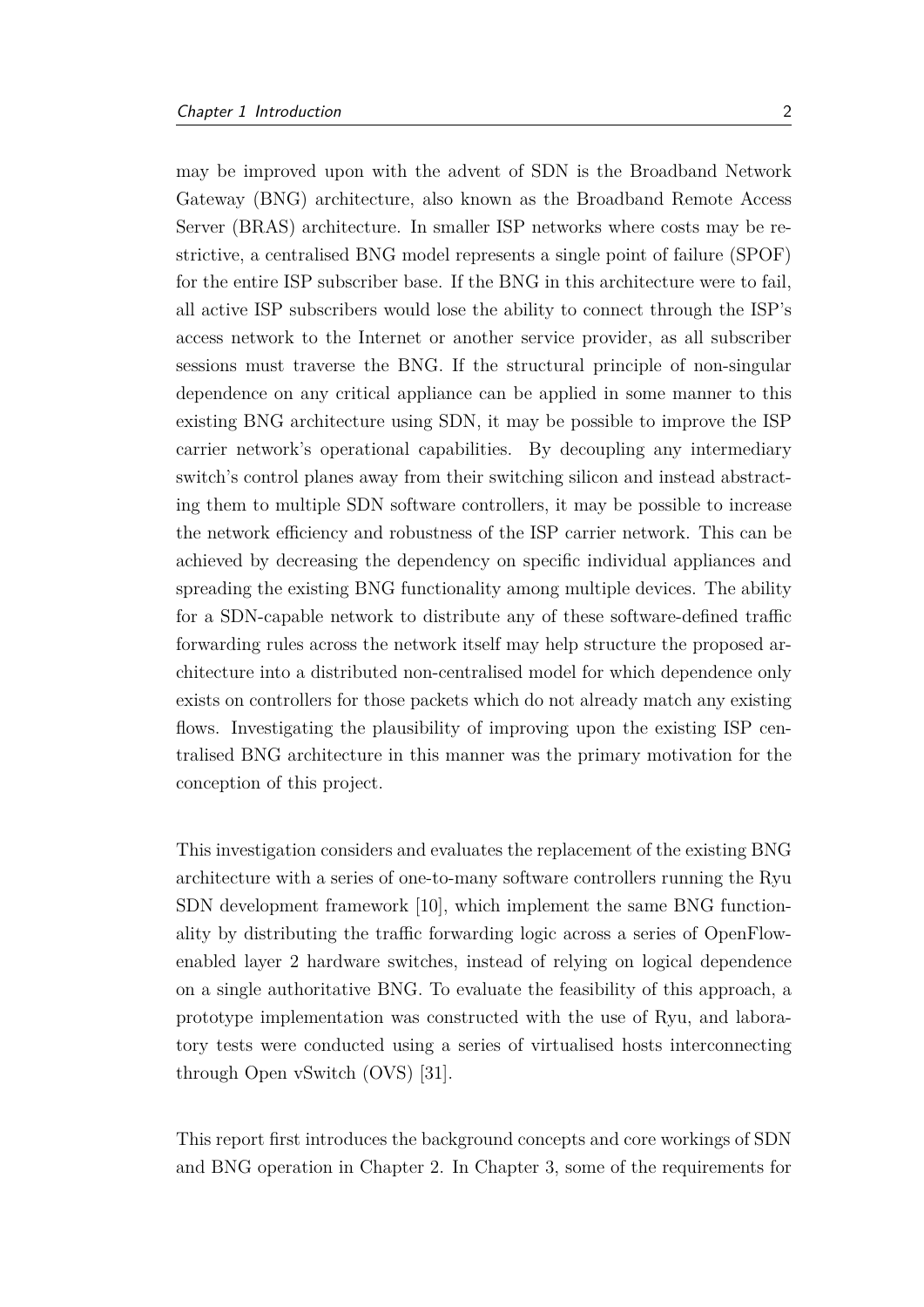a replacement ISP BNG system are outlined and related works are discussed. Chapter 4 presents ways in which the outlined requirements can be addressed with an OpenFlow inspired system design using constructed OpenFlow controllers and flow mechanisms. Finally, Chapter 5 contains the evaluation and discussion of presented approaches, including deployment scenarios and realworld limitations. Project conclusions, contributions and discussion of future work are provided in Chapter 6.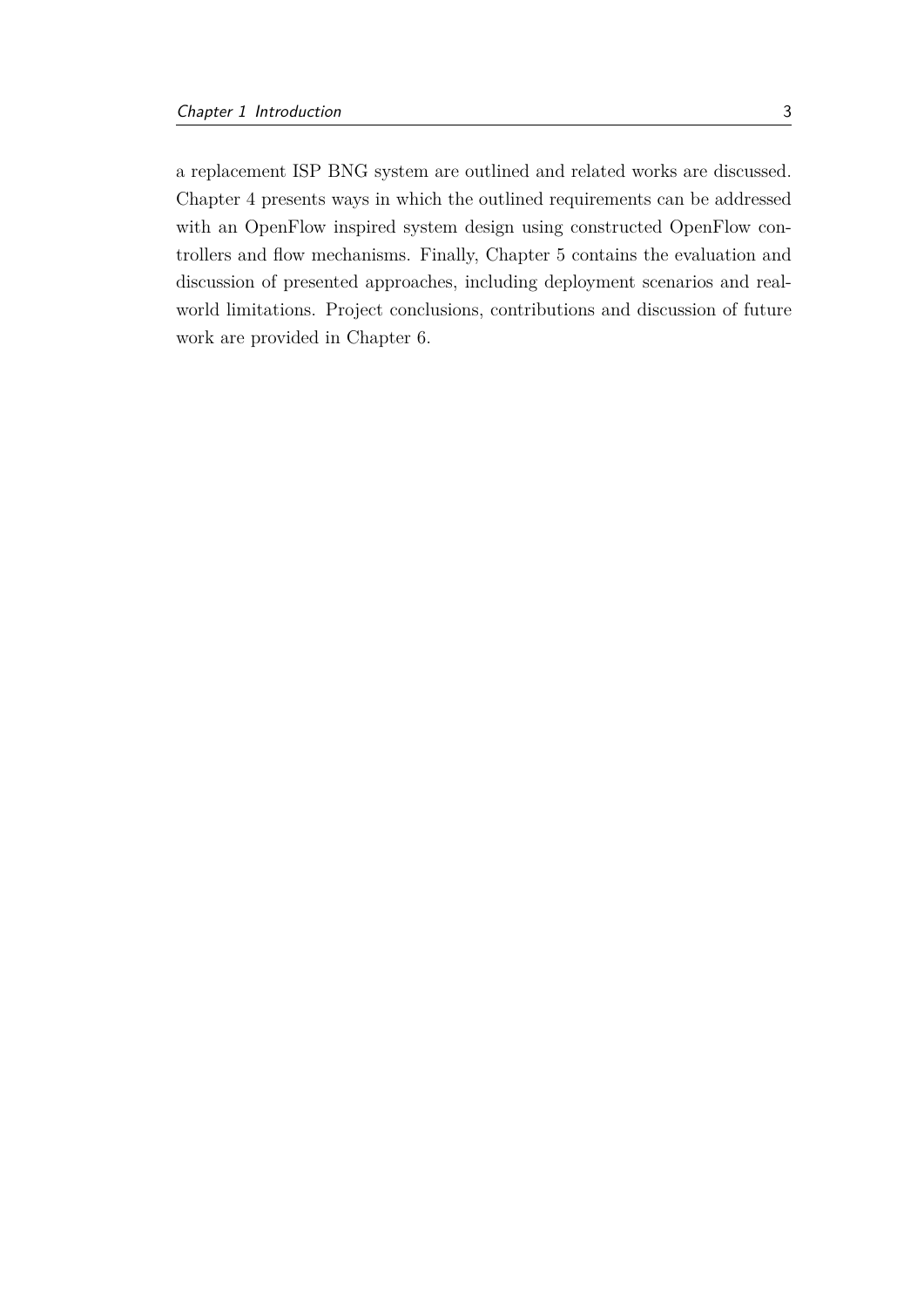## <span id="page-15-0"></span>**Chapter 2**

## **Background**

There are many concepts and protocols integral to the development of any software controller-based solution for this project, primarily revolving around the SDN and OpenFlow concepts and the BNG's current purpose and function. Relevant SDN and OpenFlow concepts which make this project possible form the basis of Section [2.1.](#page-15-1) Section [2.2](#page-19-0) introduces the BNG, its background and general behaviours, and the rationale behind improving upon its existing architecture. Lastly, Section [2.3](#page-22-0) briefly describes the tools which will be used to build and implement this project.

### <span id="page-15-1"></span>**2.1 Software Defined Networking and OpenFlow**

Traditional network switches are comprised of two distinct planes; the data plane which is responsible for the forwarding of packets through the switch, and the control plane which is responsible for making decisions on how to forward those packets. Traditionally, these two planes exist within the same physical switch and are tightly coupled together. SDN allows these two entities to be abstracted away from one another, separating a network switch's control plane away from its data plane. This allows for the control plane to be moved to a software application running remotely. This concept allows for a control plane to enjoy a higher degree of abstraction than is the norm in network switches, i.e. software can be written to dynamically determine the configuration of any switches being controlled, as opposed to the strict hierarchy of behaviours that a switch's control plane would otherwise use to govern data plane traffic forwarding. This remote control plane entity govern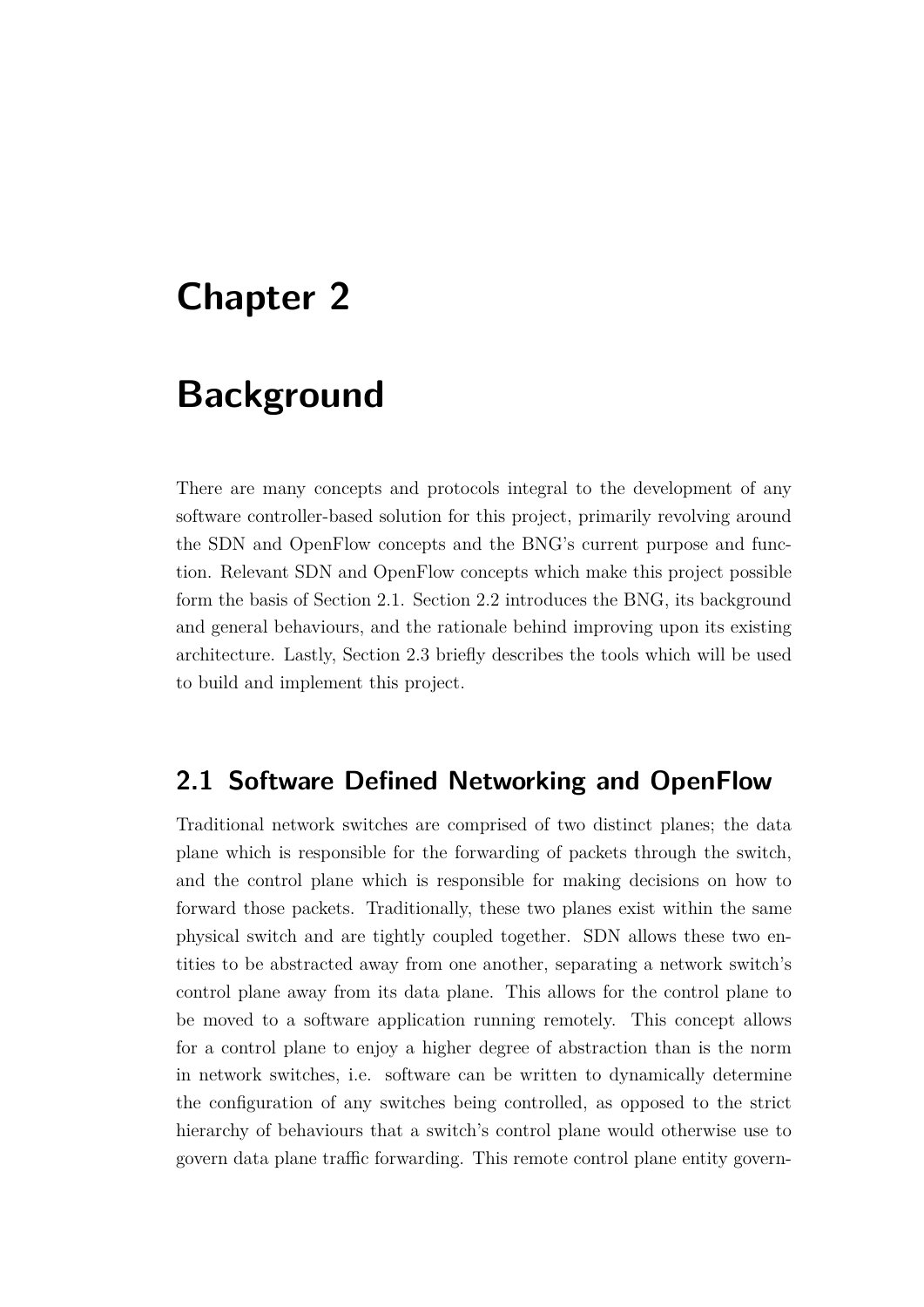ing traffic forwarding behaviours is aptly named the **controller**, although it is also known as a **Network Operating System** (NOS). As a result of using a controller, network administrators gain unprecedented programmability, automation, behavioural visibility, and control over their switch's operation, enabling them to design and build highly scalable, flexible networks that readily adapt to changing needs. SDN supports these characteristics by opening access to the control plane where previously it had been considered a black box entity. Subsequently a SDN-capable network switch with an abstracted control plane would no longer be bound to the same inherent limitations traditional switches are. This can permit the extension of switch functionality without the need to modify the existing switch hardware or firmware. Furthermore, SDN enables researchers and administrators to easily experiment with new network protocols and configurations on production networks concurrently alongside existing systems, without any negative impact. This can allow network operators to introduce higher degrees of network flexibility, efficiency and provisioning agility into their networks, while keeping operating expenses and capital expenditure down.

The relative infancy of SDN means that the standardisation of its related protocols is still taking place, as contributors seek to interface with other older well-defined networking standards and protocols. This inevitably leaves room for students, researchers and administrators to address the development of new or compatible implementations of existing networking models and protocols, presenting them with the opportunity to improve the way existing network models operate [\[3\]](#page-68-2).

OpenFlow is widely considered one of the first SDN standards and outlines the communications protocol which allows separated or decoupled control and data plane entities to communicate with one another. OpenFlow also provides a switch specification which allows the configuration of a switch via the same protocol. Originally it was designed as a tool by which researchers were able to run experimental protocols on existing networks by way of separating experimental traffic from production traffic [\[18\]](#page-69-0). However, as discussed in [\[8\]](#page-68-3), [\[11\]](#page-69-2) and [\[19\]](#page-70-0), the advantages of SDN solutions using OpenFlow introduces viable use cases outside the research space. The primary idea behind the OpenFlow protocol is to provide an open Application Programming Interface (API) for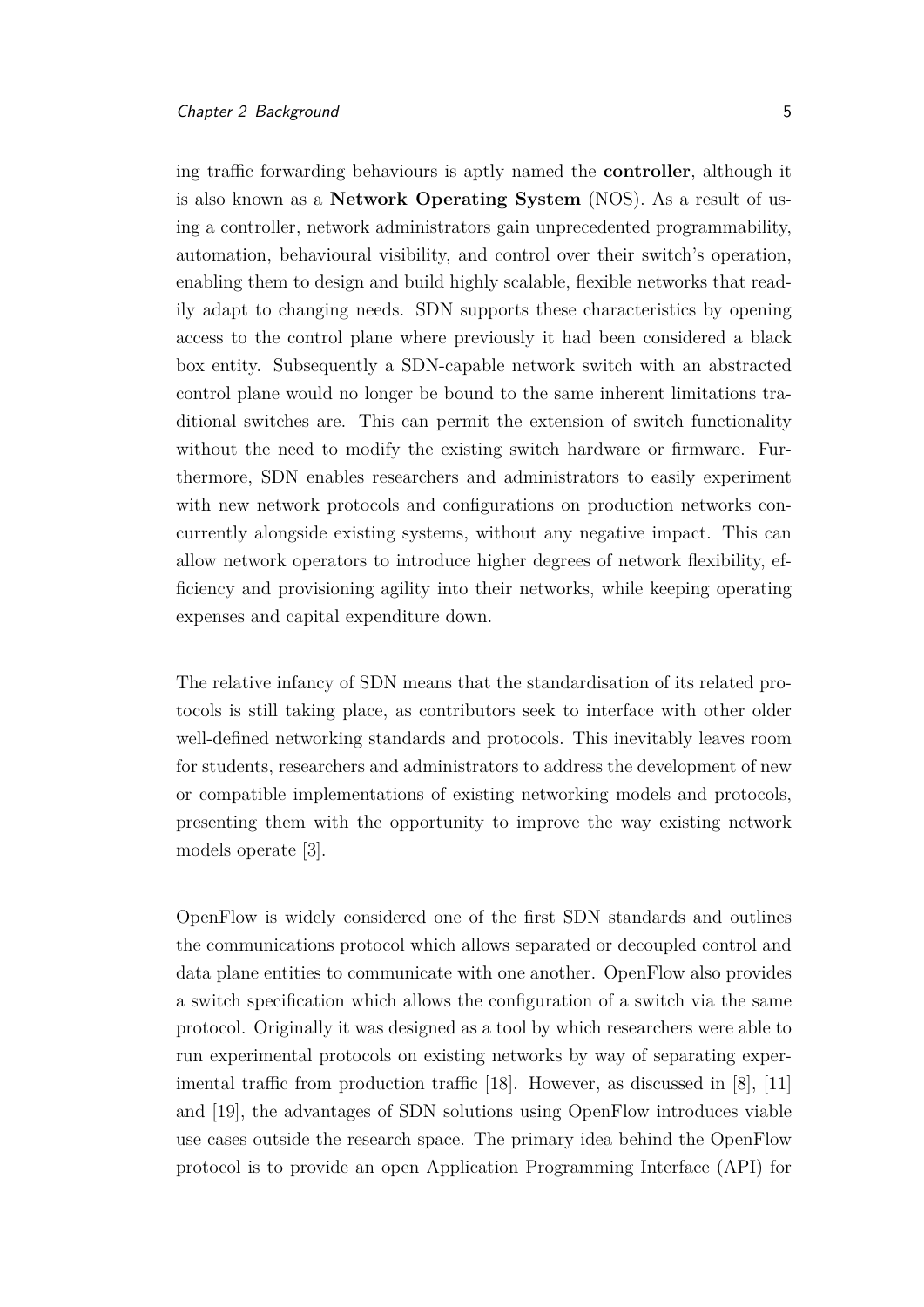the configuration of and interaction with the packet-forwarding hardware of a switch, regardless of the switch's vendor or underlying hardware. It allows for a controller to be logically centralised in a network, providing a basis on which new behavioural approaches to existing network architectures or models can be undertaken.

Figure [2.1](#page-17-0) shows a basic visual representation of the relationship between an OpenFlow controller and an OpenFlow-enabled switch. Here the switch consists of two primary parts: a secure channel and a series of flow tables. The

<span id="page-17-0"></span>

**Figure 2.1:** OpenFlow 1.3 Protocol and Switch Visualisation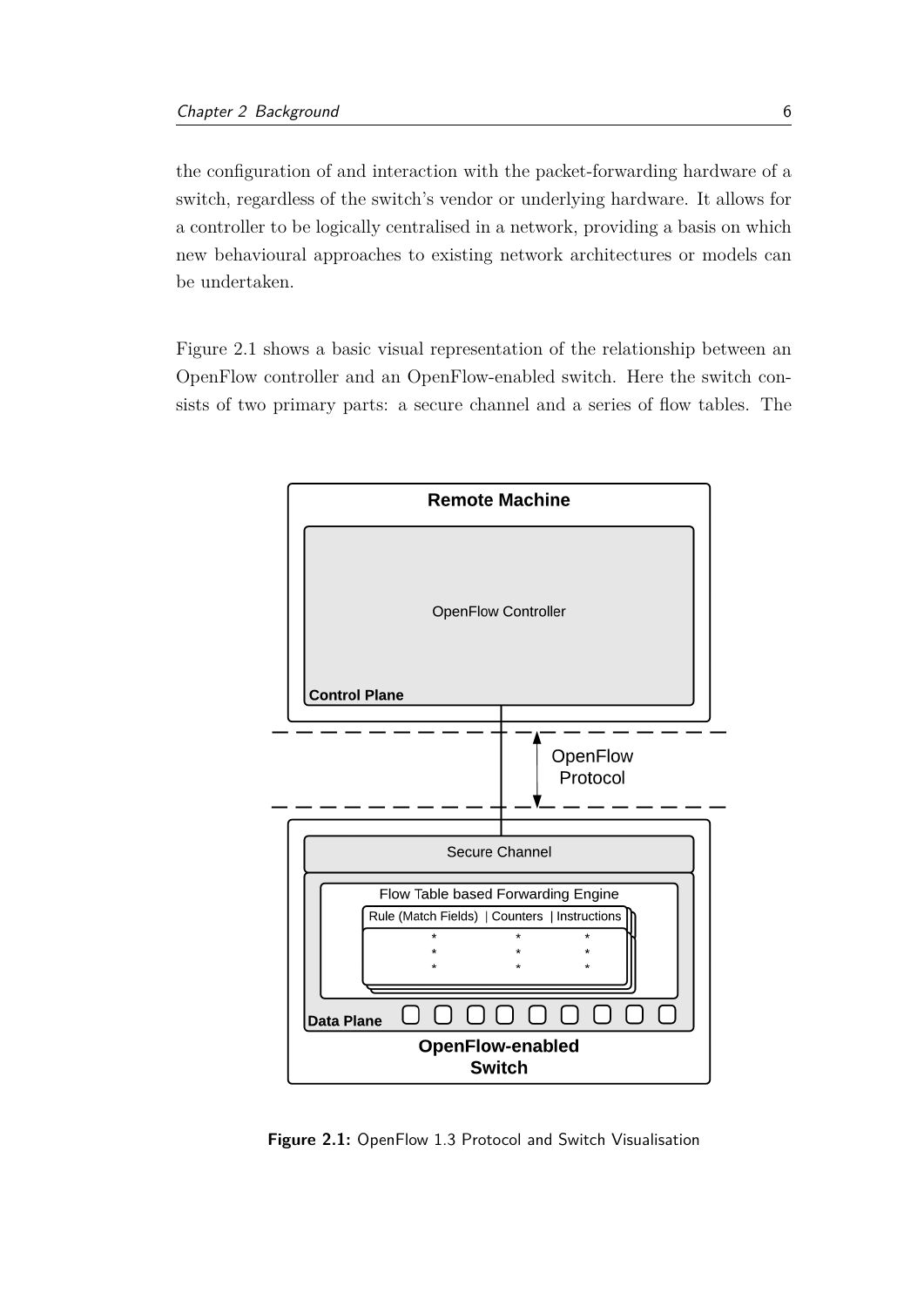controller manages the switch over the secure channel using the OpenFlow protocol and each flow table performs packet lookup, matching and forwarding [\[25\]](#page-70-1). Each flow table is used in this context to determine a packet's destination and decide how the switch subsequently forwards it on. Each flow table consists of a series of flow entries, which each consist of a series of different components. "Flow" in this context is defined as a series of packets that match a particular rule. Using OpenFlow, any packet that does not match any of the currently established flow rules held within the switch's flow table will be sent to the controller, which in turn decides how to handle the packet. The Open-Flow protocol allows a controller to insert, modify and remove these flow table entries dynamically allowing for the rapid and flexible reconfiguration of the switches. The first element in a flow table is "match fields", which are the fields of a packet header or associated meta data which determines whether a packet matches a specific flow or not. A series of different match fields may be used in conjunction with one another to define a directive or a rule for a packet to follow. An example of a rule based on match fields would be one that assigns packets to flows based on the data stored in either the source or destination Media Access Control (MAC) address fields in the Ethernet header. In such a case, any packets containing the same source and destination address as determined by the rule would belong to the same common flow and would be handled according to the instructions in the flow table. An example of what that flow entry might look like is shown in Table [2.1.](#page-18-0)

<span id="page-18-0"></span>

| Match Fields                                  | Priority | Counters                     | Instructions      | <b>Timeouts</b> | Cookie             |
|-----------------------------------------------|----------|------------------------------|-------------------|-----------------|--------------------|
| dl_src=00:11:22:33:44:55,   priority= $\vert$ |          | $\frac{1}{2}$ duration=803s. | $\text{action} =$ | $duration =$    | $\mathrm{cookie}=$ |
| $dl\_dst = aa:bbccc:dd:ee:ff$                 | 100      | $n$ -packets=6,              | output:5          | 3600s           | -687779960         |
|                                               |          | $n_bytes=688$                |                   |                 |                    |

#### **Table 2.1:** Example flow table entry

The next element in a flow table entry is the "priority" field, which determines the precedence of the flow entry, allowing flow rules with a higher priority to be chosen over those with a lesser priority. Next is the "counters" field, which updates the internal packet counters and maintains an awareness of how many packets are being forwarded through each specific flow. The "instructions" field follows afterwards, which determines what actions should occur upon receipt of packets matching the specific rule criteria. In the earlier example, the instructions field could be configured to forward packets through a specific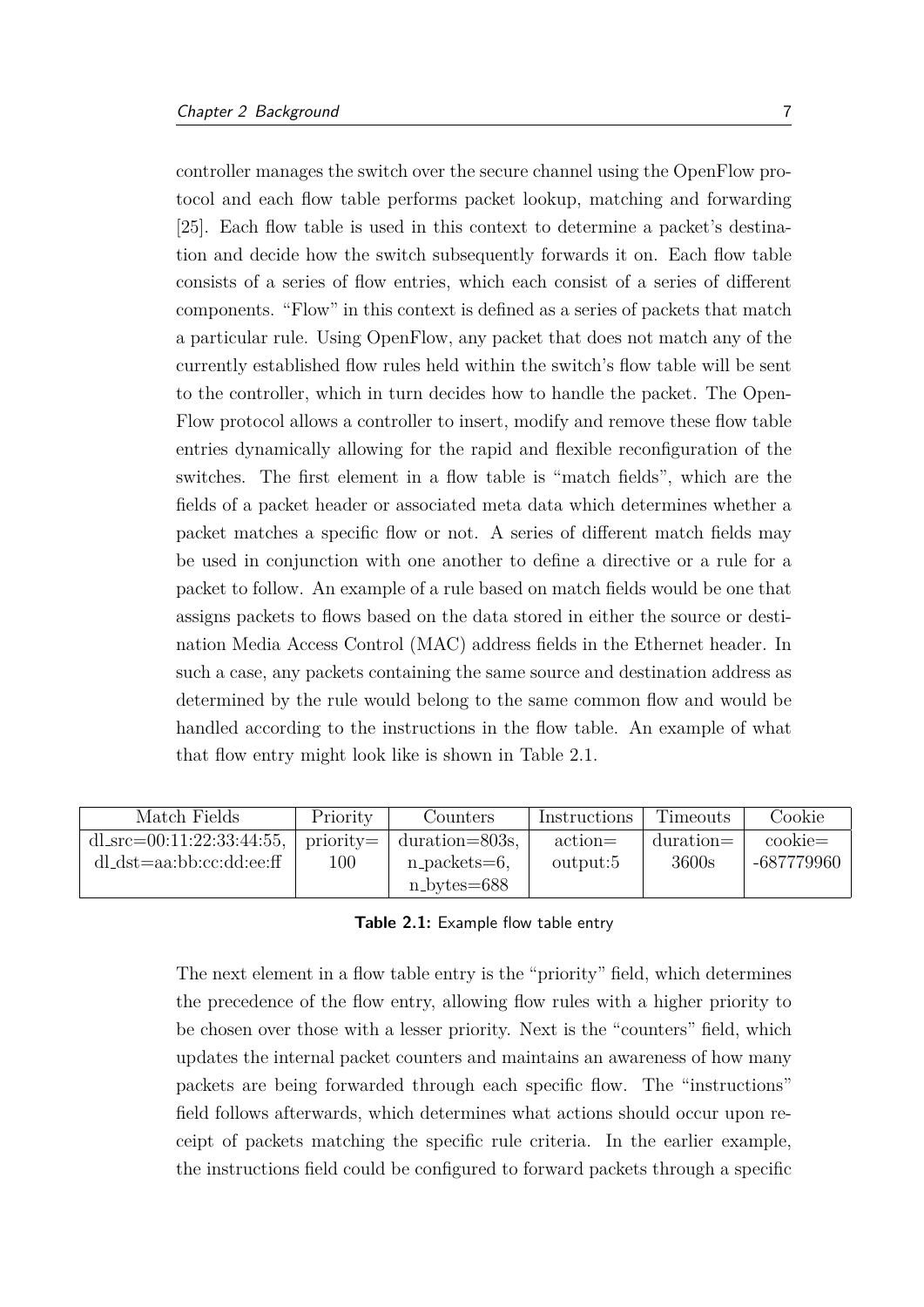port or interface on the switch if the previously determined matching criteria (source/destination MAC addresses) were met. In Table [2.1,](#page-18-0) the instruction field determines that any packets matching these criteria are forwarded out of port 5 of the switch. Lastly, the remaining fields in the flow table include the "timeouts" field, which determines how long a flow can exist for or remain idle in the flow table before being expired by the switch, and the "cookie" field, which is used in administrative tasks performed by the switch.

Since the OpenFlow switch specification version 1.0 released in 2009 [\[22\]](#page-70-2), there have been four iterations of the OpenFlow standard [\[23,](#page-70-3) [24,](#page-70-4) [25,](#page-70-1) [27\]](#page-70-5), with the next version (1.5) expected in late 2014 [\[4,](#page-68-4) [28\]](#page-70-6). OpenFlow switch specification 1.0 was widely considered the first official specification of the OpenFlow standard, and represented the first standardisation for which an OpenFlow switch could be constructed from. This specification remains the most common and widely supported version of OpenFlow. Each subsequent version of OpenFlow introduced additional features into the standard which would prove integral to the feasibility of this project. OpenFlow 1.1 introduced support for multiple flow tables that allowed the introduction of more complex forwarding actions inside a switch, and Virtual Local Area Network (VLAN) tag support for handling packets with a hierarchy of multiple VLAN tags [\[9\]](#page-69-3). OpenFlow 1.2 introduced more extensible matching criteria for packet parsing and multiple-controller functionality for maintaining simultaneous connections between multiple OpenFlow controllers using roles. OpenFlow 1.3 includes the most significant changes and improvements to the specification since OpenFlow 1.0, adding flexible table-miss support for better handling of packets which do not already match existing flows and Quality of Service (QoS) capabilities through per-flow meters. OpenFlow version 1.3 has been used for the controllers created for this project. Newer versions of OpenFlow exist, but these are either not widely supported yet or are still being written.

#### <span id="page-19-0"></span>**2.2 Broadband Network Gateway**

The ISP BNG model has seen many iterative changes since originally describing a Remote Access Server (RAS) for dial-up Internet access over the public switched telephone network. The RAS was an access server that acted as a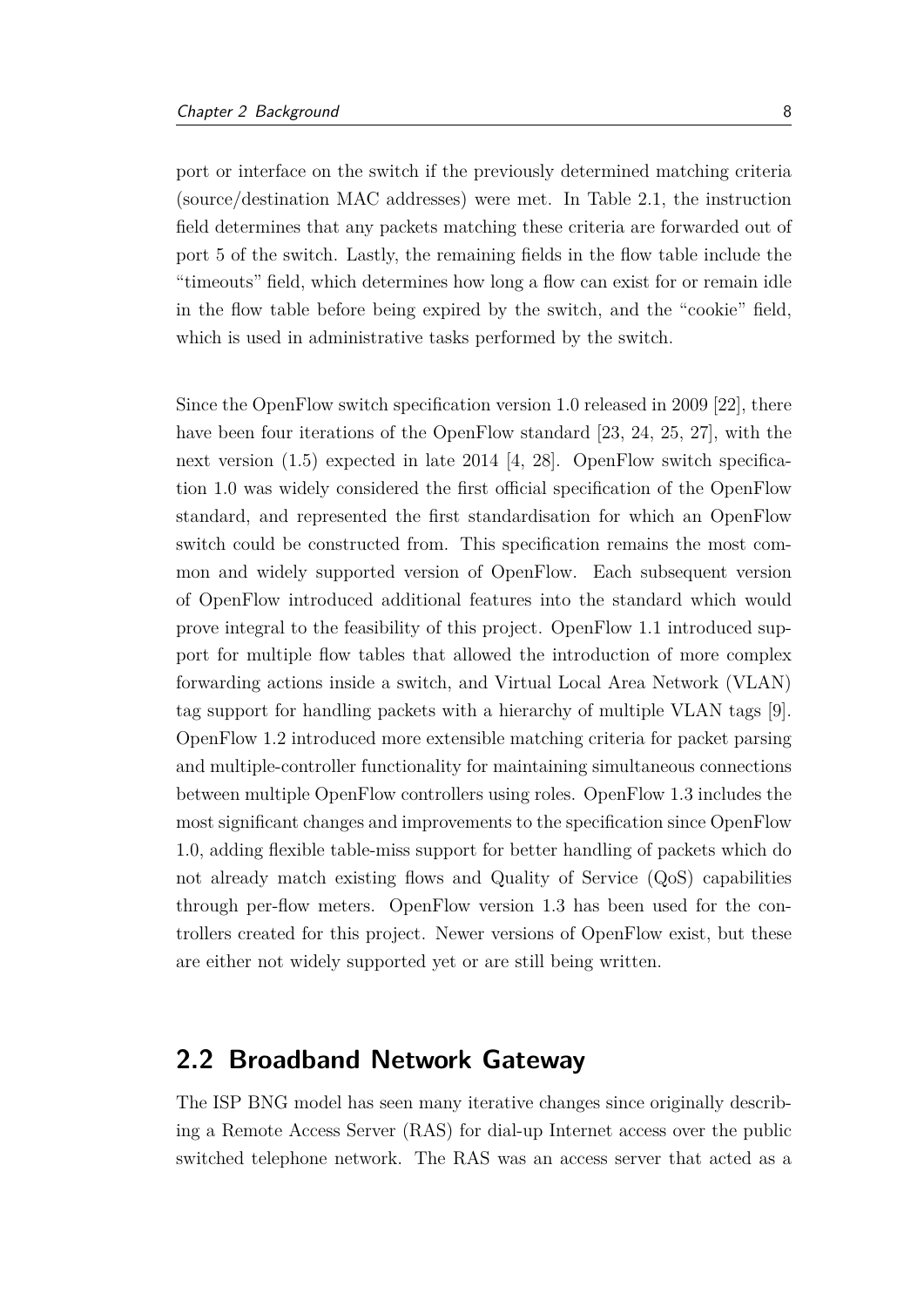network gatekeeper for an ISP and was responsible for facilitating network access for incoming subscriber sessions off an access network using either the Serial Line Internet Protocol (SLIP) or Point-to-Point Protocol (PPP). As Digital Subscriber Line (DSL) broadband was gradually introduced, the RAS model was modified to suit the needs of the newer Asynchronous Transfer Mode (ATM) based Asymmetric DSL (ADSL) technology, in what would become the BRAS [\[1\]](#page-68-0). The BRAS filled fundamentally the same role as network gatekeeper and session aggregator. The BRAS served for several years before being modified to accommodate newer non-ATM technologies and as Internet Protocol (IP) QoS capabilities became necessary [\[39,](#page-71-1) [40\]](#page-71-2). As broadband technologies continued to evolve, Ethernet-based DSL aggregation became prevalent and the BNG was formally defined [\[41\]](#page-71-3). The BNG encompassed the functionality of the BRAS, but as the BNG did not form a required component of new Ethernet-based architectures, the use of the BNG title was required to clarify between these two different appliances. The new Ethernet-based networks often delegated subscriber session establishment to alternate non-PPP protocols, such as IP-over-Ethernet (IPoE) (including other protocols such as Dynamic Host Configuration Protocol (DHCP) and VLAN). As such, modern day BRASs and BNGs now require a greater range of supported protocols and session management capabilities to better serve a wide range of different network access mediums. These appliances facilitate the capability to support access-media-agnostic IP-based access networks, allowing for the extensible migration from ATM-based DSL to other technologies [\[12\]](#page-69-4).

The BNG typically functions at the core of an ISP network infrastructure and is responsible for aggregating incoming subscriber sessions coming from an access network (i.e. ADSL, Ultra Fast Broadband (UFB) fibre or 802.11-based wireless) and enforcing subscriber-associated policy. The subscriber sessions are then forwarded through the ISP IP core by the BNG to an edge router or another termination point (i.e. a Layer 2 Tunnel Switch (L2TS), Network Service Provider (NSP) or Application Service Provider (ASP)). Figure [2.2](#page-21-0) depicts a basic BNG architecture and shows the relationship that exists between the BNG and a number of other components in an ISP network. In this example, which has been simplified to show a single subscriber and access medium, the BNG receives the active subscriber session from an ADSL-based access network. The access network consists of a Customer Premise Equip-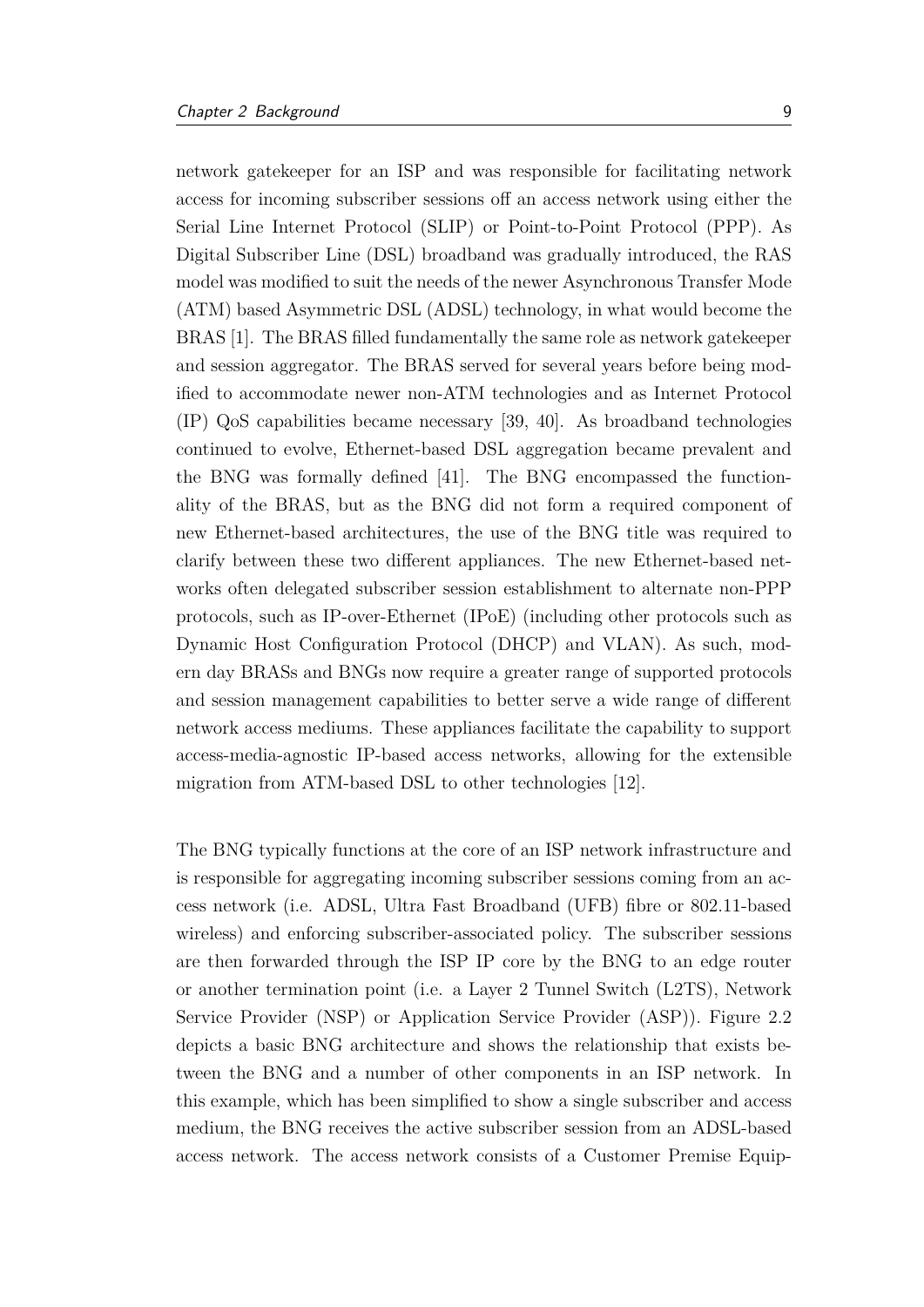<span id="page-21-0"></span>

**Figure 2.2:** BNG operation in IP-enabled regional ISP network

ment (CPE) at the edge of the customer network, which allows the subscriber traffic to access the copper telephone lines through a modem. The Digital Subscriber Line Access Multiplexer (DSLAM) aggregates the analog signals carried across the individual subscriber DSL circuits. The analog data is subsequently transported in ATM packets to the ISP network and into the BNG where it is facilitated for authorisation and authentication accordingly. The CPE authenticates with the ISP using PPP over ATM  $(PPPoA)^1$  $(PPPoA)^1$  to encapsulate its associated subscriber session establishment information and the BNG will either terminate each PPPoA session itself or facilitate doing so through a Network Access Server (NAS) or one of the other connected Authentication, Authorisation and Accounting (AAA) servers. Depending on whether the PPPoA session credentials were correct and what policy may exist for this subscriber, the BNG either then forwards subsequent subscriber traffic through the ISP network to the appropriate destination or rejects the authentication attempt outright. Appropriate destinations for subsequent subscriber packets to be forwarded to include typical endpoints, such as a Layer 3 IP router for external network access (e.g. the Internet), a L2TS (to handle additional PPP encapsulation) or another Layer 2 switch.

There are many different ISP architectures which may involve a BNG appliance. One issue with the architectural model presented in Figure [2.2](#page-21-0) is that

<span id="page-21-1"></span><sup>1</sup>Applicable to this example only. CPEs may authenticate using a number of protocols, such as PPP over Ethernet (PPPoE) or Internet Protocol over Ethernet (IPoE)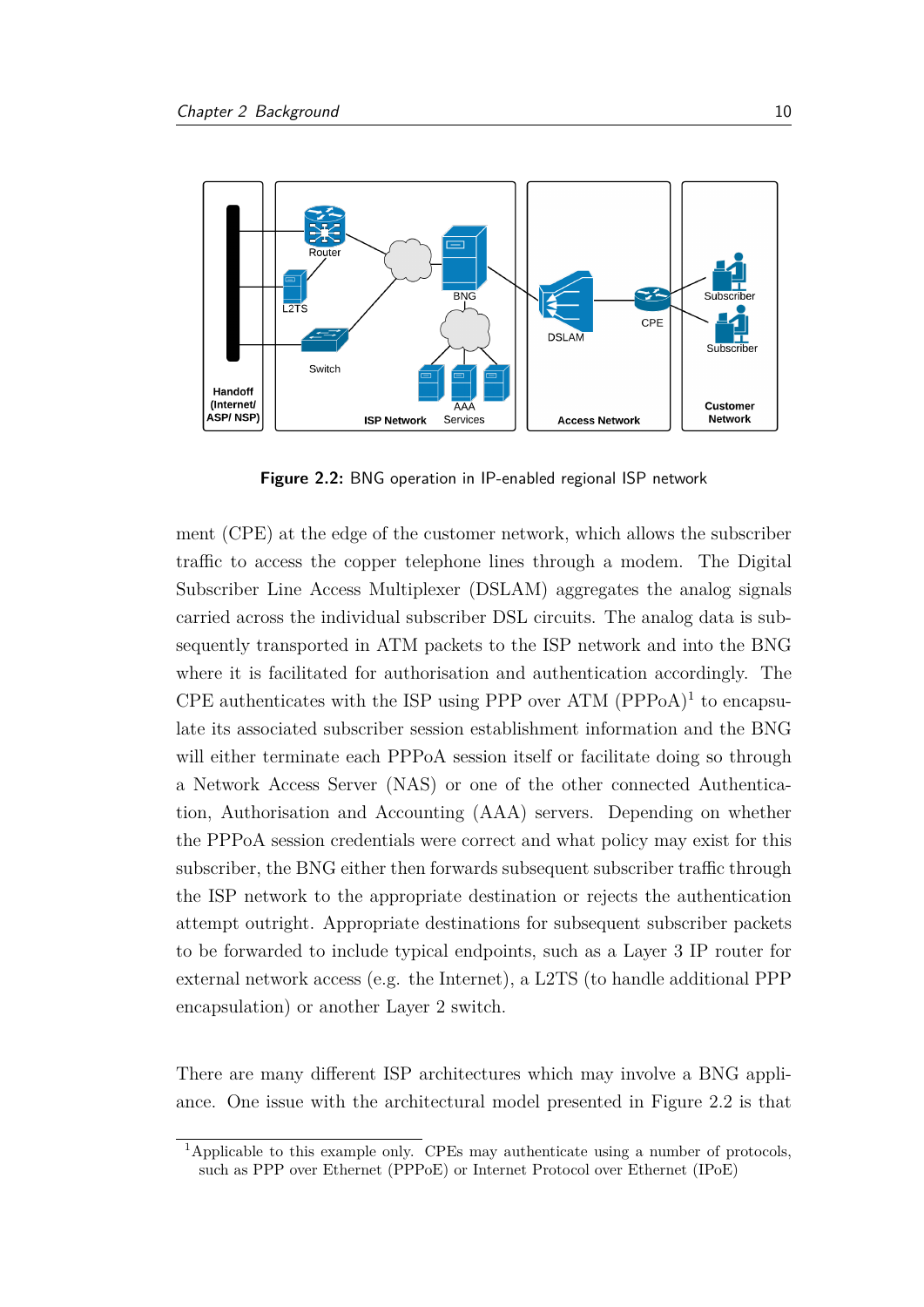the BNG is a SPOF for subscriber access to the Internet or other service providers. Although many ISP network configurations contain more than a single BNG, this single centralised BNG configuration is still common, especially among smaller ISPs. Even though most BNG hardware itself is classified as a carrier-grade appliance (which carries 99.999% availability expectations) this dependency is not just problematic from a fault or failure point of view. Full BNG appliances regularly extends beyond simply the price of the physical hardware (i.e., support, licensing, and add-on card costs) so scaling to the requirements of the network by acquiring multiple or redundant BNGs can result in substantial costs to the ISP itself.

This project looks at addressing and removing the dependency on a centralised BNG appliance in modern-day ISP network architectures by moving away from a centralised model to a distributed, decentralised one using SDN concepts and technologies. This will offer an improved architecture not just to those network configurations where a sole BNG facilitates all subscriber aggregation, but also to other network configurations where distributing and bringing the BNG functionality closer to the subscribers themselves may have performance advantages. Using SDN and OpenFlow, it is hoped this project introduces advantages such as increases to speed, versatility and robustness of the ISP network model, as well as subsequent reduction of costs associated with the construction and ongoing support of that network.

### <span id="page-22-0"></span>**2.3 Implementation Tools**

#### <span id="page-22-1"></span>**2.3.1 Open vSwitch**

OVS is an open source multilayer virtual switch. It has been designed as both a switching stack for hardware virtualisation and a production-ready multilayer switch, allowing for both the creation of complete virtual Layer 2 networks on a single host and control stack functionality for actual hardware switches. OVS has native support for OpenFlow versions 1.0-1.3, and since the release of OVS version 2.3.0 also mostly supports later OpenFlow versions (1.4, 1.5). Due to the obvious limitations of building and emulating a sufficiently sized real-world ISP network configuration for this project, OVS is an excellent tool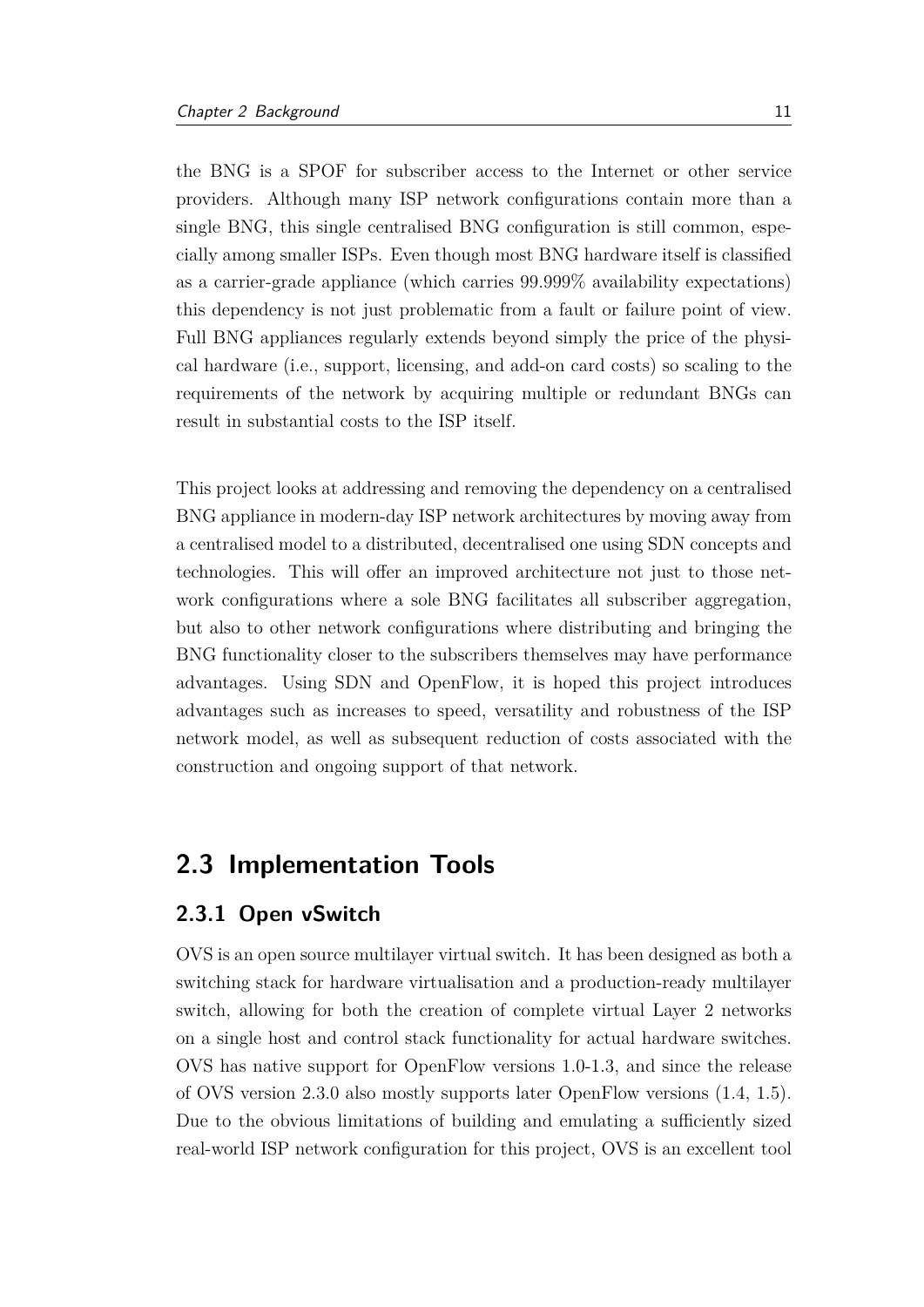to realistically design and simulate OpenFlow-enabled network architectures.

#### <span id="page-23-0"></span>**2.3.2 Ryu**

There are many open source OpenFlow controllers currently available, including Beacon [\[5\]](#page-68-5), Floodlight [\[6\]](#page-68-6), Trema [\[44\]](#page-72-0), OpenDaylight [\[29\]](#page-70-7) and Ryu [\[10\]](#page-69-1). Among these different frameworks, only Ryu includes support for all of the OpenFlow versions discussed in Section [2.1,](#page-15-1) whereas the other noted frameworks mostly only support OpenFlow version 1.0 in an official capacity. Ryu is a Python-based framework and is highly suitable for rapid prototyping. Ryu offers a component-based SDN framework which provides software components backed by a well-defined API. Ryu makes it easy for developers to create and build new network management and control applications, and supports various network device management protocols. In this project Ryu has been used to design, build and implement various OpenFlow controllers to achieve the outlined goals of the projects.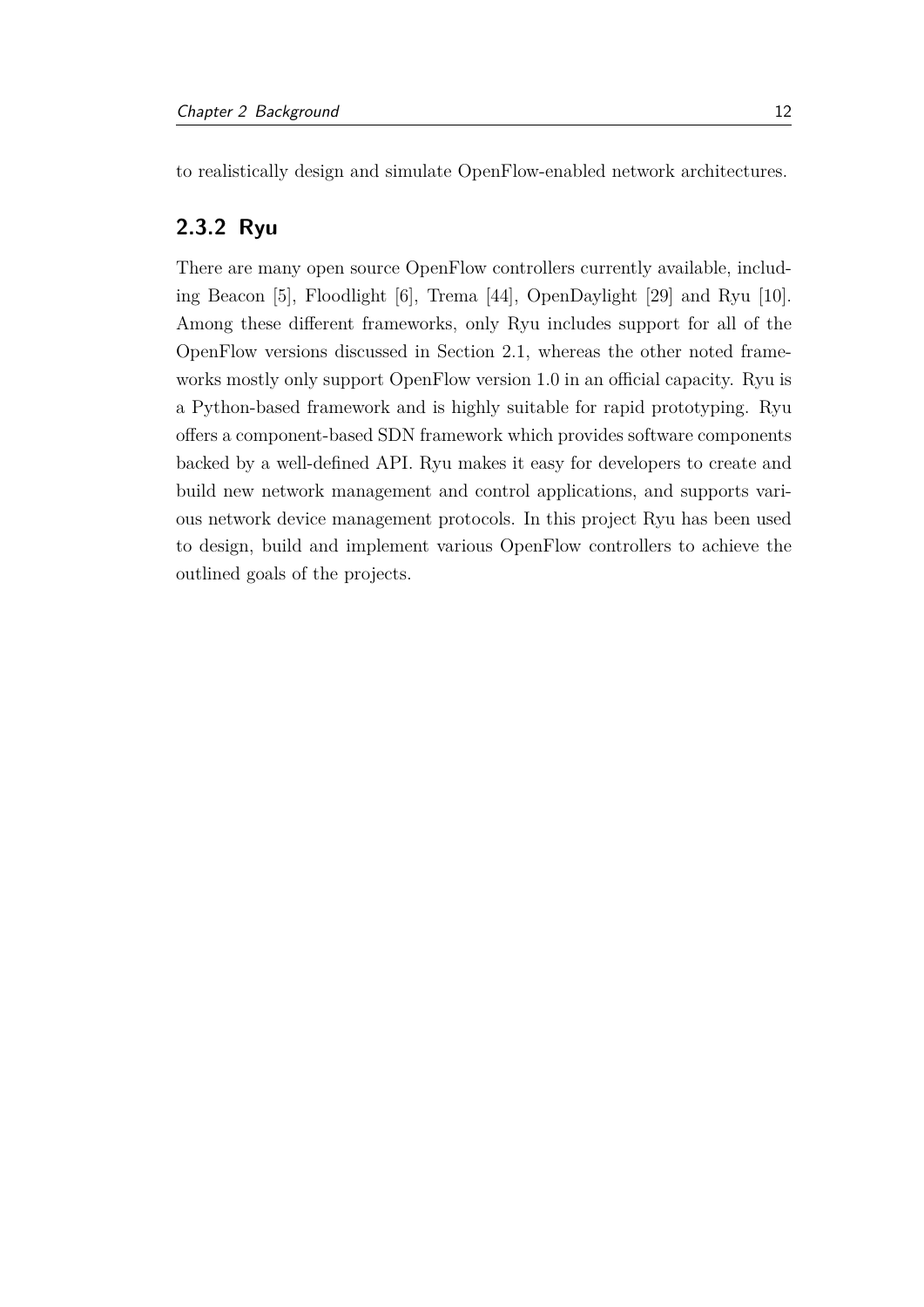## <span id="page-24-0"></span>**Chapter 3**

### **Investigation**

### <span id="page-24-1"></span>**3.1 Software Defined Networking and OpenFlow Technologies**

This section is focused on investigating concepts and discussing research in the area of SDN and the OpenFlow protocol which may influence the direction of the project. It will address some of the concepts and research being carried out in the area of high availability OpenFlow controllers, as well as work investigating the necessary supported network communication protocols. The practical realisations, implementation details and limitations of these areas will also be explored in the context of achieving the project aims.

#### <span id="page-24-2"></span>**3.1.1 High Availability**

One of the primary motivations in the context of reducing dependency on specific system components is high availability of the system itself, i.e. operational availability of the system that is able to be maintained continuously for long periods of time. This is often achieved with failover mechanisms and system redundancy, which allow the system to continue to function even if some operational components of that system were to fail. In order to sufficiently reduce the singular dependence on a centralised BNG in existing ISP architectures, any developed distributed BNG architecture must maintain this property of high availability. Given that one of the primary aims of this project is to reduce singular dependence on the BNG appliance, any architectural model that is designed to replace it should not suffer from the same singular dependence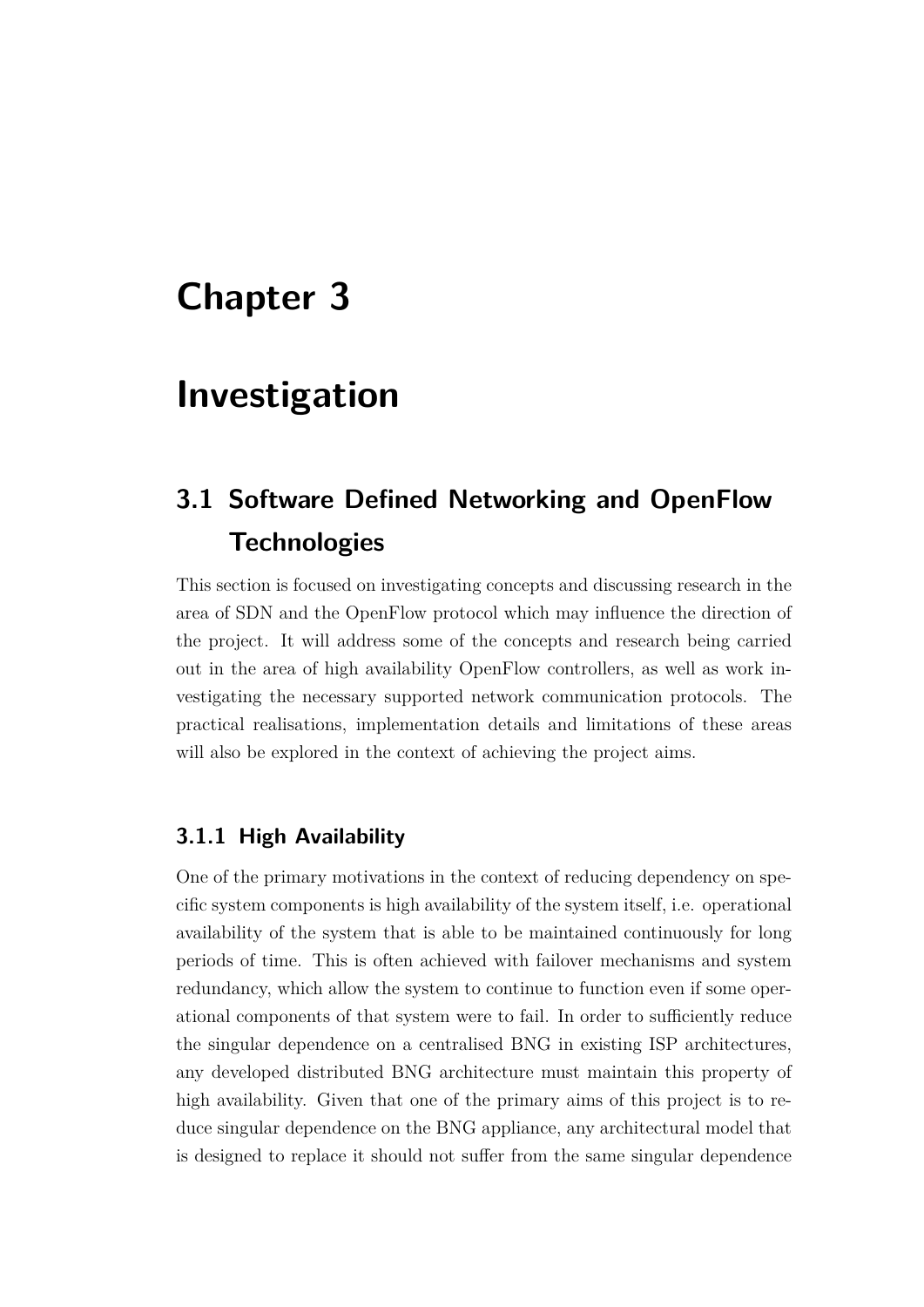vulnerability. Some of the mechanisms investigated to introduce high availability into this project are discussed below.

#### **Distributed OpenFlow Controllers**

OpenFlow controllers capable of operating concurrently in a distributed fashion are an important step towards achieving high availability in this project. Relying on a single OpenFlow controller fails to introduce a reduction in dependence from a single BNG, and therefore the introduction of additional controllers would be advisable. Additionally, the Ryu OpenFlow controller framework does not support multi-threading and will subsequently fail to scale successfully to cater for the large throughput values that a BNG would encounter [\[33\]](#page-71-4). Therefore, one solution to this problem would be to introduce multiple OpenFlow controllers which are able to distribute the governance and load of the network amongst themselves equally, removing both the singular dependency and throughput scale issues. This contributes towards high availability by distributing the total network load across multiple points-of-presence meaning that no single controller is expected to facilitate the establishment of all required subscriber flows. A controller framework structured this way could also continue to function in the absence of all participating controllers, introducing redundancy to the architecture. Furthermore, OpenFlow controllers implemented in this fashion gain the additional advantage of being able to be deployed closer to their target switches, introducing speed advantages to the network by virtue of reducing the latency of the behavioural control and traffic forwarding interactions between the controller and switches.

One of the major pitfalls of running a distributed series of OpenFlow controllers is the requirement for controllers to freely exchange state information about the network switches they govern. While there have been a number of studies conducted on distributed controller frameworks which appear to achieve this property [\[14,](#page-69-5) [35,](#page-71-5) [43\]](#page-72-1), no mechanism yet exists for this functionality to be achieved using Ryu. Given that an investigation into achieving OpenFlow controller distributivity using Ryu is a research question in its own right and is too large in scope for this context of this project, the decision to pursue a distributed controller framework for this project was therefore investigated but not implemented.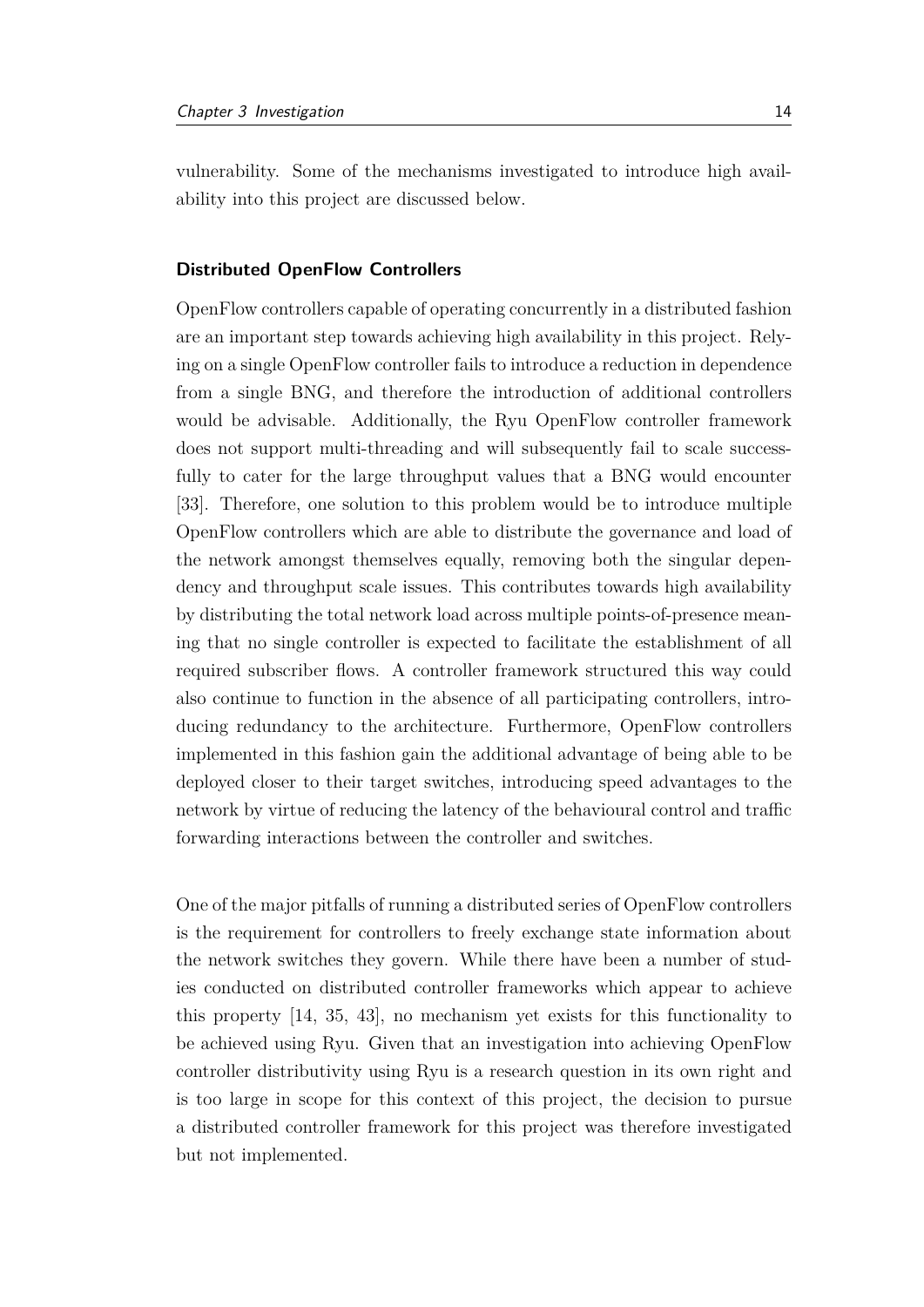#### **Redundant OpenFlow Controllers**

As noted in Section [2.1,](#page-15-1) the OpenFlow switch specification from version 1.2 onwards describes mechanisms for OpenFlow controllers to exchange role information between themselves. The roles the controller may take vary between 'equal', 'master', and 'slave'. The 'equal' role (OFPCR ROLE EQUAL) is the default role that the controller will take unless otherwise specified. This gives the controller full access to a switch and its associated asynchronous messages used for governance, as well as full flow table read/write capabilities. The disadvantage of the 'equal' role is that multiple controllers may share this role equally and contest governing a given switch individually instead of collectively. The switch does not facilitate any arbitration or resource sharing between the controllers [\[26\]](#page-70-8), so it is wasteful to have multiple controllers vying for control of the same switch without first synchronising state information to establish between those controllers any prior behavioural traffic forwarding decisions made on the switch's behalf.

The remaining 'master' and 'slave' roles (OFPCR ROLE MASTER and OF-PCR ROLE SLAVE respectively) allow the controllers to be configured in a redundant relationship. The 'master' controller role is similar to the 'equal' controller role, except in any controller configuration it is expected there will be only a single master controller. This master controller retains the full read/write capabilities for each governed switch's flow table and other control messaging mechanisms. Any remaining controllers in this master/slave configuration are marked as slaves and therefore are only permitted read-only access to the switch. Slave controllers are denied the ability to execute any controllerto-switch commands. Additionally, the roles can freely be exchanged between controllers in the configuration. If a slave controller were to decidedly rise to the role of master, the intermediary switches immediately notify and forcibly change the existing master controller to the 'slave' role. A role request mechanism (OFPT ROLE REQUEST) is used to facilitate this change.

The role request mechanism enables administrators to easily tie active controller states to external watchdog applications as a way of monitoring the health of the controllers in a common configuration. Such a mechanism allows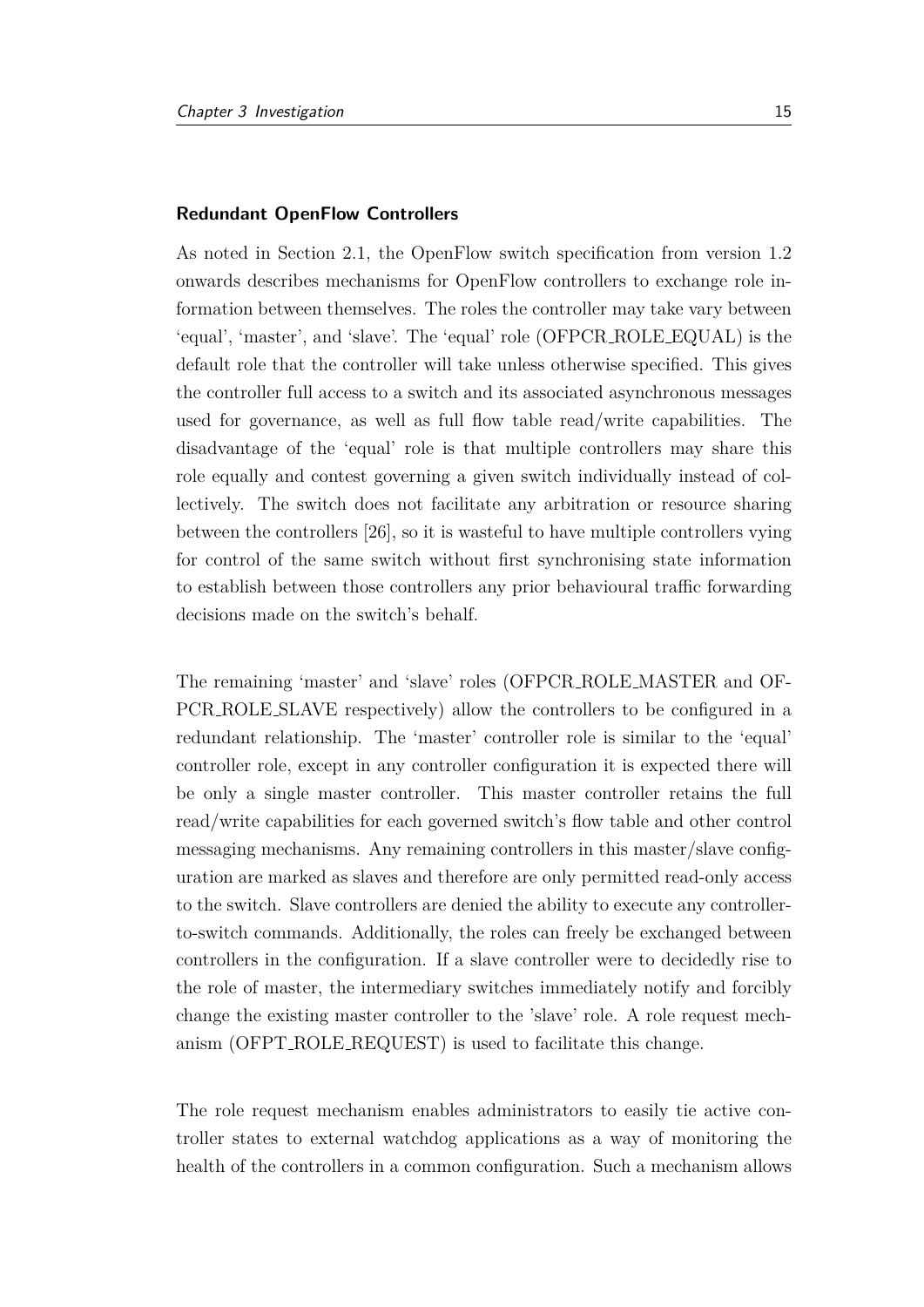<span id="page-27-0"></span>

**Figure 3.1:** Apache Zookeeper operation with multiple OpenFlow controllers

the election of a new master controller in the case that the existing master controller fails or an event determining that the controller roles should change occurs. One example of an open source application capable of achieving this with the Ryu controller framework is Apache Zookeeper [\[38\]](#page-71-6). Apache Zookeeper can be used to achieve high availability with a series of OpenFlow controllers by maintaining an awareness of the current status or role of any controllers in the configuration. If the master controller in the configuration were to match a predetermined failure condition or stop responding, Zookeeper is able to trigger an event and notify the remaining slave controllers, subsequently causing a new master controller election process among the slave controllers. A basic example of this relationship is visually represented in Figure [3.1.](#page-27-0) Zookeeper helps ensure high availability of the controllers by facilitating an elegant failover mechanism. However, Apache Zookeeper does not achieve high availability on its own. Administrative attention is still required to remedy any 'failed'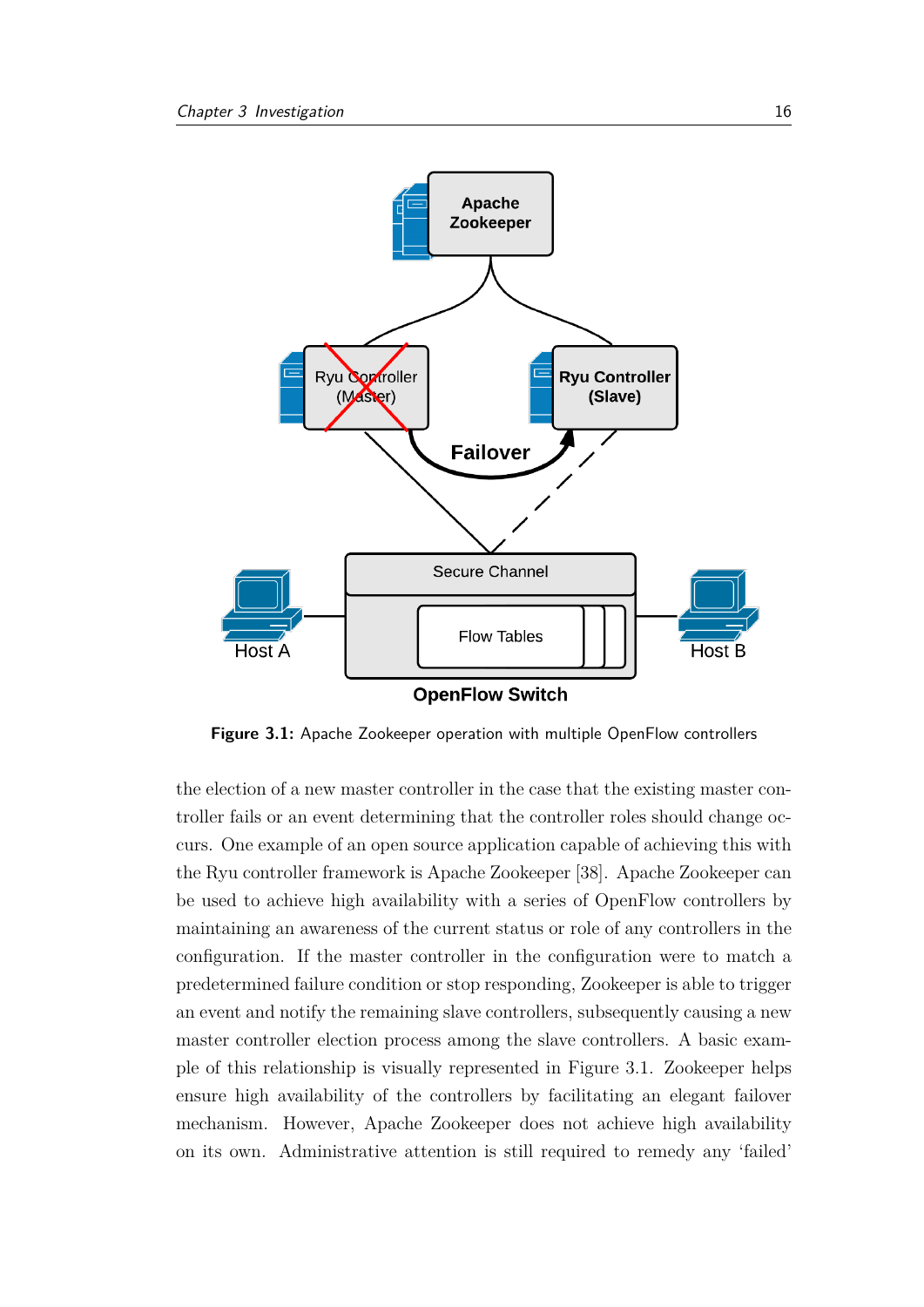controllers. Fortunately, Zookeeper can likely lend itself to a comprehensive stateful monitoring system by notifying administrators of changes to the controller configuration. The disadvantage of this approach however is that all flow creation still takes place on a single controller at a time.

#### <span id="page-28-0"></span>**3.1.2 Protocol Support**

An important consideration to achieve a viable BNG replacement architecture for this project was determining which required communications protocols were supported and able to be handled or parsed by the Ryu OpenFlow controller framework. As evidenced by [\[40\]](#page-71-2) and [\[41\]](#page-71-3), a standardised BNG is required to understand and handle a substantial number of different protocols with specific configuration requirements in order to both support end users on an access net-work and connectivity to upstream NSPs or ASPs<sup>[1](#page-28-1)</sup>. Any developed OpenFlow controller needs to facilitate the handling of these protocols in an agnostic manner and have the ability to forward any related packets to the correct destinations, for instance from a Layer 2 Tunnelling Protocol (L2TP) Access Concentrator (LAC) through to an L2TP Network Server (LNS) for L2TP traffic, or a DHCP Server for DHCP IP lease establishment traffic. Therefore, the controller must be able to read, analyse, and categorise different packets based on values extracted from various Internet Protocol Version 4 (IPv4) and Internet Protocol version 6 (IPv6) packets, Ethernet frame header fields, or encapsulated packet data payloads.

Ryu contains a moderately sized API and packet library with support for a number of common protocols [\[32\]](#page-71-7). Despite the absence of existing API calls for several necessary protocols such as L2TP and PPP over Ethernet (PPPoE), the full contents of layer 3 IP packets are exposed to the controller. This gives developers the ability to extract IP layer headers and payloads individually from each packet the controller is forwarded. Subsequently, developers are able to write protocol handling functionality into their controller, or alter-

<span id="page-28-1"></span><sup>1</sup>The exception to this are those protocols which do not get encapsulated inside Ethernet frames and do not present as Ethernet to a layer 2 Ethernet switch, such as ATM-based DSL networks which still use ATM upstream of the DSLAM. In order to accommodate ATM-based DSL networks, the assumption has been made that an interworking function (IWF) will be present in modern day DSL-based access networks in order to allow the DSLAM to present aggregated subscriber sessions encapsulated inside Ethernet frames.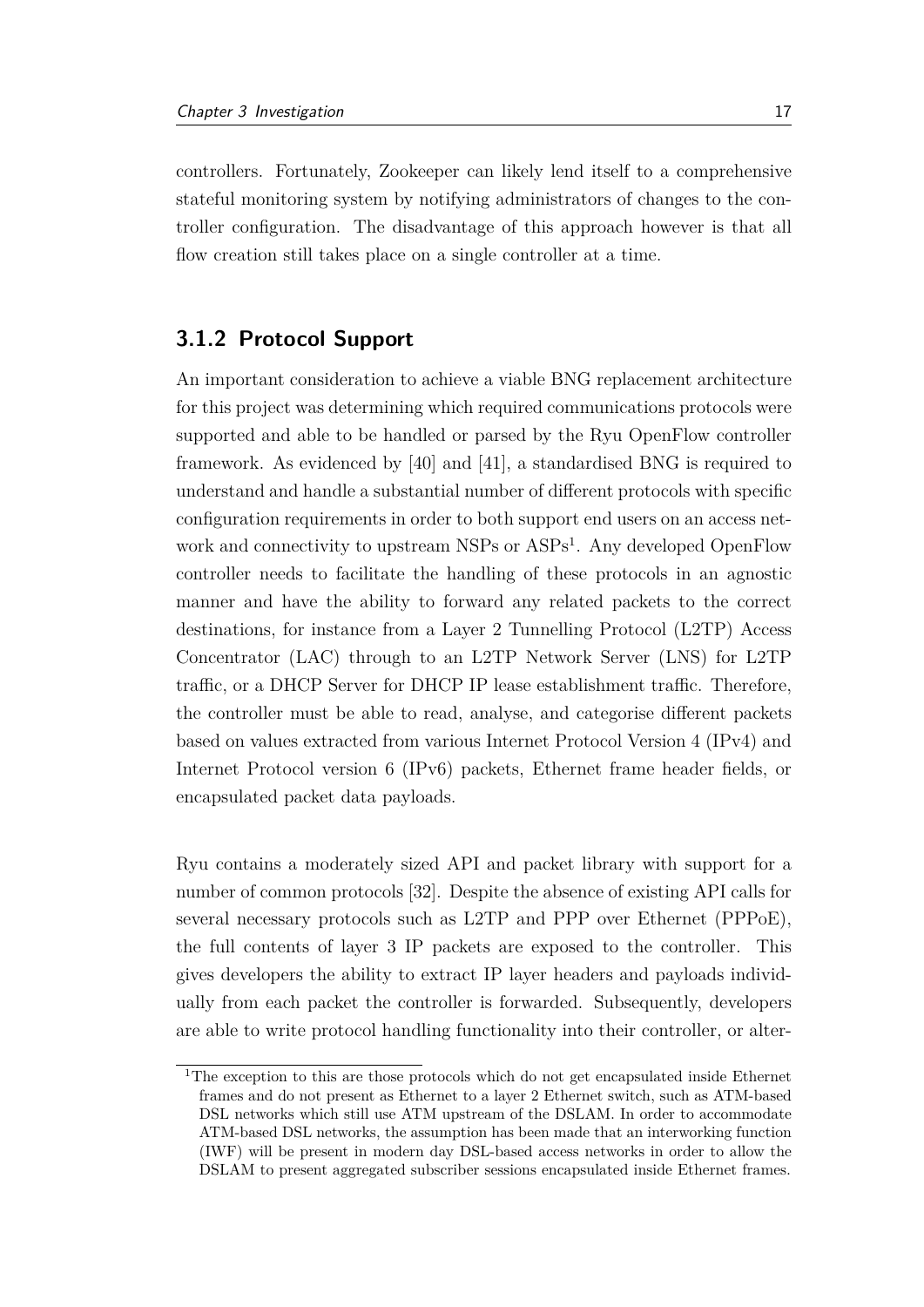natively use a third-party packet library such as libpcap [\[15\]](#page-69-6) with scapy [\[2\]](#page-68-7). While the ability to expose packet data and process it with custom-written protocol handlers is a useful capability, it would have been preferential if the Ryu framework supported a wider range of protocols by default. One likely reason for the lack of supported protocols for carrier-grade ISP networking using Ryu is the lack of support for these protocols in OpenFlow itself.

### <span id="page-29-0"></span>**3.2 Broadband Remote Access Server**

This section focuses on investigating concepts and discussing existing works on the existing BNG architecture which may influence the direction the project ultimately takes. Existing practical realisations and implementations will be discussed as well as any limitations of these approaches with respect to this project.

#### <span id="page-29-1"></span>**3.2.1 Current Dependency Reduction Strategies**

Carrier network architectures employ a number of approaches to distribute the necessary functionality of the BNG appliance out to other devices in order to reduce any inherent SPOF vulnerabilities present in the basic model depicted in Figure [2.2.](#page-21-0) These approaches do not replace the BNG appliance itself but rather simply distribute its functionality among multiple appliances. These approaches typically employ specifically designed carrier network architectures and are commonly seen in larger ISPs. Some of these architectures use multiple BNG appliances distributed among a series of variably-sized regional networks such that a SPOF may still remain for a given access network but may only affect a smaller geographically-locked subset of subscribers. Other approaches cluster multiple BNG appliances together to ensure high availability of the session aggregation capabilities by failing over to secondary or tertiary appliances in the event of a fault or failure [\[36\]](#page-71-8). These approaches help remove the SPOF vulnerability associated with using a single centralised BNG appliance, but carry a high cost. The cost can be restrictive for smaller ISPs and can present a barrier to entry in a competitive market place, therefore lending merit to investigating alternative BNG approaches. Those approaches which look to resolve this dependency but do not rely on dedicated BNG appliances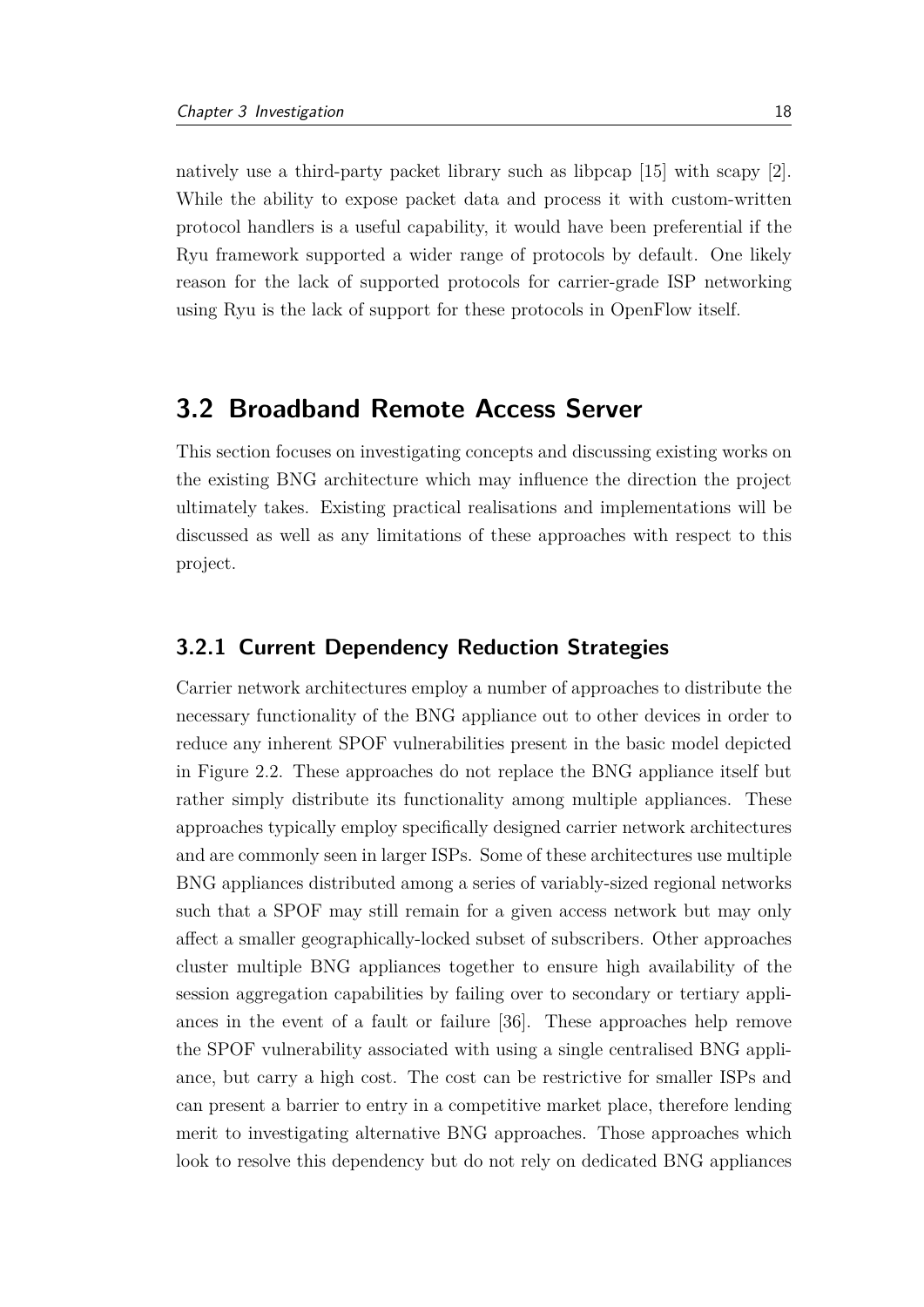are few in number, but those which have been documented aim to distribute the embedded functionality of the BNG among other network appliances to remove specific dependencies.

One such approach to distributing functionality typically handled by the BNG appliance was presented in [\[17\]](#page-69-7). The presenter described a Wireless ISP (WISP) where a series of PPPoE termination servers or NASs were load balanced behind the primary router at the access network edge. A load balanced solution between multiple PPPoE termination points allowed users connecting and authenticating through this wireless access network to be equally distributed among a series of servers. Such an approach not only ensured high availability for the authentication service itself through the use of multiple end points, but also enabled a solution that scales to the requirements of the network. Using such an approach would easily facilitate the addition of more NASs, enabling the network administrators to respond to subscriber growth easily with additional hardware. The physical topology of such an approach could additionally be designed in order to provide authentication server services much closer to the subscriber base than modern architectures do. The speed at which session negotiation is facilitated could therefore be improved. Additionally, this approach could be improved by distributing the function of the access network edge router among multiple edge routers such that any SPOF is not simply moved closer to the customer by having all subscriber sessions route through a single common appliance.

#### <span id="page-30-0"></span>**3.2.2 Software Defined Networking and OpenFlow Solutions**

There have been a number of projects looking to improve carrier networks using SDN and OpenFlow. Many of these projects have revolved around defining and developing mechanisms to support subscriber access convergence and aggregation using these technologies. One of the major projects investigating this area is the SPARC Consortium's FP7 project [\[42\]](#page-72-2), which is extending existing carrier networks by introducing SDN-facilitated split architectures in order to introduce more dynamic network control and connectivity into the carrier network. The SPARC Consortium define their project as the investigation of splitting the traditionally monolithic IP router architecture into separate forwarding and control components using OpenFlow. One of SPARC's specific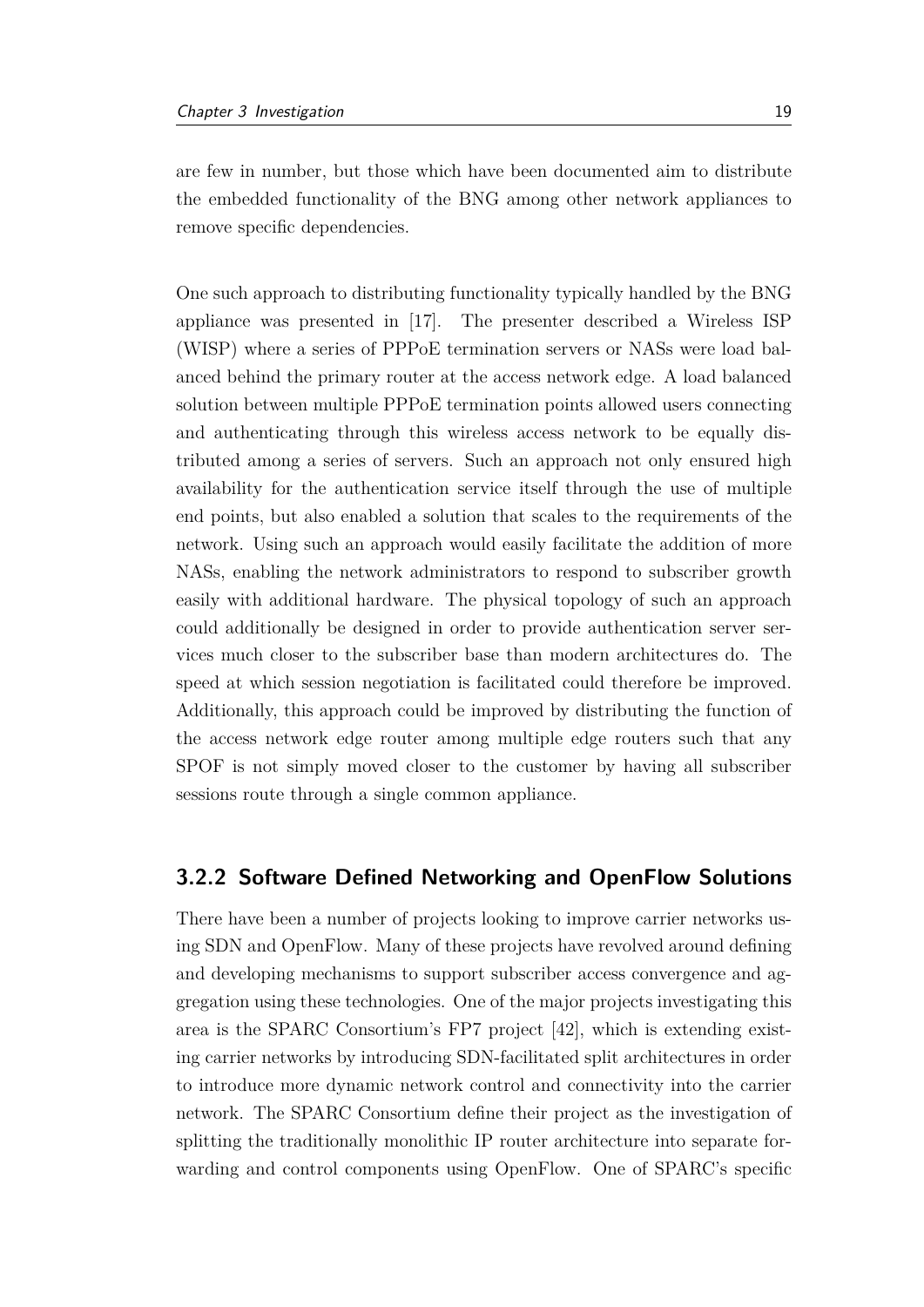target areas of research is improving the OpenFlow protocol for use in carrier networks and researching how it may be deployed to achieve IP router functionality similar to that of a BNG appliance. In some of their resulting publications [\[13,](#page-69-8) [34\]](#page-71-9) they suggest that the OpenFlow version 1.0 standard lacks in support for carrier grade network operation in areas such as supported communications protocols, inter-domain capabilities, and failure recovery. Their investigation into different facets of redesigning the carrier network architecture using OpenFlow have resulted a number of relevant publications, some of which are discussed below.

In [\[13\]](#page-69-8), a SDN use case involving distributed BNG functionality is presented as a realised component of a carrier network split architecture. The use case is an OpenFlow-enabled carrier network and investigates how the former BNG's role in terminating PPPoE traffic is able to take place without a dedicated BNG appliance. The authors theorise that the actual termination of any PPPoE sessions will need to be abstracted to a separate NAS architecture (termed 'PPPoE application'), which connects to an OpenFlow controller. The controller is used to create and manage any initial flows between the PPPoE end points and intermediary network devices, as well as interfacing with the NAS for PPPoE control and access concentration. The flow creation process will need to create flow table entries in intermediary devices that allow the PP-PoE application to receive both PPPoE discovery packets and PPP session packets. The forwarding of those packets will be able to be facilitated by those OpenFlow-enabled intermediary devices based on these flow table entries. This model however has only been outlined as an initial design, with the authors conceding that any processing performed by the PPPoE application will require extensions to the current OpenFlow protocol. However, this particular distributed BNG model would have the disadvantage of being very slow at forwarding PPP-based traffic if implemented. The PPPoE application in this model is described as interfacing directly with the controller, rather than with the common layer 2 network, which is also known as the 'OpenFlow fast path'. This would mean that any PPPoE/PPP traffic required to reach the PPPoE application would have to be forwarded directly through the controller, rather than through the common network. This would substantially contribute towards a high load on the controller itself and in a production network would not scale to a great number of users. A visual representation of this model is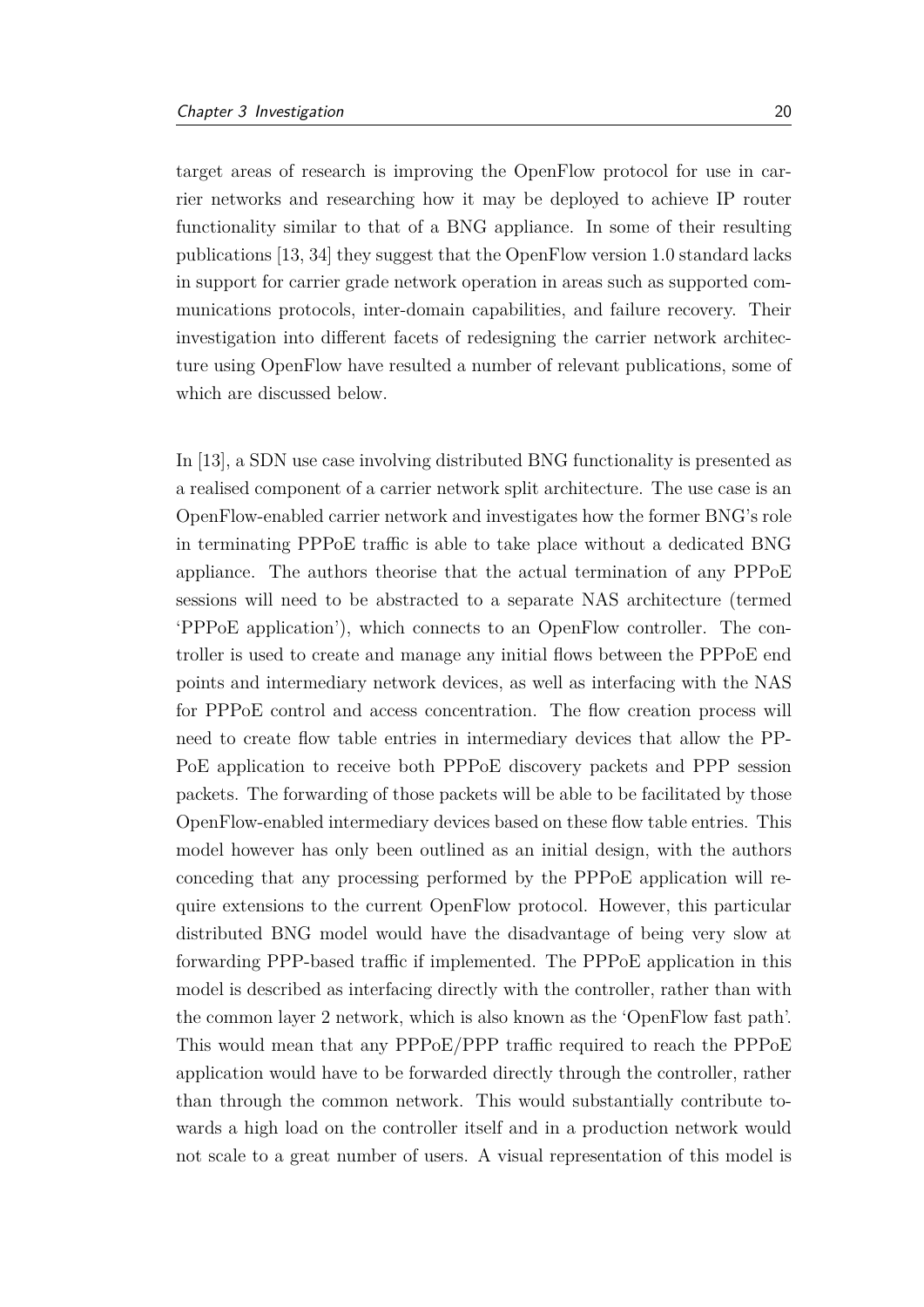depicted in Figure [3.2.](#page-32-0)

An additional paper that investigates an OpenFlow based BNG architecture is presented in [\[45\]](#page-72-3). It presents a prototype OpenFlow BNG and, similarly to other papers discussed above, investigates an OpenFlow-based architecture capable of terminating the PPPoE protocol. In this paper, the developed OpenFlow implementation was extended to include the Revised OpenFlow Library (ROFL) as a series of vendor extensions to accommodate PPPoE support. Using ROFL enabled the authors to support the encapsulation/decapsulation of PPPoE and PPP on the data plane, as these protocols are not yet defined in the OpenFlow standard. The outlined approach for handling these network protocols showed similarities to the design described in [\[13\]](#page-69-8), whereby the PPPoE discovery frames (identified by a unique EtherType value of '0x8863') are sent to the OpenFlow controller for session establishment. PPP session frames (identified by a unique EtherType value of '0x8864') are subsequently handled solely on the data plane. The authors also outlined that

<span id="page-32-0"></span>

**Figure 3.2:** PPPoE session creation with split architecture BNG model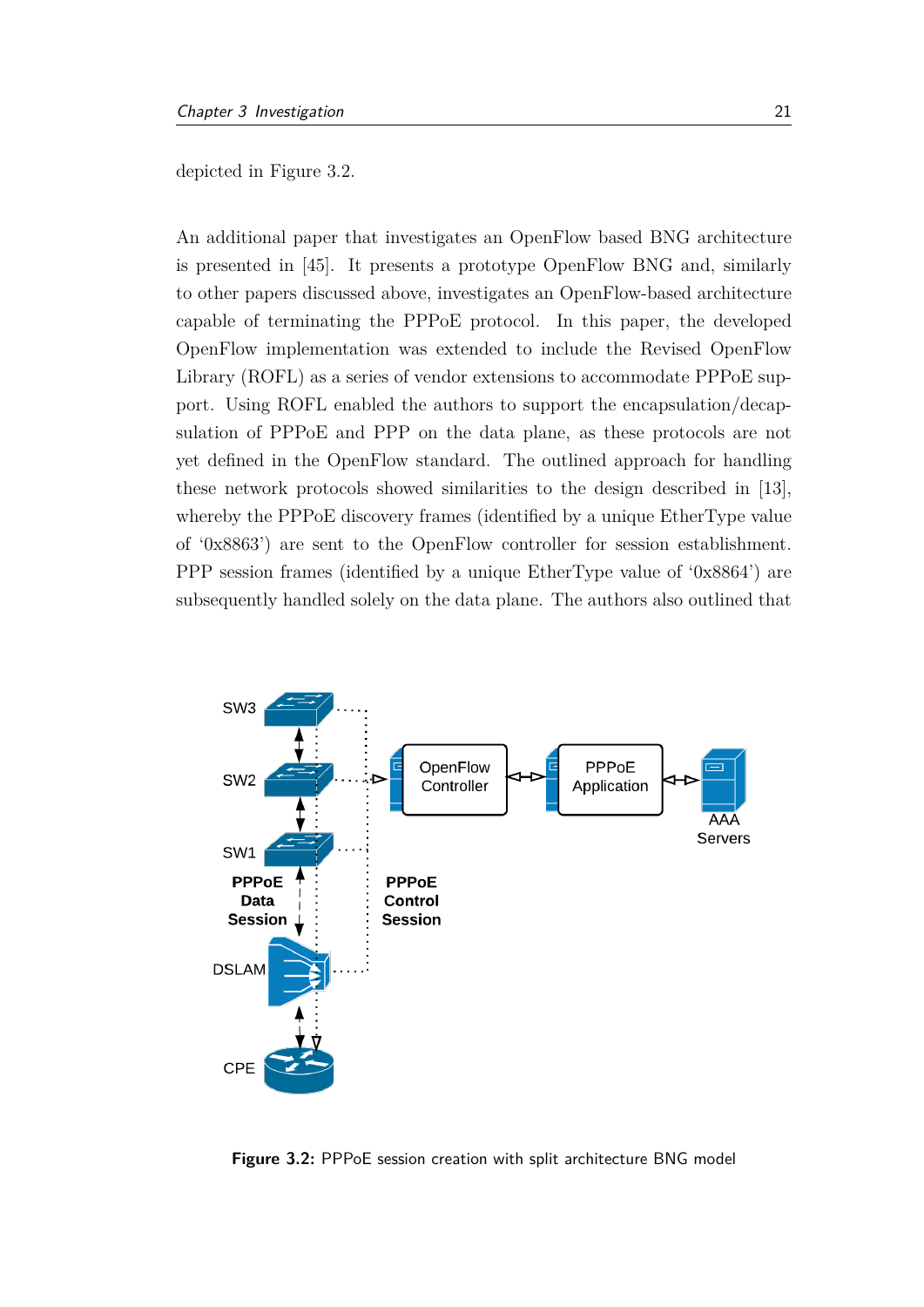an important consideration for a model in which PPPoE is supported by an OpenFlow-enabled network is the ability to track the present states of those PPPoE sessions which are currently active. They stipulated that although initial designs handled session state in the controller, the use of virtual ports which encapsulate session state was under consideration as a more efficient alternative. This paper shows that if OpenFlow-based technologies are to be presented as a viable approach for improving upon existing carrier network models and architectures, the OpenFlow standard must include more support for typical carrier network protocols. Although it is promising that some functionality for this family of protocols is obtainable through the use of vendor extensions, it is worth noting that vendor extensions are typically bound to vendor specific hardware and therefore make widespread adoption in carrier networks difficult. Fortunately, a precedent has been set by the OpenFlow development team. Multiprotocol Label Switching (MPLS) protocol support for OpenFlow was in strong demand and began as a third-party documented extension to the OpenFlow 1.0 standard. MPLS later became one of the first new protocols to be supported in the OpenFlow 1.1 standard, so it is likely that there will be more protocol support as the standard continues to mature.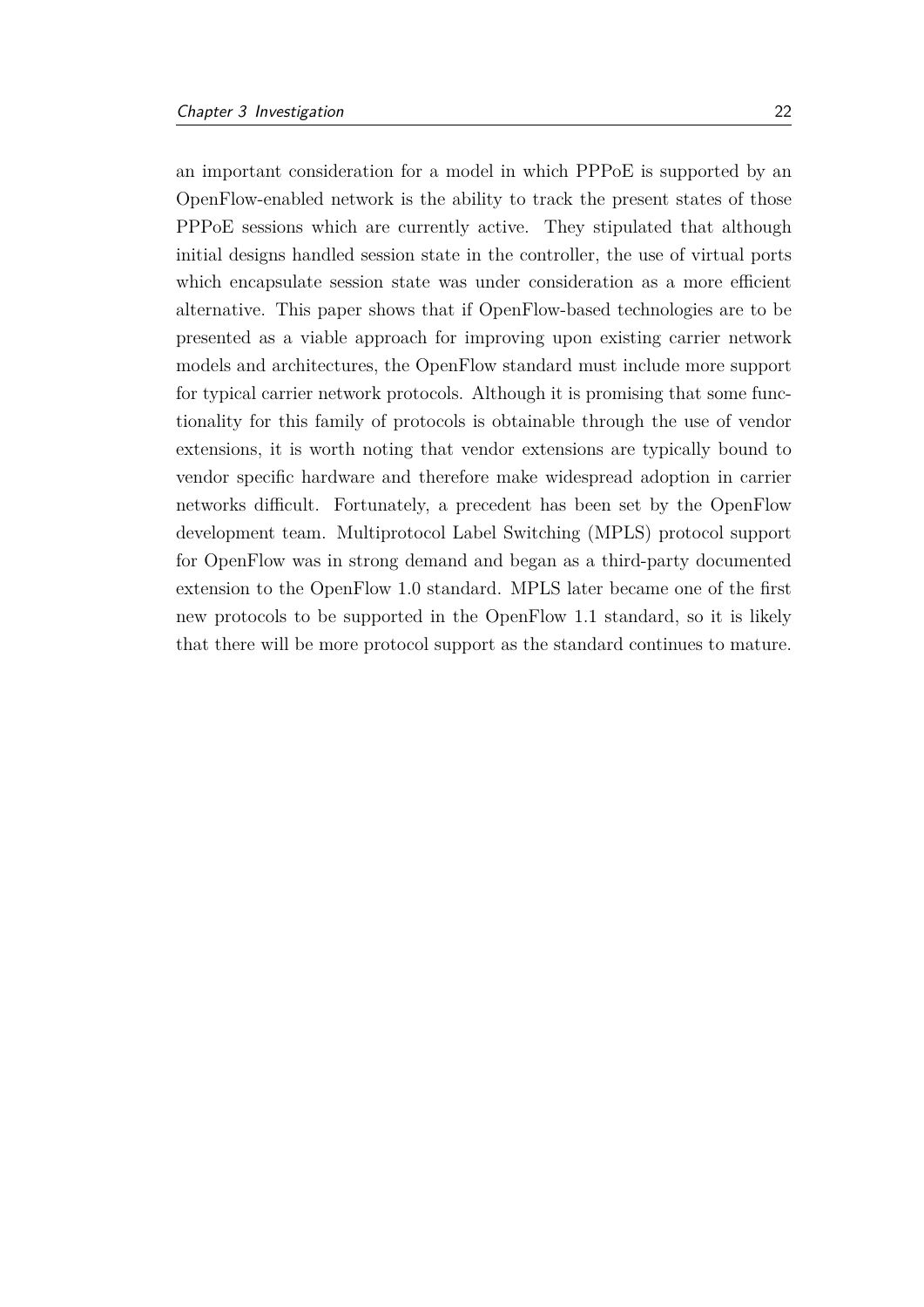### <span id="page-34-0"></span>**Chapter 4**

### **Implementation**

### <span id="page-34-1"></span>**4.1 Broadband Network Gateway Session Aggregation**

As mentioned in Section [2.2,](#page-19-0) this project examines using SDN and more specifically the OpenFlow protocol to explore solutions for reducing dependency on the centralised BNG carrier network model. The focus on addressing this aspect of ISP networks was chosen as it represented a common network configuration which could be potentially improved with the use of SDN technologies. This project started by addressing the implementation of mechanisms to handle the following basic session establishment protocols and standards for reasons outlined:

• DHCP

DHCP is an IP-based protocol which provides a mechanism for hosts to be assigned addresses using a common IP address scheme. This allows hosts to intercommunicate with one another on the same IP network. It is commonly used on both metropolitan-area and large scale Ethernet based networks to allow subscriber connections to gain network access through the BNG appliance.

• VLAN

VLAN is a mechanism that allows network administrators to create subsets of network domains such that hosts behave as though they are on the same physical wire as one another, even though they may be on entirely different network segments. VLANs use a tagging system to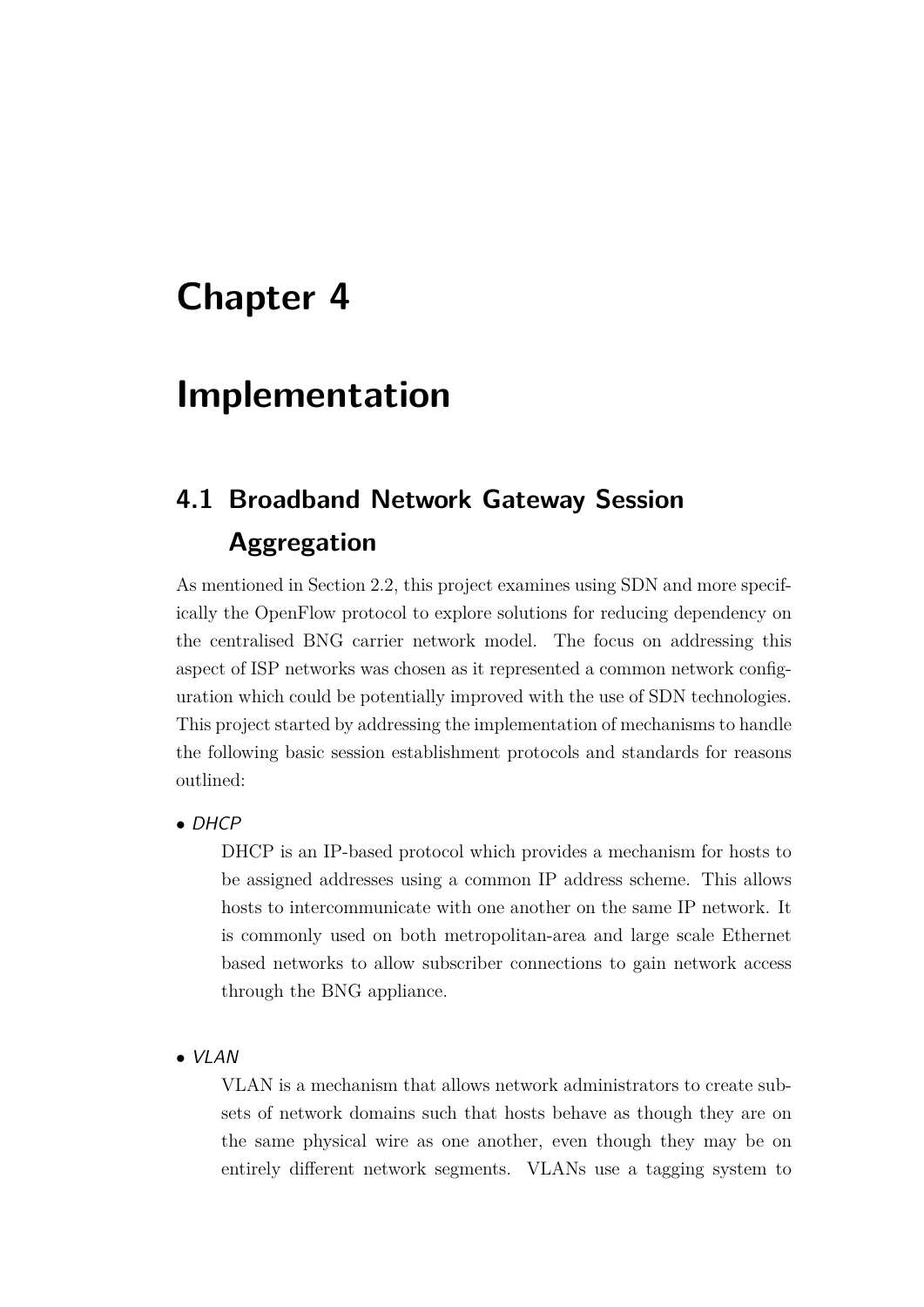uniquely identify these domains and forward Ethernet frames to them accordingly. It is commonly used on both metropolitan-area and large scale Ethernet based networks to divide up layer 2 access networks into specific domains and can be used to help apply and manage policy for different network segments. In an ISP, 802.1ad VLAN stacking can be used to transparently encapsulate point-to-point customer VLAN information, allowing hosts at different network endpoints to communicate on the same layer 2 network as facilitated through the ISP network.

These protocols have been implemented first with the assumption that modern day BNG's primarily serve subscribers from Ethernet-based access networks. The goal of implemented support for these protocols is to facilitate the connecting of subscribers through the distributed BNG switching fabric and authorisation mechanisms. Once a subscriber is successfully authorised on to the network, their active session is provided internet access by forwarding their traffic through internet-accessible flows. This enables end-to-end connectivity between the two end points with the distributed BNG in the middle.

Basic support for these protocols represented the introductory stage of this project, as together these protocols represent the most basic session establishment mechanism to implement: IPoE. Implementing IPoE first would allow for a background and familiarity with the problem domain and implementation tools to be developed, before additional protocols were investigated or implemented.

#### <span id="page-35-0"></span>**4.1.1 Dynamic Host Configuration Protocol**

In order to implement support for DHCP in a software controller, some basic principles about the protocol operation needed to be fully realised. The DHCP protocol requires a server on a network which listens for incoming DHCP packets broadcast over that network. A client who wishes to lease an IP address to communicate on the network broadcasts a DHCP Discover request out to the whole network, attempting to discover whether there are any DHCP servers on the network listening. If a DHCP server receives a discovery broadcast packet, it will reserve an IP address for the client (either randomly or one that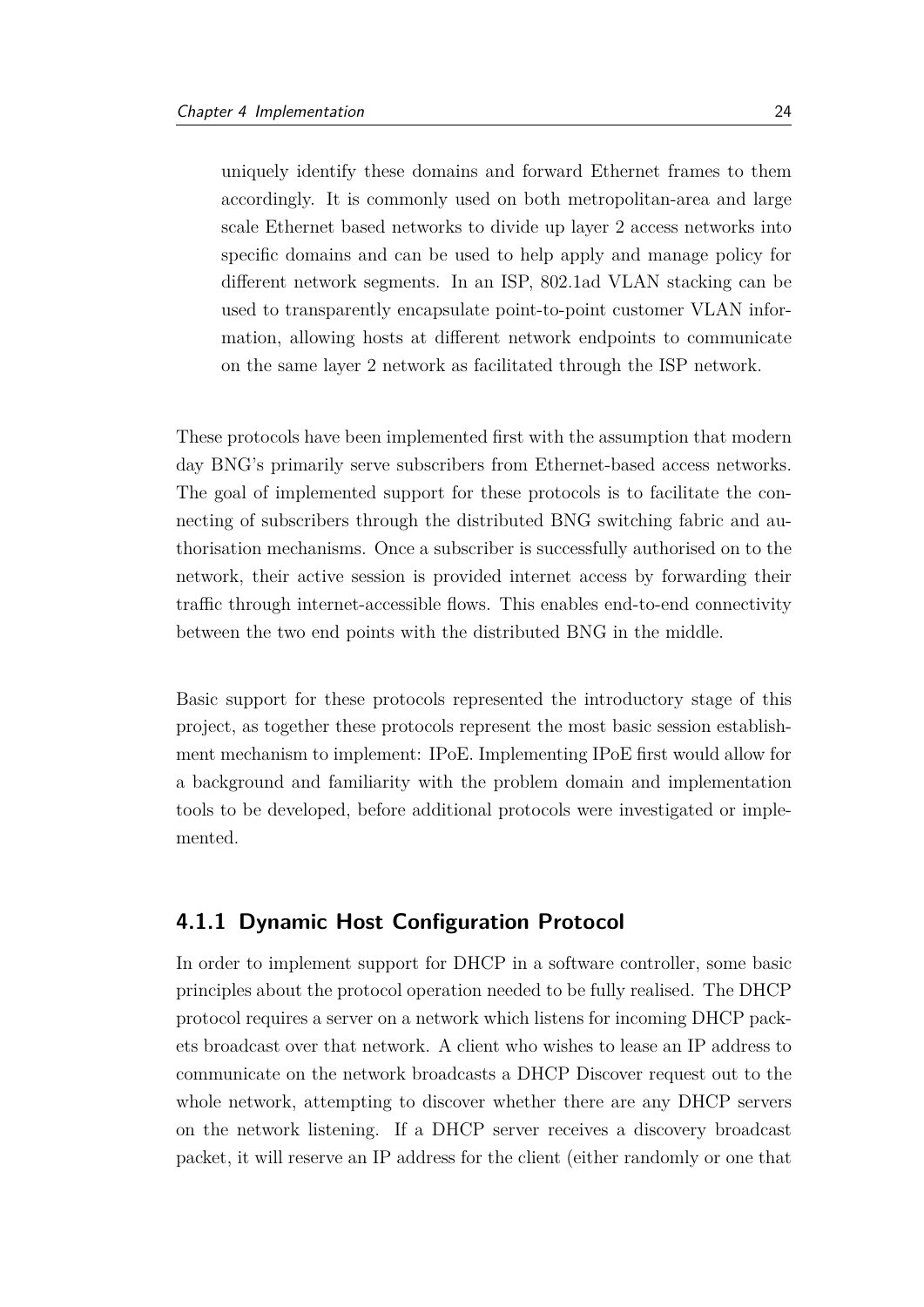a client has requested) from a pre-determined pool of addresses, before sending a broadcast DHCP Offer packet back into the network in reply. Although this packet is broadcast to the entire network, it contains the clients unique MAC address in order to differentiate this offer between any other DHCP offer packets being actively exchanged to other hosts. Once this DHCP Offer packet is received by the original client, the client then makes an official request for that address and broadcasts it onto the network once again this time as a DHCP Request packet. The request packet is handled in this fashion so that any other DHCP servers which may also have responded to the initial discovery packet with their own offer are notified of which lease the client is accepting and can subsequently withdraw any unwanted respective DHCP offers and return the reserved IP addresses back into their pool. Finally, the DHCP server completes the establishment phase by replying to the DHCP Request packet with a broadcasted DHCP Acknowledge packet, which contains lease information and completes the IP-lease negotiation once received by the requesting client. A client which reaches this state now applies its leased IP address and is subsequently free to participate in the network. This basic negotiation process can be referred to as the DHCP DORA (Discover, Offer, Request, Acknowledge) handshake.

The DHCP protocol also supports features other than the basic IP address lease negotiation sequence which need to be considered. These features include variable-length packet embedded DHCP options and also the basic IP lease termination or rejection control phases. To offer a regular level of support for the DHCP protocol, these would needed be implemented in the controller also.

The DHCP implementation approach uses specific flows to facilitate the subscriber IP lease negotiation process. The created flows are crafted to know how to direct broadcast traffic matching specific user datagram protocol (UDP) source and destination port numbers to the DHCP server itself, and the controller knows how to return those responses back to the subscriber. Additionally, the controller is able to extract specific options from the DHCP packets themselves. Most importantly, among the different options is DHCP option 53, used to facilitate IP lease negotiation message passing. DHCP option 53 (titled 'DHCP Message type') is a one byte option appended to a DHCP packet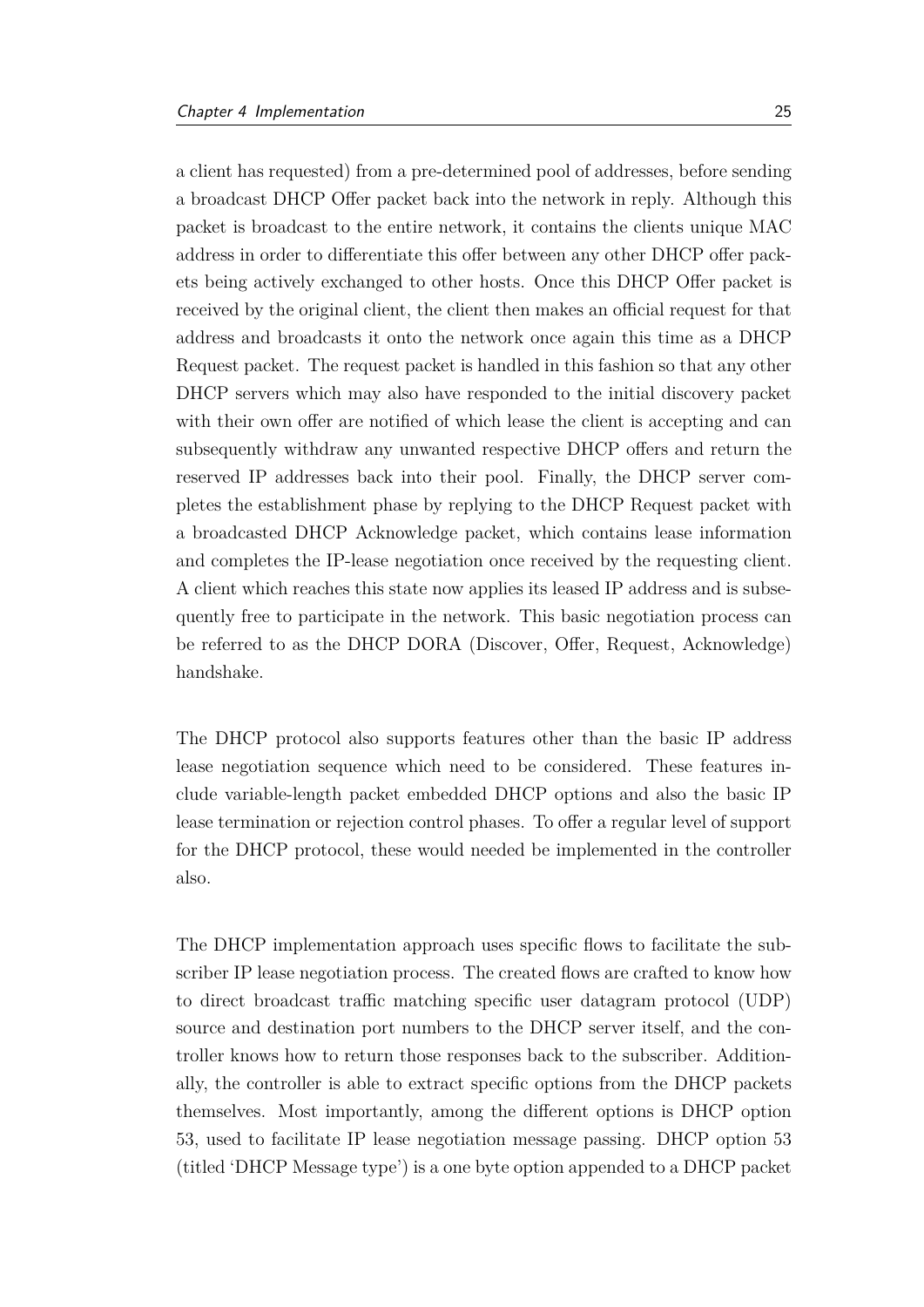which indicates the purpose of that DHCP packet, e.g. a DHCP Discover or Offer packet. By reading the DHCP packets option 53 value and the associated UDP source and destination port numbers, the controller is able to determine what the purpose of the packet is and can handle it accordingly.

The first thing the developed controller does is establish connectivity with the DHCP server (using the mechanism outlined in Section [4.3\)](#page-44-0) and maintains this awareness of how to reach it. The developed controller operates reactively and individually handles each subscriber's IP negotiation process as the controller receives packets forwarded to it from any switches for the purposes of flow matching. Packets which are sent to the controller matching the criteria of a DHCP Discover (DHCPD) packet initiate a DHCP handling process. This process is depicted in Figure [4.1.](#page-38-0) First, the controller polls or queries any connected AAA services (discussed in Section [4.2\)](#page-43-0) in order to establish whether the source MAC address of the received packet belongs to a valid subscriber with a specified connection type (i.e. DHCP or VLAN). The AAA service is expected to return a true or false value. If the MAC address is unknown to the service, it is blacklisted and future packets from that MAC address are subsequently dropped. If the subscriber ends up being valid, the AAA service also returns the specified service type of that subscriber to the controller for processing. Using this data, the controller is then able to create a flow entry to facilitate that connection type. A corresponding DHCP flow entry is specified in Table [4.1,](#page-37-0) which would be used to facilitate broadcast-based communication between the subscriber and DHCP server. Of note is the UDP source/destination port combination, which are used by the requesting client to deliberately target DHCP servers listening on those ports as per the protocol specification. Once this control flow is established, the controller then forwards the originally received DHCP Discover packet on to the DHCP server.

<span id="page-37-0"></span>

| Ethernet             | Ethernet          | EtherType                          |                   | IP Protocol   UDP source   UDP dest. |      |
|----------------------|-------------------|------------------------------------|-------------------|--------------------------------------|------|
| source MAC           | dest. MAC         |                                    |                   | port                                 | port |
| [subscripter source] |                   |                                    |                   |                                      |      |
| MAC address          | ff:ff:ff:ff:ff:ff | $\mid 0x0800$ [ <i>IP</i> ] $\mid$ | 17 [ <i>UDP</i> ] | 68                                   |      |

**Table 4.1:** Packet characteristics for matching DHCP control flow entry

Once the controller has facilitated broadcast-based communication between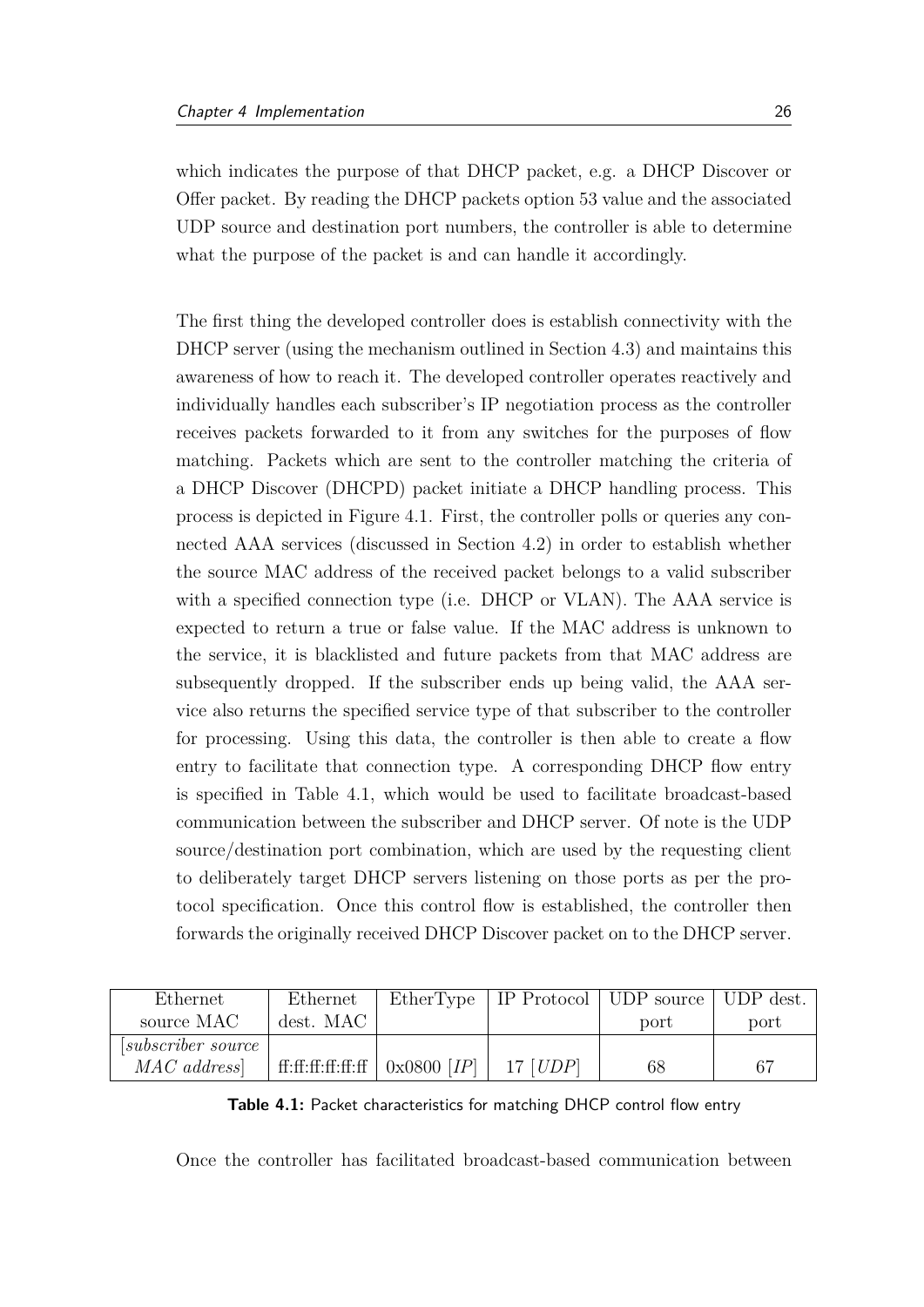<span id="page-38-0"></span>

**Figure 4.1:** Controlled DHCP session establishment process

the subscriber and the DHCP server using these control flows and forwarded the intercepted DHCP Discover (DHCPD) packet to the server, the server then continues with next stage of the IP lease negotiation process. With the authenticity of the subscriber confirmed, the DHCP server is now free to reply with a DHCP Offer (DHCPO) to the subscriber. The subscriber's subsequent DHCP Request (DHCPR) packet which is sent in response is automatically sent through the existing control flow to the DHCP server. If something has gone wrong, the very same control flow can be used to forward the DHCP server a DHCP Decline packet (in the event of an IP address conflict) starting the process again, or alternatively the DHCP server can send a DHCP Nak to the client through the controller. However, assuming that everything has gone correctly, the DHCP server should respond with a DHCP Acknowledge (DHCPA) packet. A flow to automatically facilitate this DHCP Acknowledge has been deliberately withheld at this point, so that the switch is forced to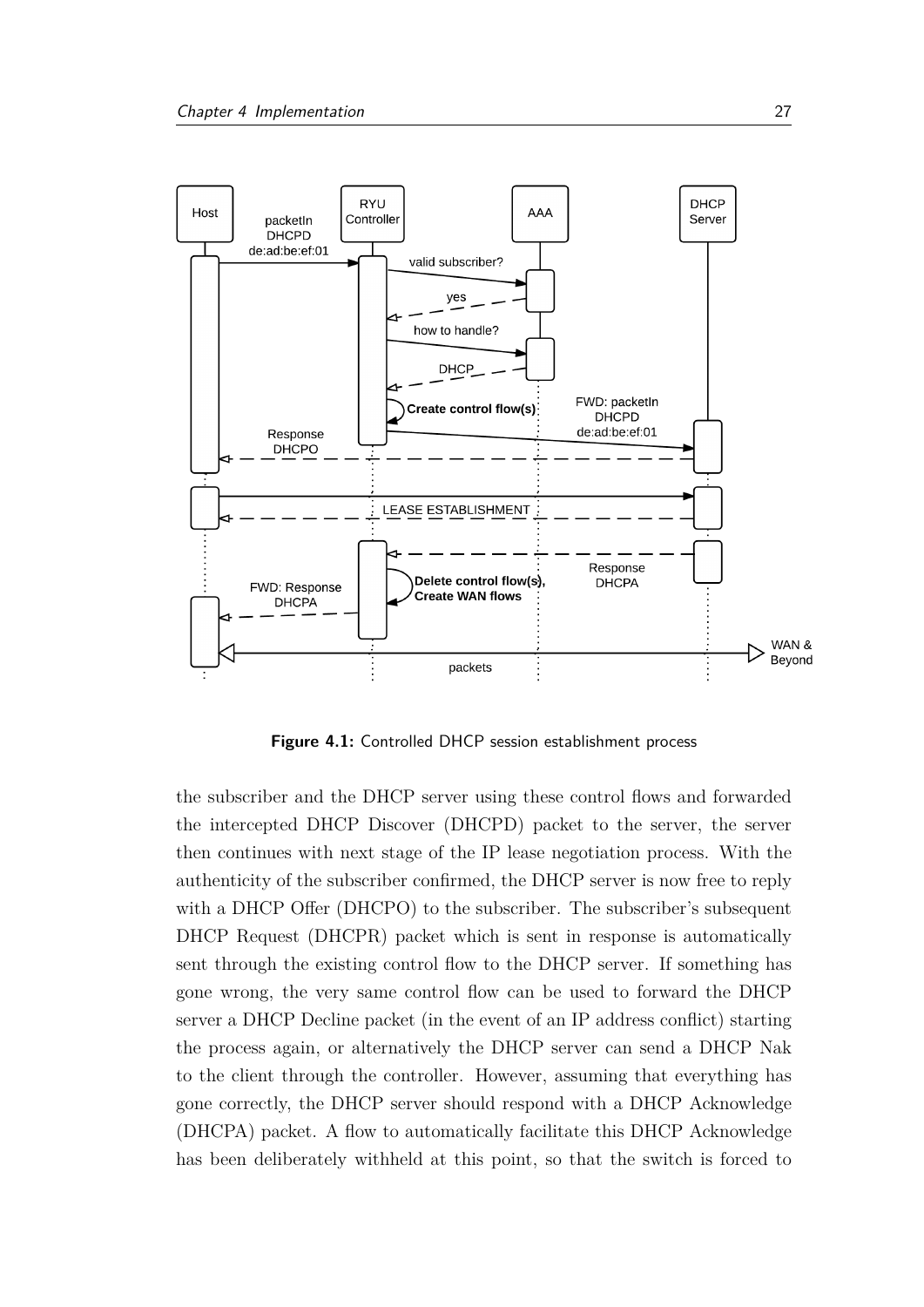forward the packet to the controller. A DHCP Acknowledge packet forwarded to the controller indicates that the DHCP lease negotiation process is finalised and the controller is able to create new flows that enable subscriber traffic to be forwarded through to a edge IP router or wide area network (WAN). An example of these WAN accessible flows are presented in Table [4.2.](#page-39-0) Additionally, the control flows which initially facilitated the IP address lease are removed from the flow tables as they are no longer required. Finally, the controller then forwards the final intercepted DHCP Acknowledge packet to the subscriber to finish the negotiation.

<span id="page-39-0"></span>

| Flow          | Match fields                                                    | Priority | Actions                       |
|---------------|-----------------------------------------------------------------|----------|-------------------------------|
| client-to-WAN | $\text{in}$ -port=[ <i>subscriber accessible switch port</i> ], | 100      | output: $WAN$                 |
|               | eth_src=[subscriber source MAC address]                         |          | <i>accessible switch port</i> |
| WAN-to-client | eth_dst=[subscriber source MAC address]                         | 101      | output: [subscripter]         |
|               |                                                                 |          | <i>accessible switch port</i> |

**Table 4.2:** Example flow entry pair for subscriber WAN access

The controller deliberately does not retain the DHCP control flows that were originally created to aid in the IP lease negotiation phase. If these control flows were to be retained by any switches, the DHCP control flow count would grow at the rate of  $(n^*2)$  per subscriber, which is unsustainable for limited size flow tables. However, the controller retains the ability to individually facilitate and forward additional DHCP control packets by way of specific handlers constructed to handle certain DHCP packets on an isolated basis. An example case of a packet which would have otherwise used an existing control flow is the DHCP Release packet, which is a subscriber initiated mechanism for surrendering a leased IP address. During the development of these mechanisms, regular network operation was an assumption that was made. If the assumption is correct and the bulk of the DHCP server's activity is facilitating new IP leases using control flows, then the remaining DHCP edge case packets being forced to traverse through the controller (albeit at a much slower than line-speed rate) is an acceptable compromise.

The installed WAN accessible flows are responsible for facilitating two way communication between the WAN edge and the subscriber. They function as 'catch all' default flows for each subscriber in order to capture all subscriber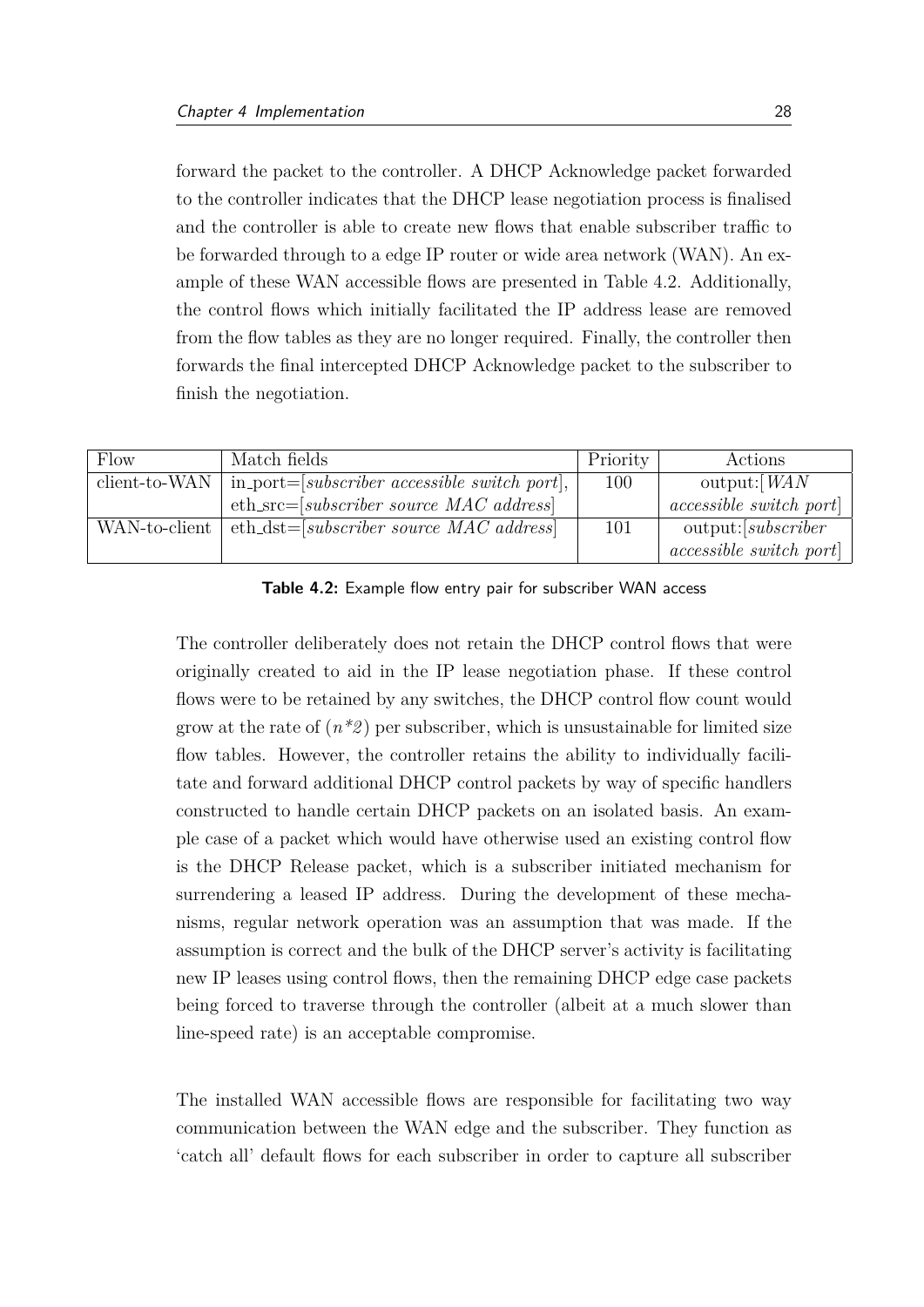non-authentication/authorisation traffic and are subsequently assigned moderately low priority values. As mentioned in Section [2.1,](#page-15-0) priorities can be used to determine an order of precedence for a flow over another similar or partially matched flow. A moderately low flow priority value means these WAN flows are used when no more specific flows are installed. The WAN edge device end point in this instance functions as the handover to a different network, and is able to resolve the correct subscriber for any traffic destined to it by using Address Resolution Protocol (ARP) to resolve the destination IP address to the appropriate subscriber MAC address. A subscriber which reaches the state of having associated installed WAN flows is considered to belong to a basic WAN-accessible tunnel and therefore has internet or WAN access.

## **4.1.2 Virtual Local Area Network**

By default, Ethernet frames which do not have deliberately tagged VLAN IDs typically are tagged on VLAN ID 1, the standard default VLAN. The use of multiple VLANs enables the division of the network into subsets of layer 2 broadcast domains, allowing administrators to reduce the total broadcast traffic occurring on the network by limiting the areas in which broadcast traffic is able to propagate. Administrators are able to append VLAN tags to Ethernet frames by configuring specific switch ports to tag egress (outgoing) frames received from a connected host with specific VLAN IDs. These same tags are able to be stripped by the switch from ingress (incoming) frames destined for the host in the opposite direction on the very same switch port. Ports with this VLAN functionality are known as 'untagged' or 'access' ports. For instance, an untagged frame coming from a host to a VLAN 10 access port will be subsequently tagged with the VLAN 10 tag as it passes through the port. If a VLAN 10 tagged frame attempts to reach the originating host from the other side of that same switch port, the VLAN 10 tag is stripped from the frame in order to be received by the host on the default VLAN (VLAN 1). Other VLAN port configurations include the following:

• Tagged port

Tagged VLAN ports are ports which are able to pass Ethernet frames with existing VLAN tags already appended to them intact without manipulating the tags themselves. These ports need to be configured to de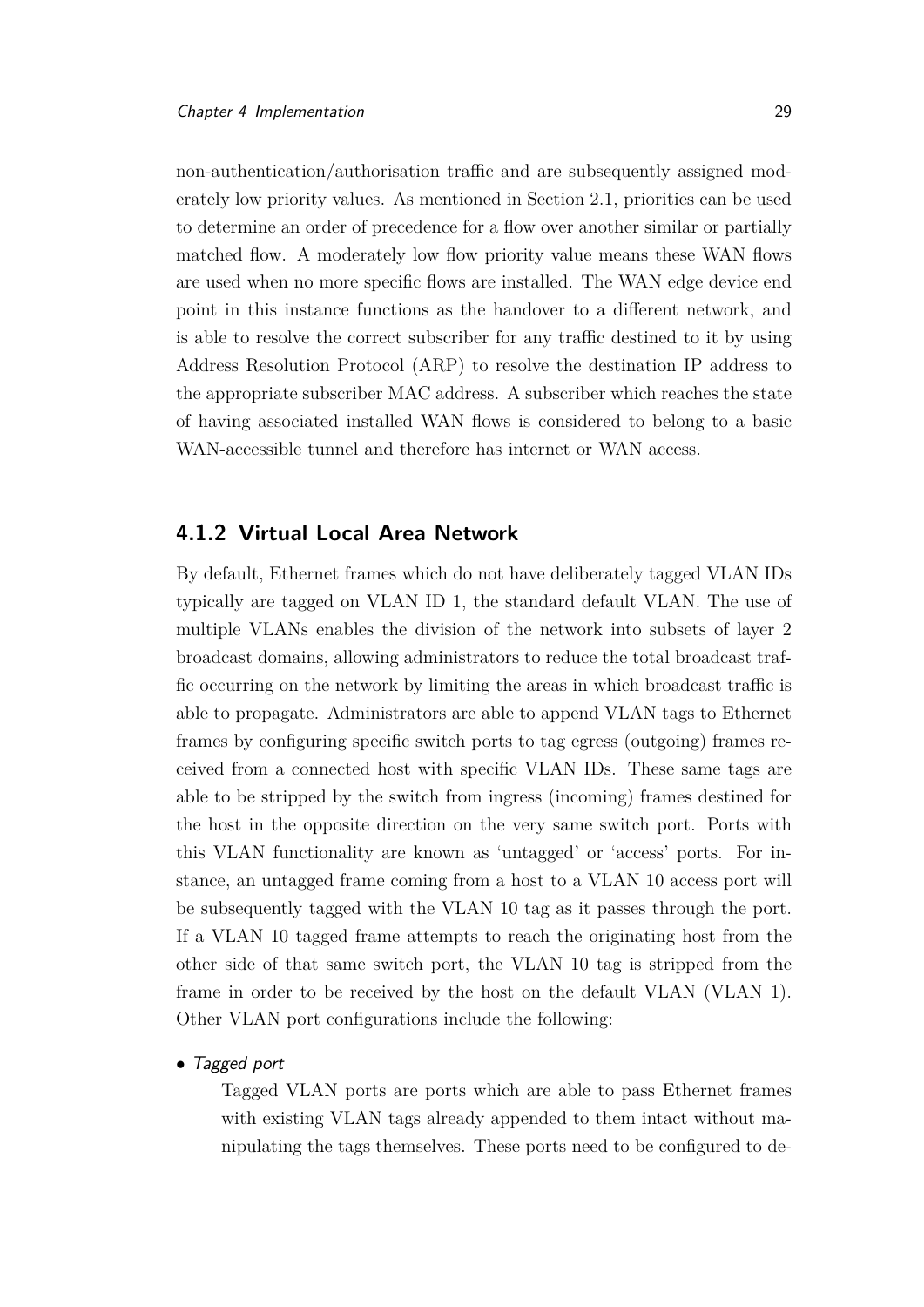termine which VLAN ID tagged frames may pass through them. Tagged ports are often referred to as trunk ports, as often they often facilitate switch-to-switch communication via uplink ports which permit the transport of many different VLANs through the same port.

• Hybrid port

Hybrid VLAN ports are a combination of both access and tagged VLAN ports. Hybrid ports allow the untagged port functionality for a specified default VLAN (i.e., VLAN ID 1) and also the tagged port functionality for other defined VLANs. For instance, a hybrid port may be configured such that default untagged frames entering the port are tagged onto VLAN 10, while at the same time the port allows free passage to those frames which may already have VLAN ID tags 20 or 30. Commonly, Voice over Internet Protocol (VoIP) VLANs are configured as hybrid ports to support the ability to connect additional network hosts off of a VoIP handset while retaining VLAN isolation.

Figure [4.2](#page-41-0) gives a basic visual depiction of how the untagged port and tagged port basic concepts can be applied to an actual switch with hosts. In this example, ports 1-3 on both switch A and B are configured as 'untagged' for

<span id="page-41-0"></span>

**Figure 4.2:** Example of basic VLAN port configurations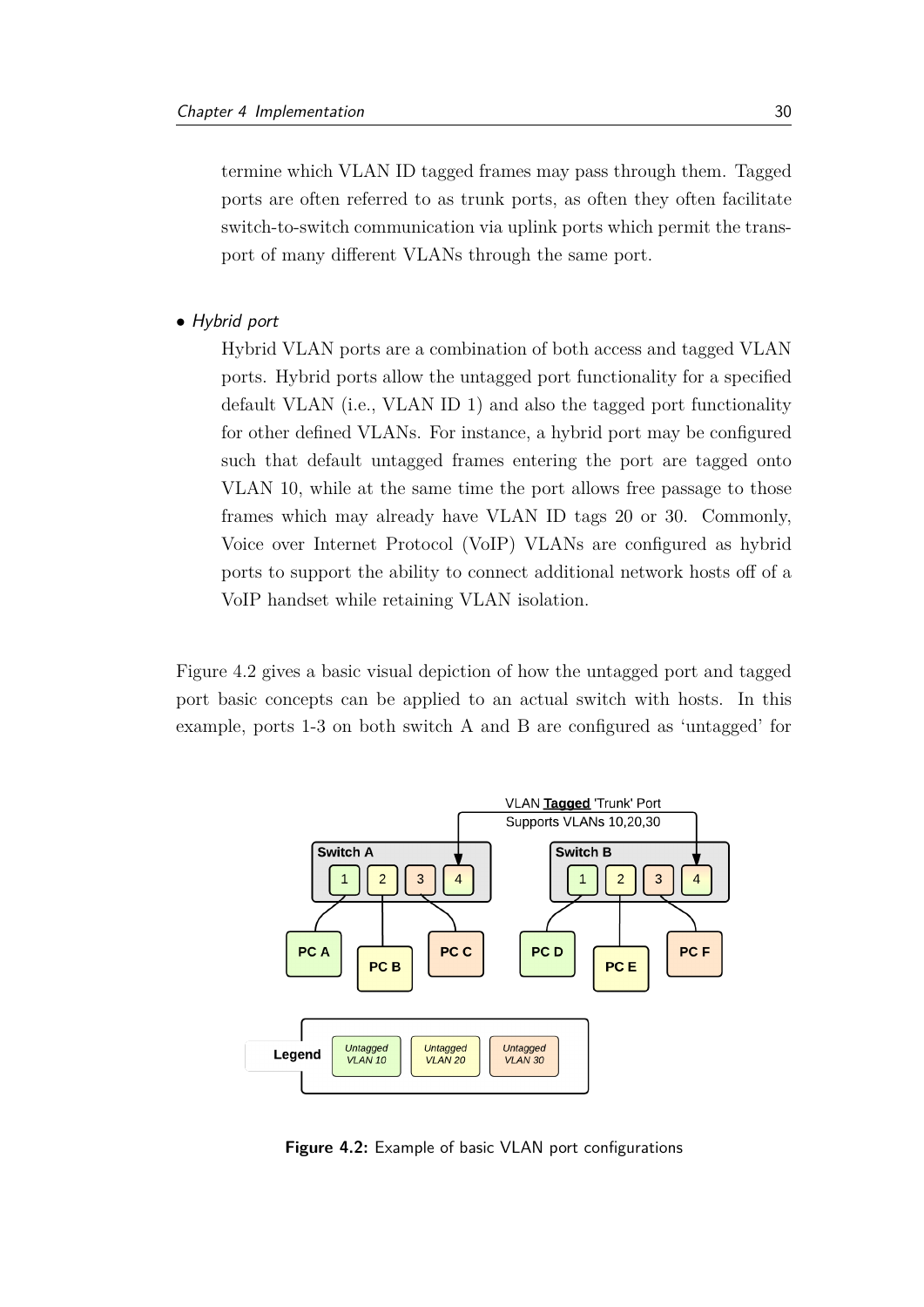their own colour-coded respective VLANs. Port 4 of each switch is configured as a 'tagged' port and allows frames tagged with VLAN ID 10, 20 or 30 to traverse the link between switches. In this example, assuming each PC is passing untagged frames to the switch, PC A and PC D would be able to communicate with each other in the isolated VLAN 10 broadcast domain network subset, PC B and PC E in the VLAN 20 network, and finally PC C and PC F in the VLAN 30 network.

In order to facilitate the configuration of switch ports in this project, the controller has been supplemented by a VLAN configuration file which administrators are able to configure to specify the VLAN configuration for each of the switch ports governed by that controller. The port configurations are extracted from a local .YAML configuration file and are parsed and applied by the controller to their associated ports when the controller is first initialised during start up. Using this configuration file, the controller is also able to apply blanket catch all default VLAN configurations, as well port specific VLAN-exclusions. This introduces a similar level of configuration capability as is present in enterprise switches.

The current state of VLAN support in the controller is the ability for managed switches to facilitate and pass VLAN tagged frames through specific ports. The frames are intercepted and forwarded to the controller in exactly the same way as regular frames. The controller possesses the ability to strip (or pop) the VLAN tags from the frames and make decisions based on the tag values accordingly. Using a subscriber service type awareness mechanism (described in Section [4.2\)](#page-43-0), the controller is able to subsequently create flow rules to send traffic matching specific VLAN tag values to specific locations or alternatively forward specific subscriber traffic based on the extracted VLAN tags. Additional work is still required to fully implement support for packets which are required to be forwarded on by the controller, in accordance with the VLAN restrictions associated with each port. Additionally, the ability to accommodate more complex VLAN configurations such as VLAN stacking using this controller is another feature that has not been able to be implemented, and is discussed in Section [5.3.1.](#page-54-0)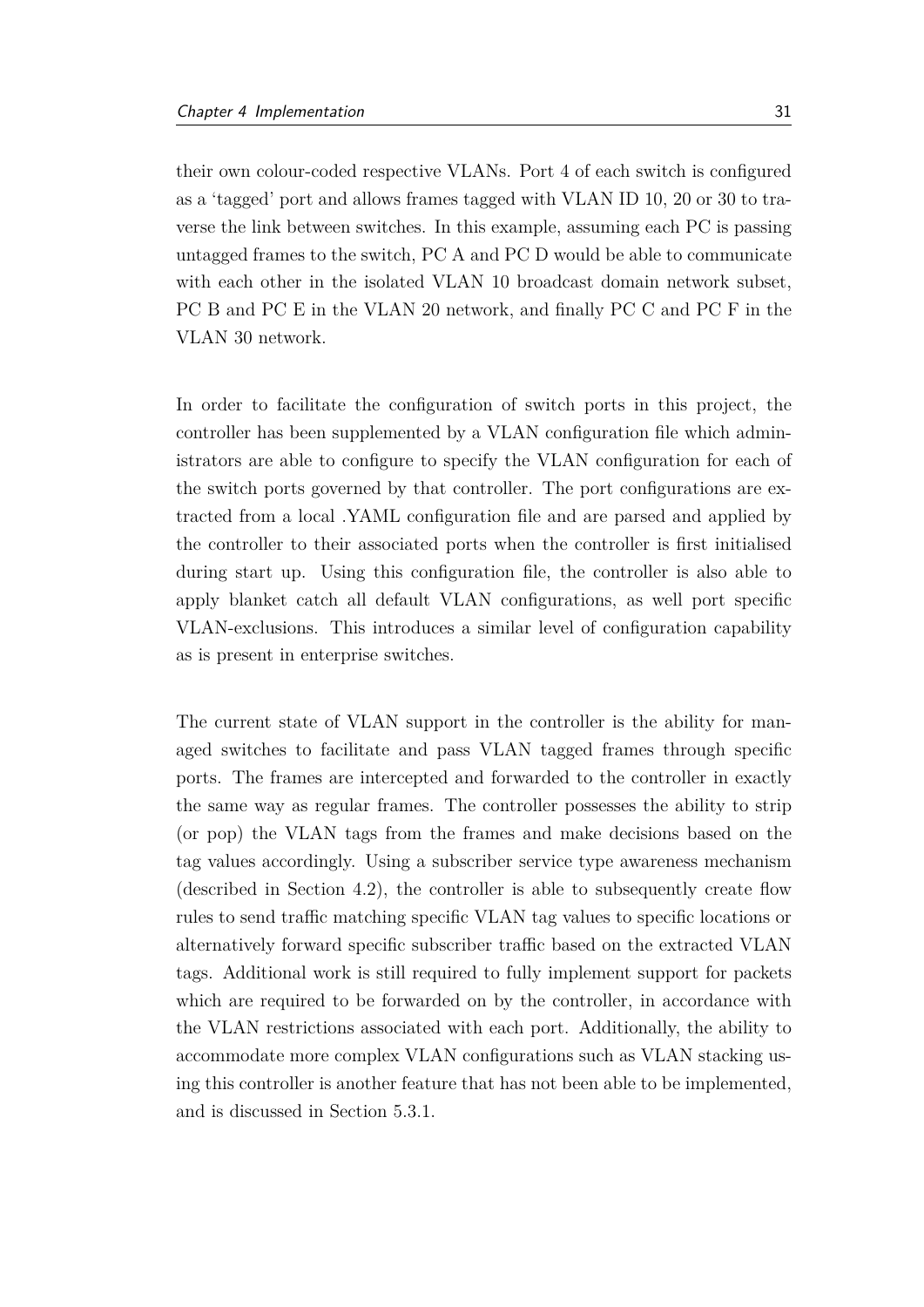# <span id="page-43-0"></span>**4.2 Dynamic Flow Creation**

In carrier networks, the typical role of AAA servers is to act as a security architecture responsible for controlling and managing subscriber access to specific services (authentication, authorisation) and actively tracking the resources that those subscribers are using (accounting). Two of the most common implementations of AAA in carrier networks are RADIUS [\[20\]](#page-70-0) and Diameter [\[21\]](#page-70-1). In this project, a centralised subscriber information database was implemented to interface with the developed controller in order to perform basic AAA functions. Using this subscriber database allows the controller to extract accurate information about known subscribers, their unique identifying connection information, and how their incoming session establishment requests should be handled by the controller and associated switching fabric. The controller is able to use this information to structure the creation of flows to meet the requirements of each subscriber, in a mechanism termed 'dynamic flow creation'. Dynamic flow creation enables the controller to query for the appropriate way to handle a given subscriber and then create flows to forward the traffic of those subscribers according to their purchased or selected service. For instance, the source MAC address from an intercepted packet can allow dynamic flow creation to facilitate the creation of flows to lease the subscriber an IP address through DHCP or alternatively forward future layer 2 traffic from that subscriber through a tunnel to a remote endpoint such as a satellite office.

The subscriber database was implemented as an Apache Cassandra [\[37\]](#page-71-0) database. Apache Cassandra is a NoSQL database, with practical advantages such as support for high availability, scalability and real-time input/output. NoSQL databases are a good fit for interfacing with network controllers given the advantages gained from simpler data structure designs, scale-out architectures and operational agility when compared to traditional relational databases. Apache Cassandra also supports a number of Python database drivers and APIs, allowing Apache Cassandra to interface seamlessly with any controller developed using Ryu. Apache Cassandra was specifically chosen for a proof of concept subscriber database given it can easily scale to run across a cluster of database instances on multiple physical hosts. In order to avoid reintroducing a SPOF into a developed SDN-enabled architecture this was an important consideration and ensures high availability of the database, allowing Apache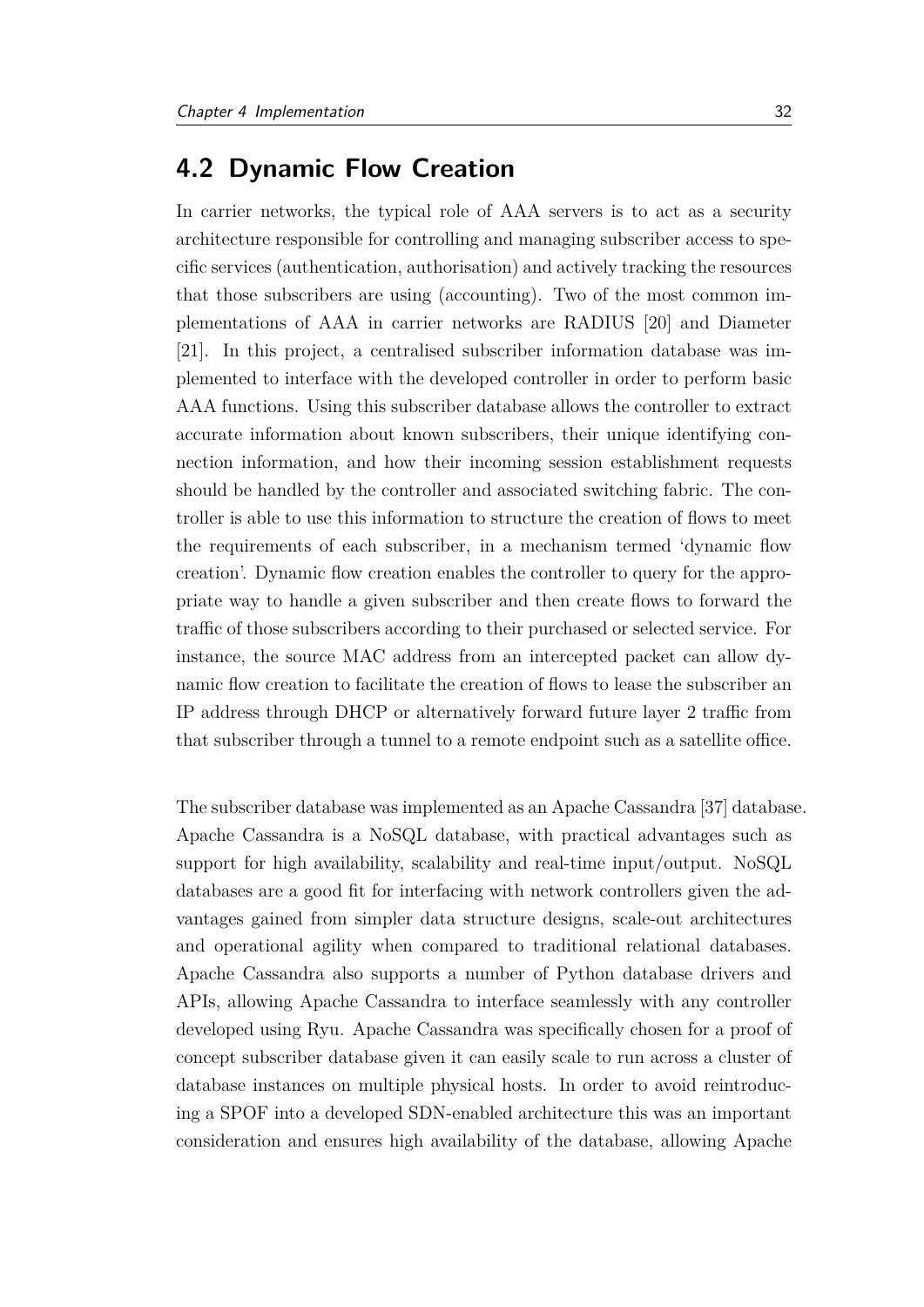Cassandra to scale to the production network requirements as necessary.

Different protocol header and data values can be extracted from unmatched packets sent to the controller for governance. Using this data, controllers are able to make decisions about how to accommodate or cater for future traffic matching these packet criteria using flows, in accordance with what rules have been explicitly defined inside the controller. By interfacing with a subscriber database, the controller gains an extended awareness of how to handle specific subscribers whose packets may not contain any special indicators which may be used to individually determine the flows required for the subscriber. This is especially important for an ISP, as subscribers may require a variety of different services with varying levels of support. Introducing a subscriber database allows network administrators not only to authoritatively control the ways in which subscribers are handled from a centralised point, but also provides a place to store relevant information about subscribers which may not have a bearing on how their packets are managed, such as active connection information. Furthermore, since flows are created based on the information extracted from the database at flow creation time, administrators gain the additional advantage of being able to update subscriber information without needing to restart the controller to begin applying their changes. However, this carries the caveat of not applying to any existing installed flows, only those which are created after the change is made. Additionally, a centralised subscriber database facilitates the construction of a database front-end portal which can be used to make self-service or service desk changes easily.

# <span id="page-44-0"></span>**4.3 Anonymous Unicast Host Detection**

In order to accommodate limitations imposed on the project by the simulation of a network in the lab environment, connectivity extensions were written into the Ryu controller to allow the controller to maintain connectivity with staticly connected hosts, i.e. a DHCP server or an IP router on the WAN edge. These changes were necessitated by the presence of OVS in the network topology rather than an actual real-world commodity switch. With a commodity switch in a real world carrier network, network administrators are able to maintain an awareness of how their networks are physically laid out,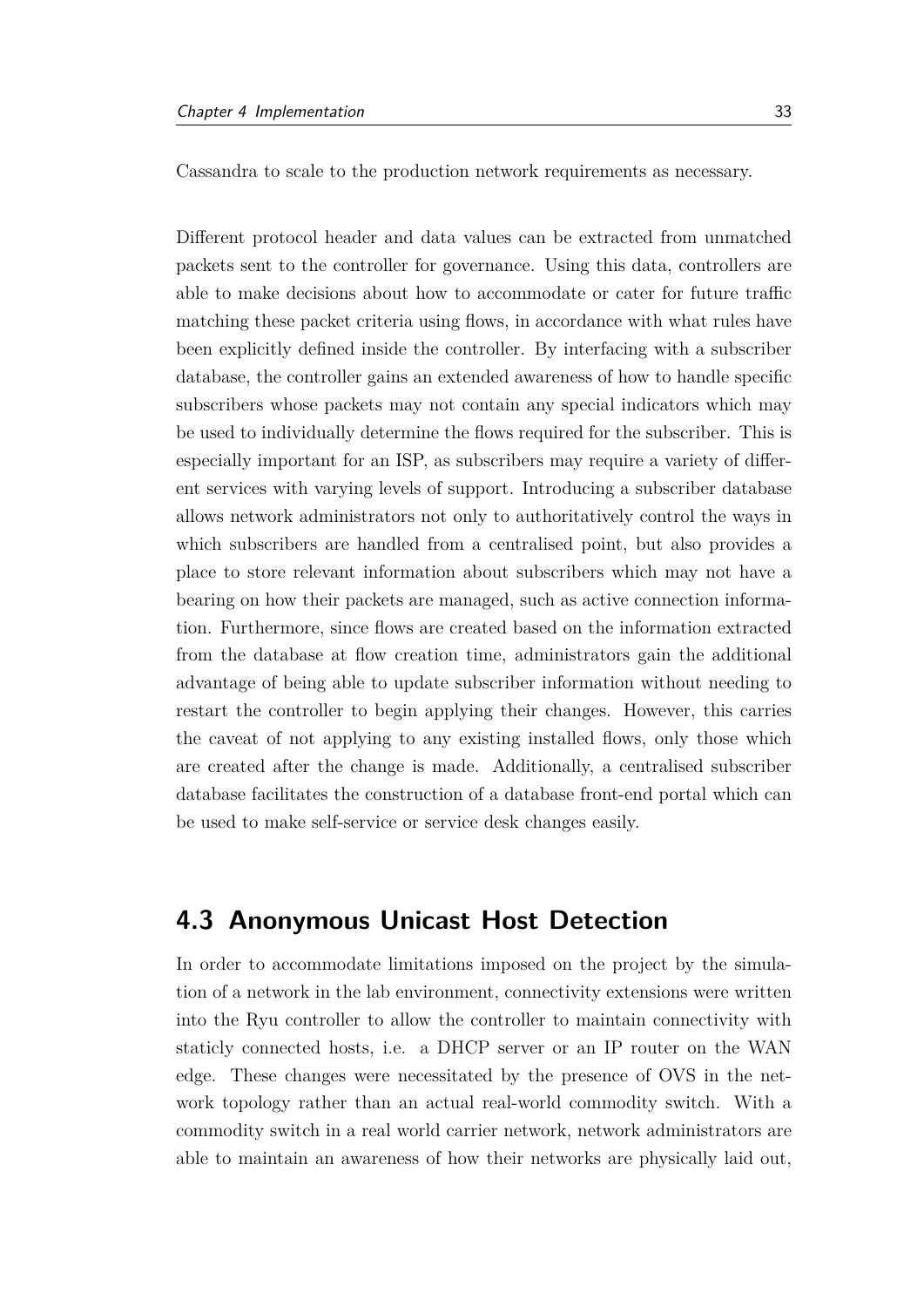including configurations for the ports which carry traffic to and from specific appliances, servers or services. Using OVS and a virtualised host lab, this spatial awareness was not always easy to achieve. Connected virtual hosts were not consistently connected to persistent OVS virtual switch ports and in the development environment often appeared to change port bindings dynamically. Any flows which required the forwarding of packets to specifically targeted appliances needed an awareness of which virtual ports were associated with those appliances. Subsequently, a reliable mechanism to bind these hosts to those ports in order to facilitate those flows was required in the controller.

As briefly mentioned in Section [4.1.1](#page-35-0) ARP acts as a layer 2 MAC-to-IP address lookup, where a requesting host floods the layer 2 network to request the identity or location of a host matching a specific IP address. The ARP request propagates across the entire layer 2 network. If the requested host receives the ARP request, they reply to the requesting host with the required information in a specifically targeted response. This enables the creation of a binding of the responding hosts MAC address to the requested IP address in the original host's ARP table. Additionally, since the response message traverses the layer 2 network in order to reach the original host, any intermediary layer 2 switches between the hosts learn forwarding information about which switch port best reaches which host (the newly identified host in addition to both the requesting and responding hosts). ARP forms the basis of the host detection mechanism in the controller developed for this project.

The resulting mechanism to bind dynamic ports to specific appliances functions similarly to an anonymous unicast transmission. A unicast transmission in this context is the sending of one-to-one messages to a specific network destination as identified by a unique address. Using a generated unicast transmission allows the controller to maintain port binding information about appliances which the controller and the switches are required to interface with. The controller does this by binding switch ports in software to corresponding hosts that generate specific protocol responses to an input. This approach relies on sending an ARP packet from the controller across the layer 2 network to target specific known appliances. Since the Ryu software controller will not apply controller-specified rules to any packets destined for the controller itself (as traffic targeting the controller specifically already matches an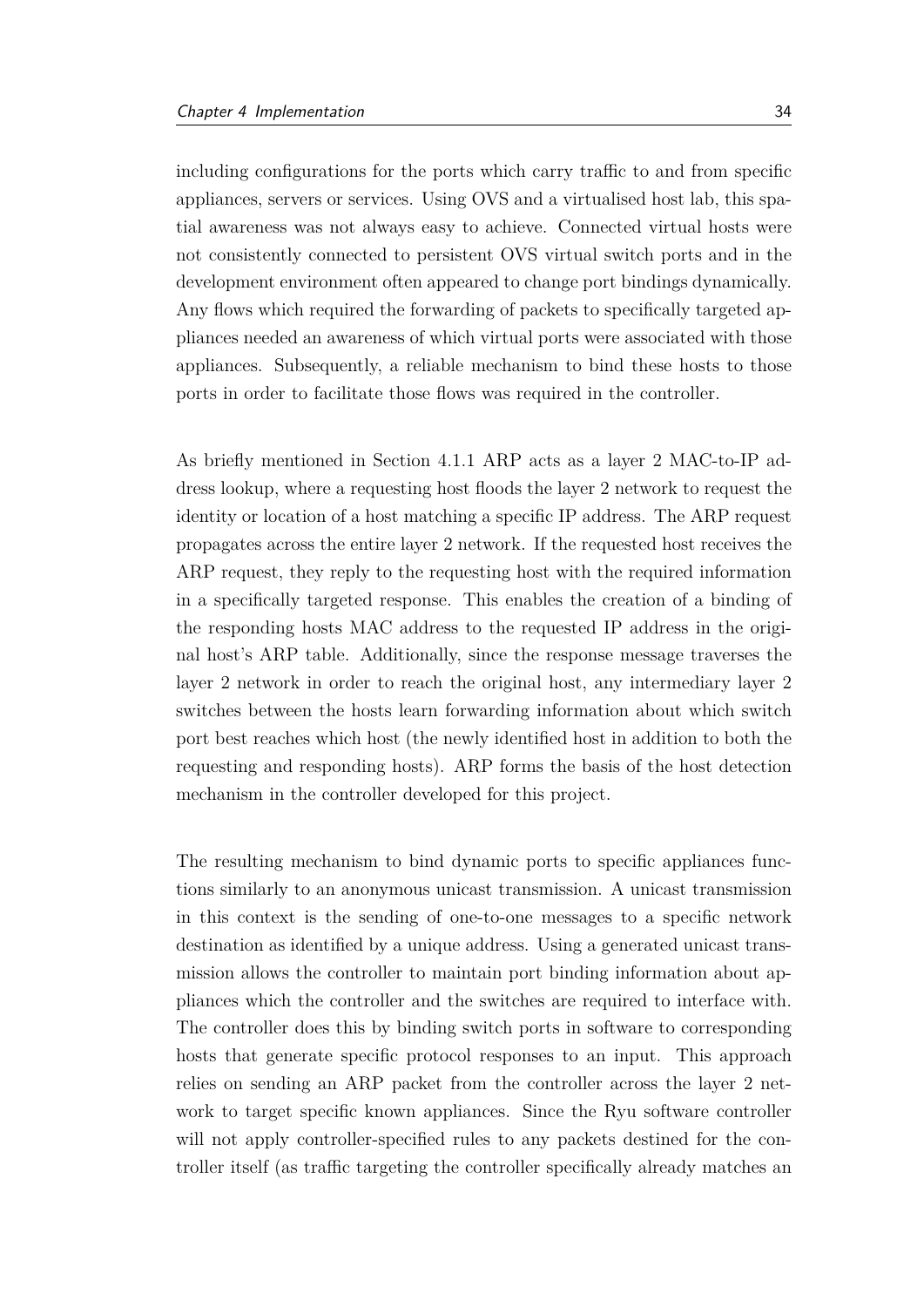<span id="page-46-0"></span>

**Figure 4.3:** Anonymous unicast flooded ARP request example

existing hidden control flow), the controller requires a mechanism to intercept controller-destined traffic and handle it accordingly in software. The ARP header of the flooded packet contains fictitious source MAC and IP addresses in order to force the target host into responding with an ARP response to a host who does not actually exist. Since the specified host does not exist, these packets are forwarded to the controller instead. This allows the controller to receive any ARP response packets generated by the targeted host upon receipt of the original flooded ARP packet, as they are sent to fictitious addresses with no corresponding flows to handle them. To the controller, these packets are destined for a host for which a flow does not already exist and therefore are sent into the software controller for a flow lookup. Subsequently, the controller is able to determine which virtual port the targeted appliance has replied from, and can save this information for later use. A depiction of this process is presented in Figures [4.3](#page-46-0) and [4.4.](#page-47-0)

In Figure [4.3,](#page-46-0) the controller is flooding the original ARP request from the directly connected switch and onto the layer 2 network. The crafted ARP request contains information the network administrator already knows, such as the destination IP and MAC address of the appliance that the controller is targeting. Since the controller does not however know where this host is,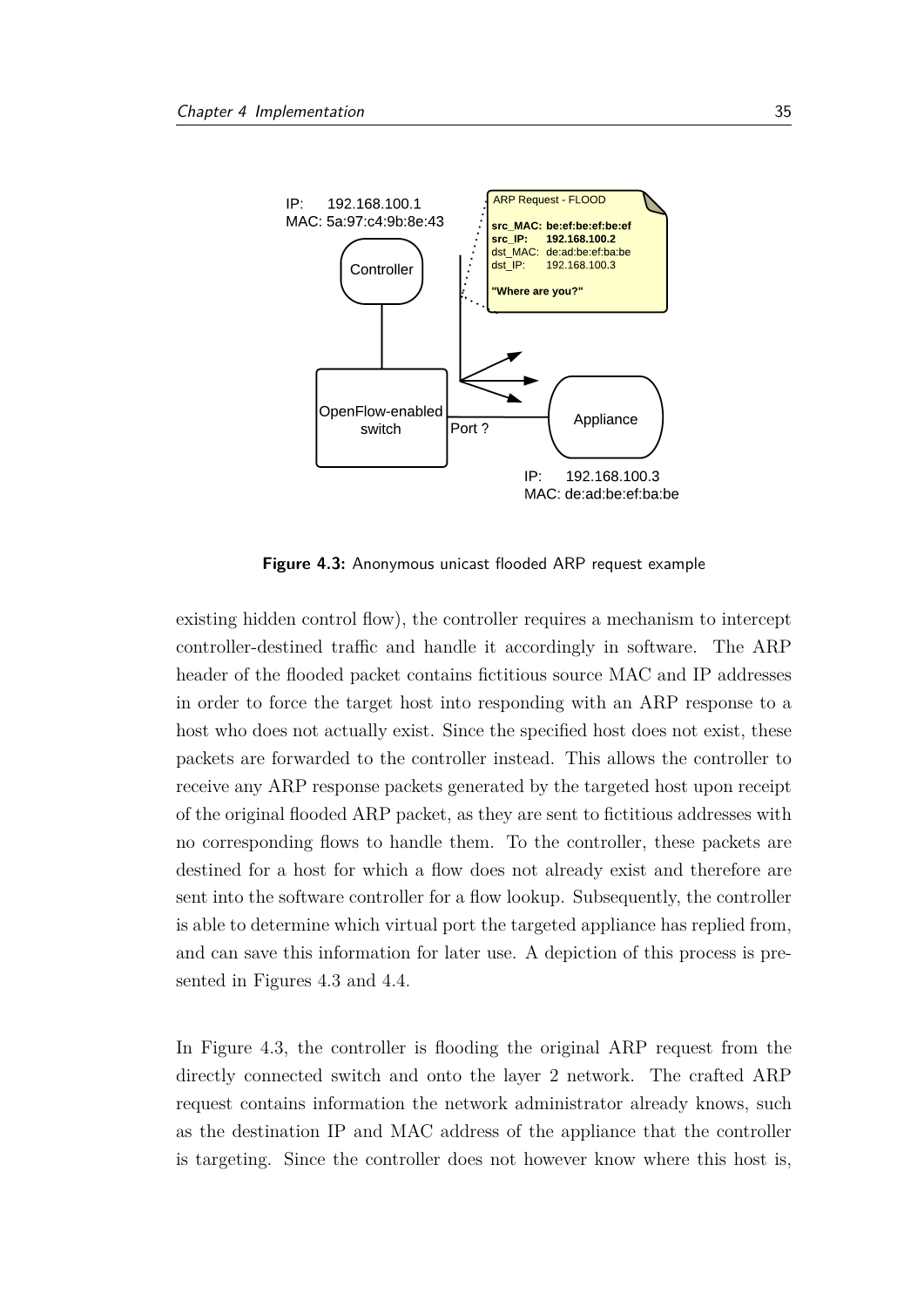<span id="page-47-0"></span>

**Figure 4.4:** Anonymous unicast ARP response example

it spoofs the source MAC and IP address inside its ARP request to elicit an ARP response to these addresses. This way, the controller can coerce the targeted appliance to reply to the fictitious address, allowing the controller to intercept the response. The controller recognises the spoofed destination MAC and IP addresses and saves the port information associated with the incoming packet. The generated ARP response process is depicted in Figure [4.4.](#page-47-0)

The anonymous unicast mechanism would not be necessary in a real-world environment. However, its development was required to accommodate the dynamic port allocation that was experienced with simulating layer 2 switches and interconnected hosts. The anonymous unicast mechanism enables the controller to deliberately and forcibly learn which virtual port specific appliances can be accessed through. Without this mechanism, the controller would only be able to learn about this port association if the appliance were to send packets through a connected OpenFlow-enabled layer 2 switch for the first time. Given that this project attempted to simulate a carrier network, only having an awareness of where appliances lay in the network once they started generating traffic on their own accord was considered an unnecessary session establishment time delay.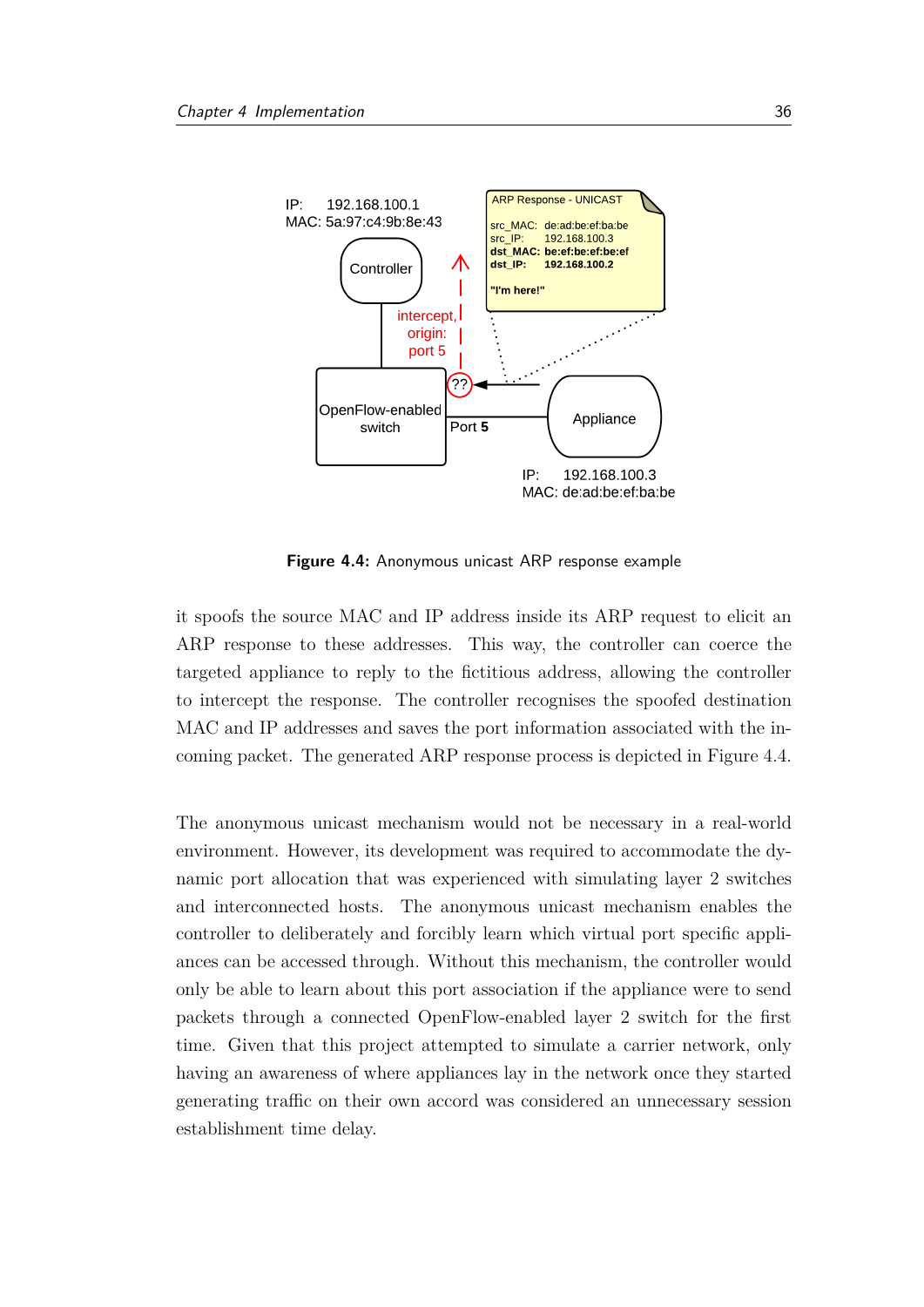It should be noted that there were a number of other OVS virtual port persistence mechanisms discovered later in the development cycle of this project, such as the ability to persistently bind virtual ports to virtual host interfaces in the OVS underlying database. However, the implemented anonymous unicast host detection mechanism still lends itself well to other circumstances. In a complex OpenFlow-enabled network topology, a given controller is not able to determine the port binding information for a virtual switch being governed by a different controller. In that situation, any connection information for that switch remains solely accessible to that controller. The anonymous unicast host detection mechanism allows an administrator to expose the necessary path for a given controller to take to reach a desired target host, irrespective of the virtual switch that the host remains connected to.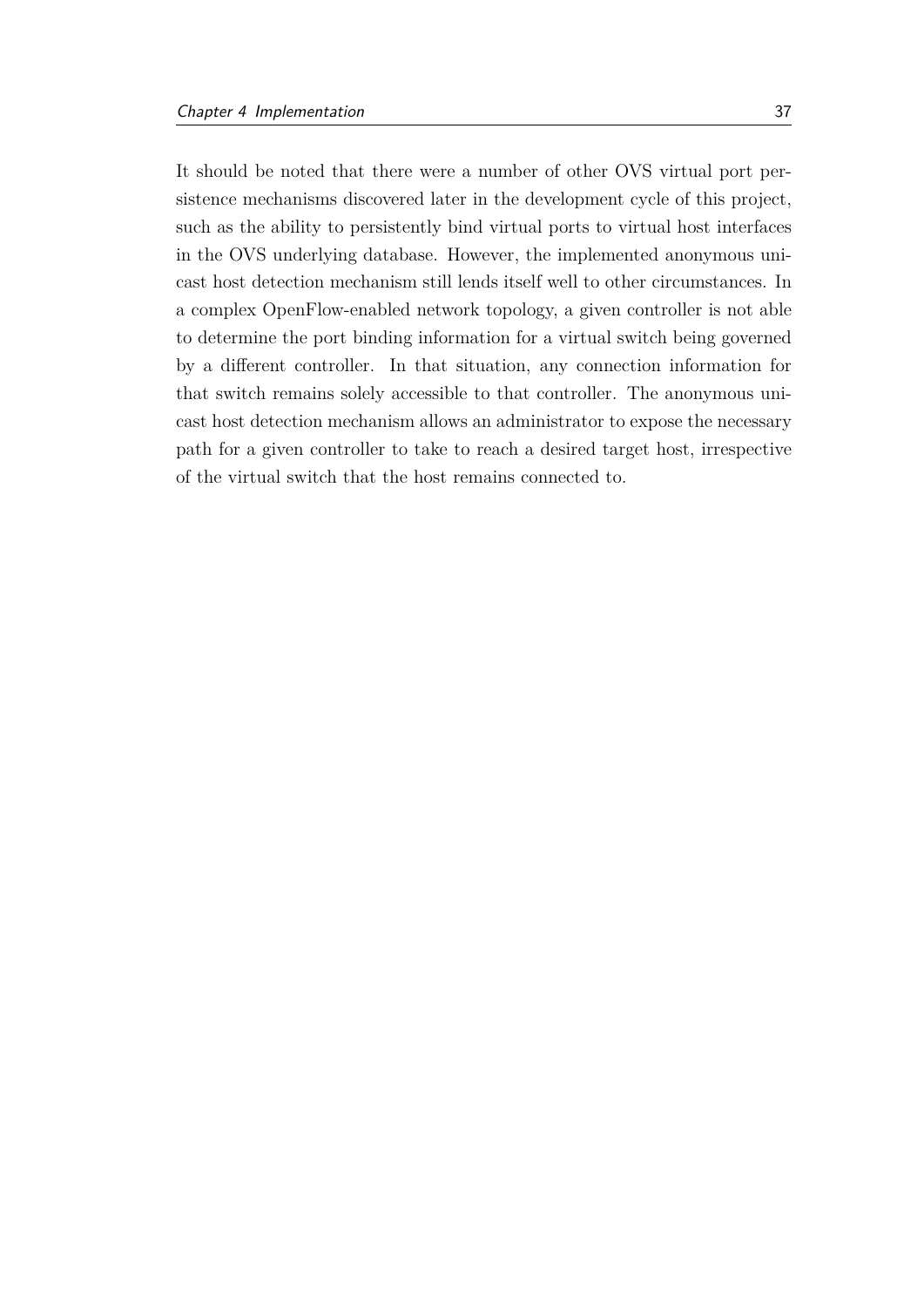# **Chapter 5**

# **Evaluation and Discussion**

# **5.1 Broadband Network Gateway Session Aggregation**

## <span id="page-49-0"></span>**5.1.1 Dynamic Host Configuration Protocol**

#### **Evaluation**

One problem with the implemented DHCP session establishment mechanism is the lack of controller support for easily parsing extended DHCP options. In order to facilitate the most basic IP lease negotiations, the only option that was able to be supported in the controller was DHCP option 53, the DHCP Message Type option. While the ability to parse other one byte options may be easily implementable, any other appended DHCP options of a greater length than one byte would require a new controller mechanism for that option to be read or extracted by the controller individually. As a result, the ability to support many important DHCP options which are used to establish IP leases with specific, non-default properties and make subsequent forwarding decisions based on that information is diminished. For instance, DHCP option 51 titled 'IP address Lease Time' is a four byte option which enables a DHCP server to indicate inside a DHCP packet the time (in seconds) in which the client is permitted a leased IP address before that lease expires and an IP address renegotiation will need to take place. If this option were to be supported in the controller, it could be used to populate subscriber flow expiration time frames and allow flows to expire alongside the IP address lease they were originally associated with. A renewal of the IP address lease would renew the flow tied to it, which would automate the expiration of unused flows. In the meantime,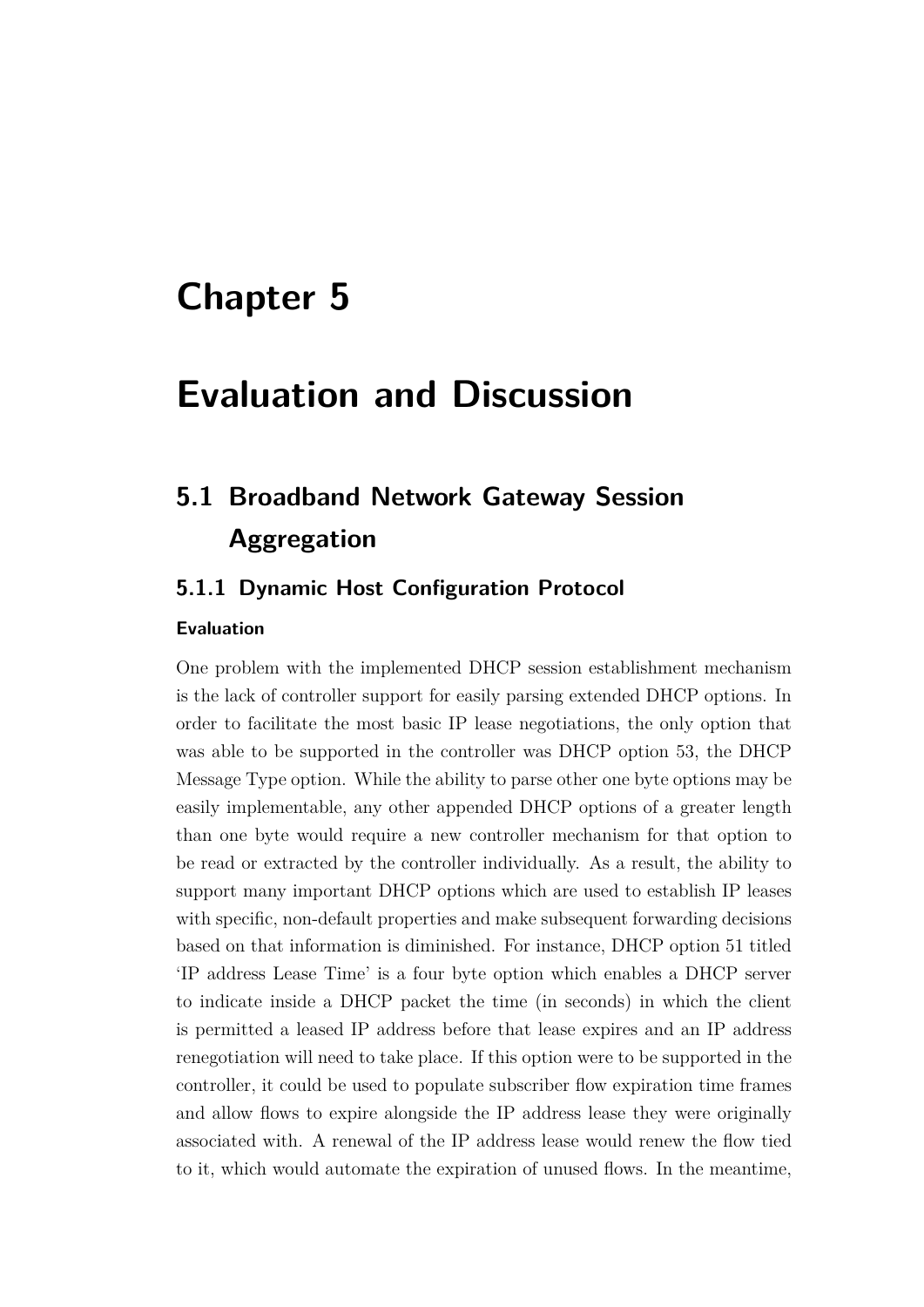such flows need to be manually retired upon receipt of a DHCP Release packet. Unfortunately, a number of hosts do not release their IP leases this way and simply disconnect from the network, meaning that without an automated flow expiration system a significant number of subscriber DHCP flows may exist until manually removed.

The existing mechanism designed to handle DHCP traffic in this controller lends itself well to the maintenance of authoritative subscriber information. All DHCP server responses to the DHCP client pass through the controller and, although this introduces some latency, it enables the controller to extract IP lease negotiation data from the packets themselves. Session data obtained in this way can subsequently be written into the database as a mechanism of maintaining current up-to-date information on a subscribers active internet session. The immediately implementable examples of client, server and gateway IP addresses come directly from the DHCP packet themselves. Each can be helpful for administrators to monitor a particular subscriber session and can be added to tools to aid with ISP operation, administration and management (OAM). In the instance of multiple network end points or multiple DHCP servers, this extracted network information can allow an administrator to gain an immediate view of which IP address is being used by a subscriber, which server leased the IP address, and which network gateway the subscriber traffic is being forwarded through. Additional subscriber session capabilities and information can be further extracted if more flexible DHCP option handling is implemented in the controller.

#### **Discussion**

There are improvements that could be made to the supported DHCP functionality in order to reduce latency associated with IP address lease negotiation. Currently, each DHCP control flow which is used to forward subscriber DHCP packets to the server are installed on an individual basis, pending a successful outcome from a subscriber service type handler query made on the subscriber database. A substantial speed improvement to flow creation could be realised if there was single default catch-all DHCP control flow used to facilitate all IP lease negotiation with a DHCP server. Using a single control flow would save controller processing power, throughput and time on flow creation rates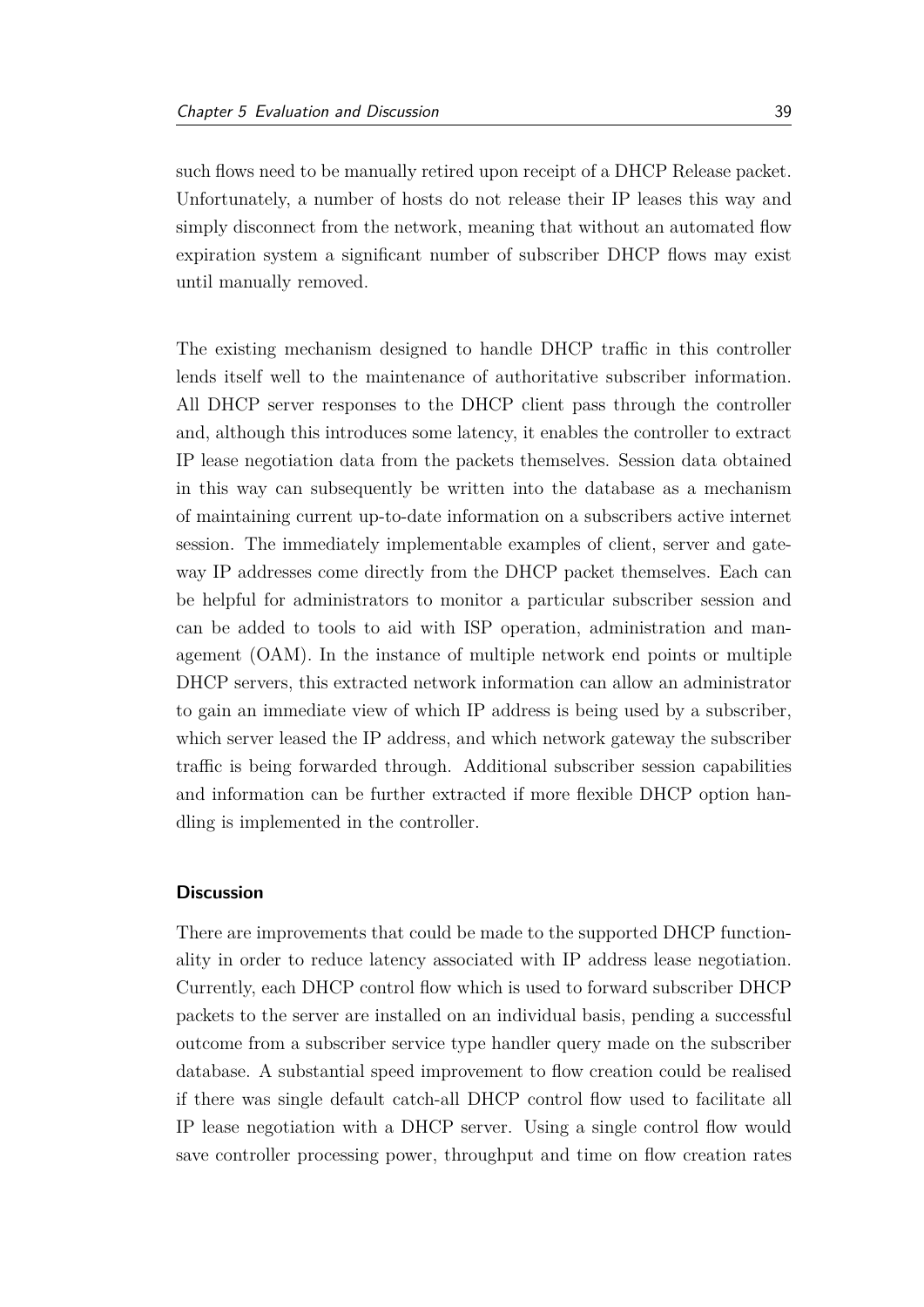(which as discussed in Section [3.1.1](#page-24-0) is an inherent limitation of using the Ryu controller). A single DHCP control flow would be able to forgo the creation and deletion of DHCP control flows in quick succession for each DHCP client as they attempt to lease an IP address through the controller. However, a new mechanism which is able to differentiate between IPoE service subscribers who are authorised to obtain an IP address through DHCP and those who authenticate though a different mechanism (i.e. PPPoE) would need to be implemented in the controller. This is an important security capability as it uses OpenFlow flow creation to isolate subscriber traffic into specific flows and allows administrators to ensure subscriber traffic is only permitted access to those services or appliances which are required for them to gain WAN access. Additionally, such an approach would see the loss of the controller's ability to manually expire flows based on the receipt of a DHCP Release packet. If the DHCP Release packet is no longer received by the controller and instead is forwarded immediately through to the DHCP server, deliberate IP lease expiration will happen without the knowledge of the controller. Subsequently, leases may expire independent of expiring the associated flows, which over time may lead to flow tables filled with inactive, unused flows. Given the advantages of the installation of a single DHCP control flow, this avenue should be investigated further. However, it would require the re-engineering of this controller further to accommodate for the problems that it would introduce.

## **5.1.2 Virtual Local Area Network**

#### **Evaluation**

One weakness of using a configuration file to determine individual VLAN port configurations is the reduced ability to make dynamic changes to VLANs in an OpenFlow-enabled network. This is because VLAN configurations are only applied to specified ports at the time that the controller is originally initialised. Subsequently, any changes to port specific VLAN configurations (either major or minor) will require the entire controller to be re-initialised or restarted. While this is not a substantial undertaking and only carries the disadvantage of delaying flow creation by the time it takes the controller to restart, it can make network administration problematic. Network administrators are currently in the position to determine port configurations on any commodity switches independent of other switches, and can immediately have those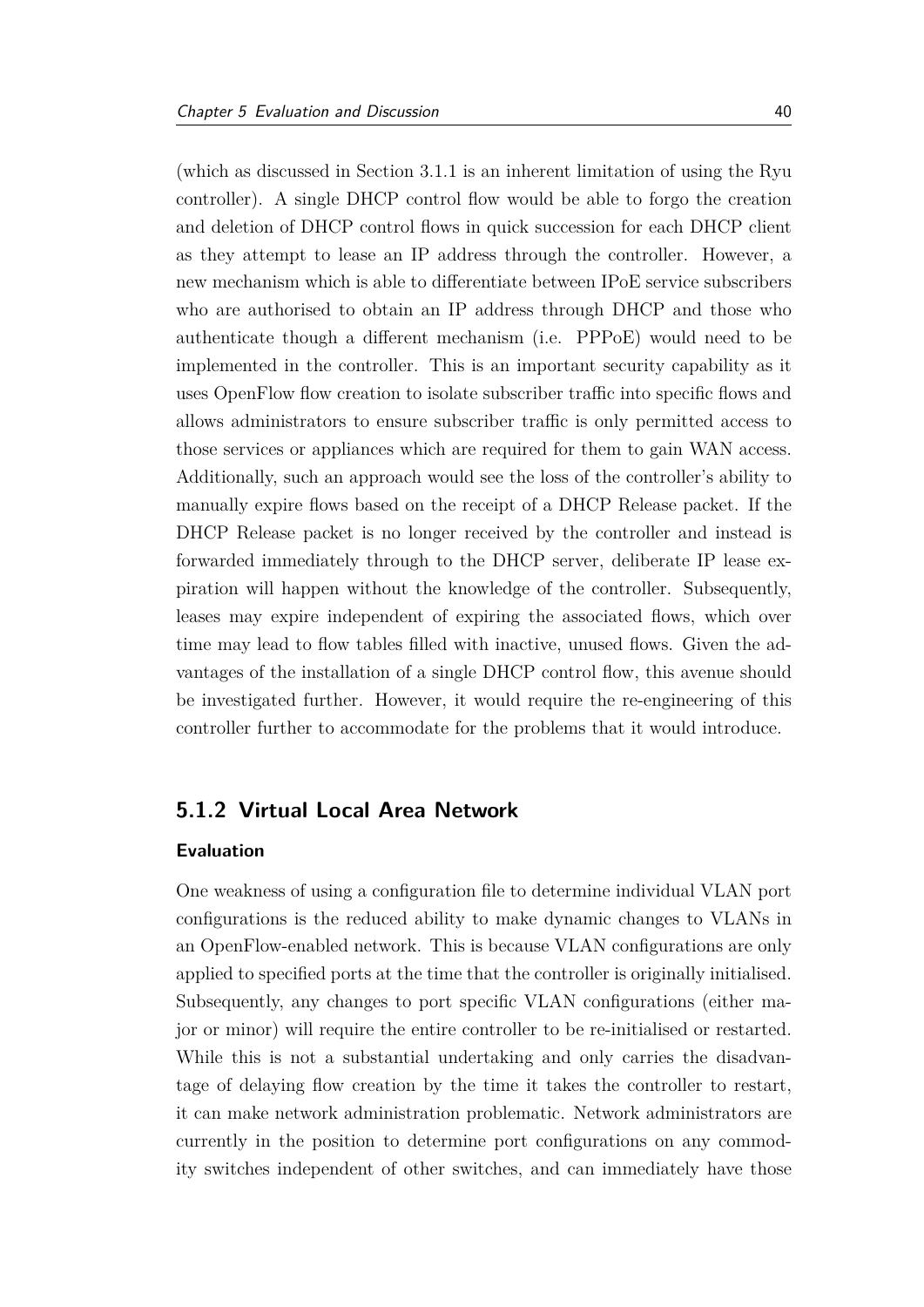changes applied in a production network environment. Although an authoritative controller architecture introduces the advantage of centrally managing switches, the ability to easily deploy any changes immediately is lost. In order to preserve both characteristics using the developed controller, a mechanism would need to be implemented to allow the dynamic VLAN modification of switch port configurations.

Unfortunately, full VLAN support that accommodates the preservation of VLAN information when packets are intercepted and forwarded on by the controller was not implemented. This feature would require the controller to determine which ports or hosts specific received packets were permitted to be forwarded to, based on the VLAN configuration of the port or host the packet was received from and the port or host the packet was otherwise destined for. This could be accomplished with some work by using the VLAN configuration file and a controller forwarding table to determine whether a packets identifying characteristics would be permitted en route to its destination, as well as what outgoing port VLAN configuration must be applied the Ethernet frame encapsulating the packet. Additionally, greater support for more complex functionality (i.e. 802.1ad VLAN stacking) could be implemented once the VLAN support in both Ryu and OpenFlow is improved.

#### **Discussion**

Attempting to dynamically modify switch port VLAN configurations is more difficult than it seemingly appears. It is not simply a challenge of discovering the best way to deploy any port VLAN configuration changes to an active controlled switch in a production network. The other important consideration requiring investigation is how any VLAN configuration changes alter or impact existing installed flows in the switch flow tables. Modification or removal of VLANs from ports may prevent previously existing flows from successfully forwarding packets through to specific end points. One way to accommodate this situation is a controller function which compares the existing flow tables and determines where VLAN configuration changes will impact those flows, triggering handler or modification events in response. Such events may include immediately expiring previously matching flows by overwriting these existing flows with identical flows with an immediately expiring flow timeout.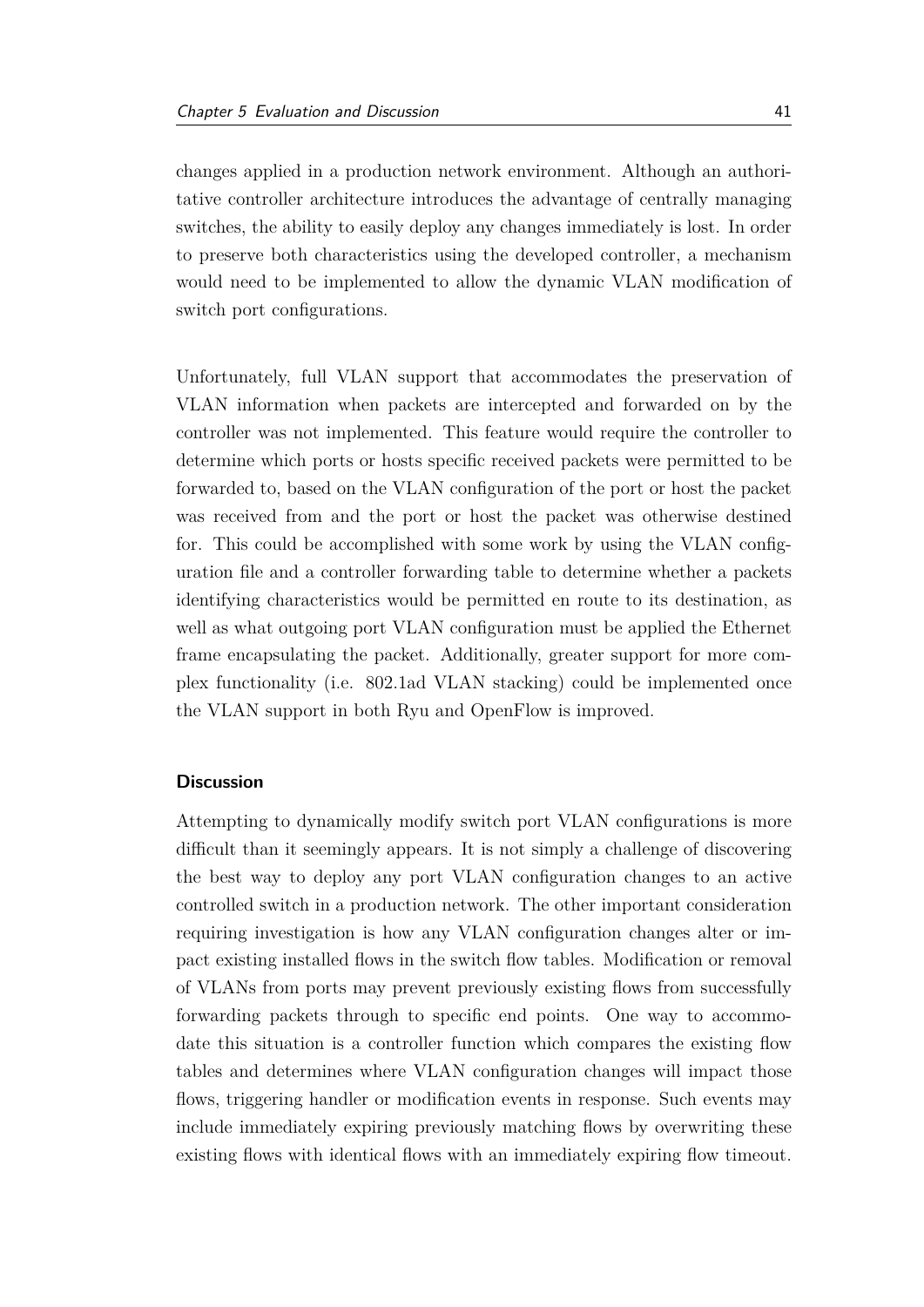This would force the flows to be subsequently re-established via the controller, which would be aware of the updated VLAN configurations. If any former flows were still actively forwarding packets when they were forcibly expired, they would be automatically re-established upon receipt of the first packet not already matching a remaining flow. At this point the controller could receive these packets and create new flows in accordance with the updated VLAN configuration. Upon successful flow creation, regular operation would resume.

# **5.2 Dynamic Flow Creation**

#### **Evaluation**

The subscriber database for dynamic flow creation is currently accessed directly through the controller. Depending on the flow-creation rate, this could introduce a bottleneck in the developed architecture, especially since the controller platform is currently not distributed. The controller would be required to sequentially query the database a substantial number of times for each unhandled subscriber packet that reaches it in order to accommodate flow creation for each associated subscriber. Given the poor throughput performance of the Ryu controller in high rate flow creation tests [\[33\]](#page-71-1), placing additional operational strain on the controller by forcing it to interface with a subscriber database on a flow-by-flow basis may further compound the performance problems. A potential solution is rewriting the controller logic to dynamically create flows for all known subscribers during controller initialisation instead of during operation. This in itself is not a perfect solution however as there is potential for the installation of flows to accommodate subscribers who may not be currently active but none-the-less remain in the database. This additionally results in increasing the number of flows being installed in flow tables. It may be possible to use multiple fallback flow tables to accommodate these high numbers of installed flows, but this requires further investigation. Furthermore, a mechanism would need to be developed to update the controller with any new or modified subscriber handling conditions which may be inserted into the database after the controller has already been initialised to ensure flow tables and the database subscriber flows are synchronised.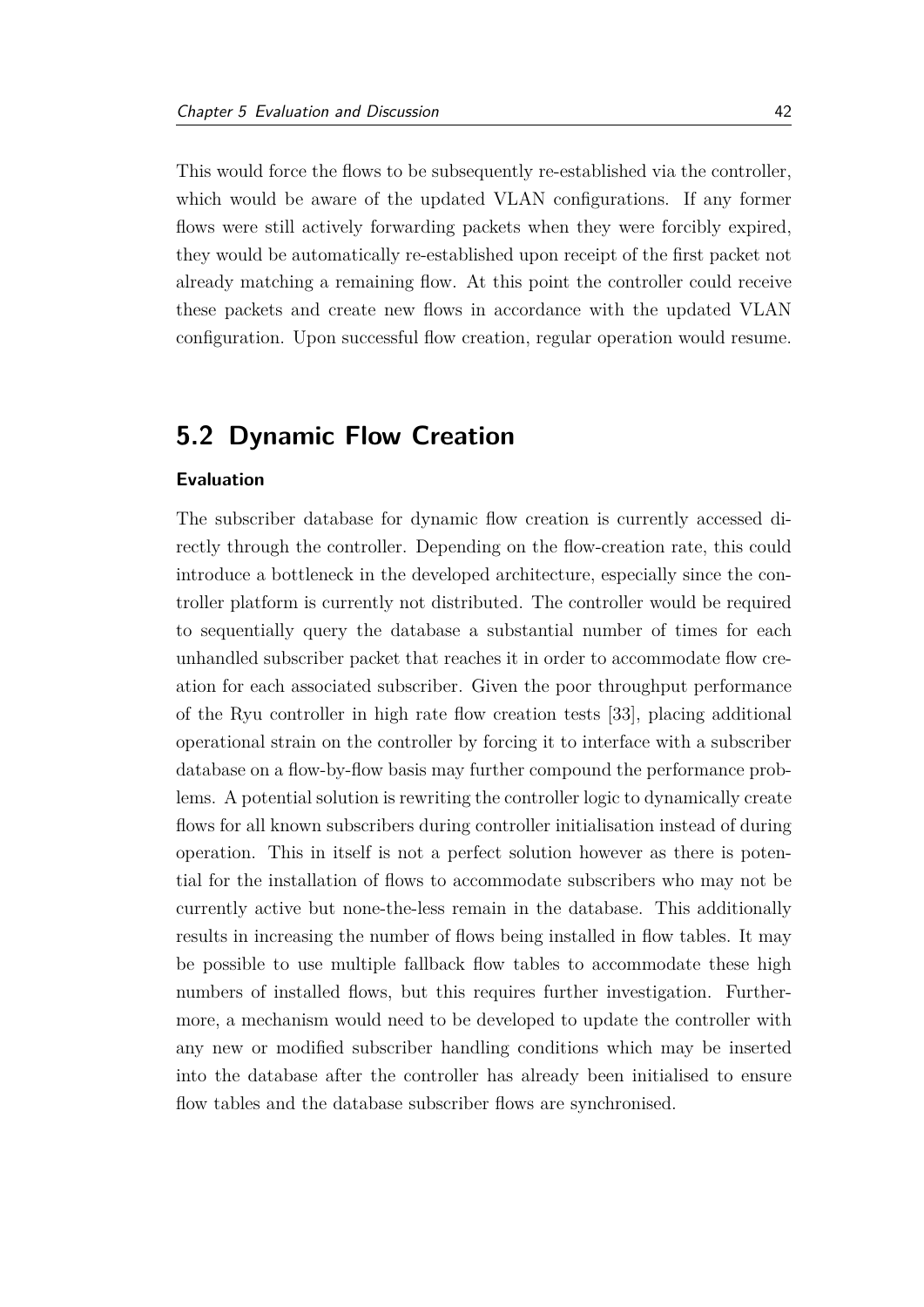#### **Discussion**

In a real world carrier network, there may not always be an authoritative subscriber database from which to draw information about how to handle specific subscribers. More commonly, this information can be sourced from existing AAA services. The implemented subscriber database presented in this project should be considered as a supplemental extra that accommodates the exchange of information for large numbers of subscribers on a wide range of different services. Depending on how subscribers are handled by their respective service AAA server, a central subscriber database may help by introducing a central point to manage subscribers across all services. Such an extension would allow a subscriber database to function as a modular add-on to existing AAA services, while supporting subscriber management through a single authoritative source. For instance, a subscriber database could interface with a DHCP server to facilitate the leasing of static IP addresses that have been deliberately specified in the database for a given subscriber. This configuration would be applied to the DHCP server each time a change was made in the database and would apply to subscribers once the subscriber made an IP address lease request.

# <span id="page-54-1"></span>**5.3 Project and Technology Limitations or Difficulties**

There were a number of limitations and difficulties discovered during the implementation of the project. These manifested as issues with the protocol support of the simulation environment, technical limitations of the software controller framework, and common developmental issues with documentation and bugs. This section details these limitations and difficulties and their overall effect on the project outcomes.

### <span id="page-54-0"></span>**5.3.1 802.1ad VLAN Support**

The OVS virtual switch is an ongoing work in progress which aims to enable network automation in a programmatic way, facilitating the innovation of smarter ways for networks to operate by network operators and researchers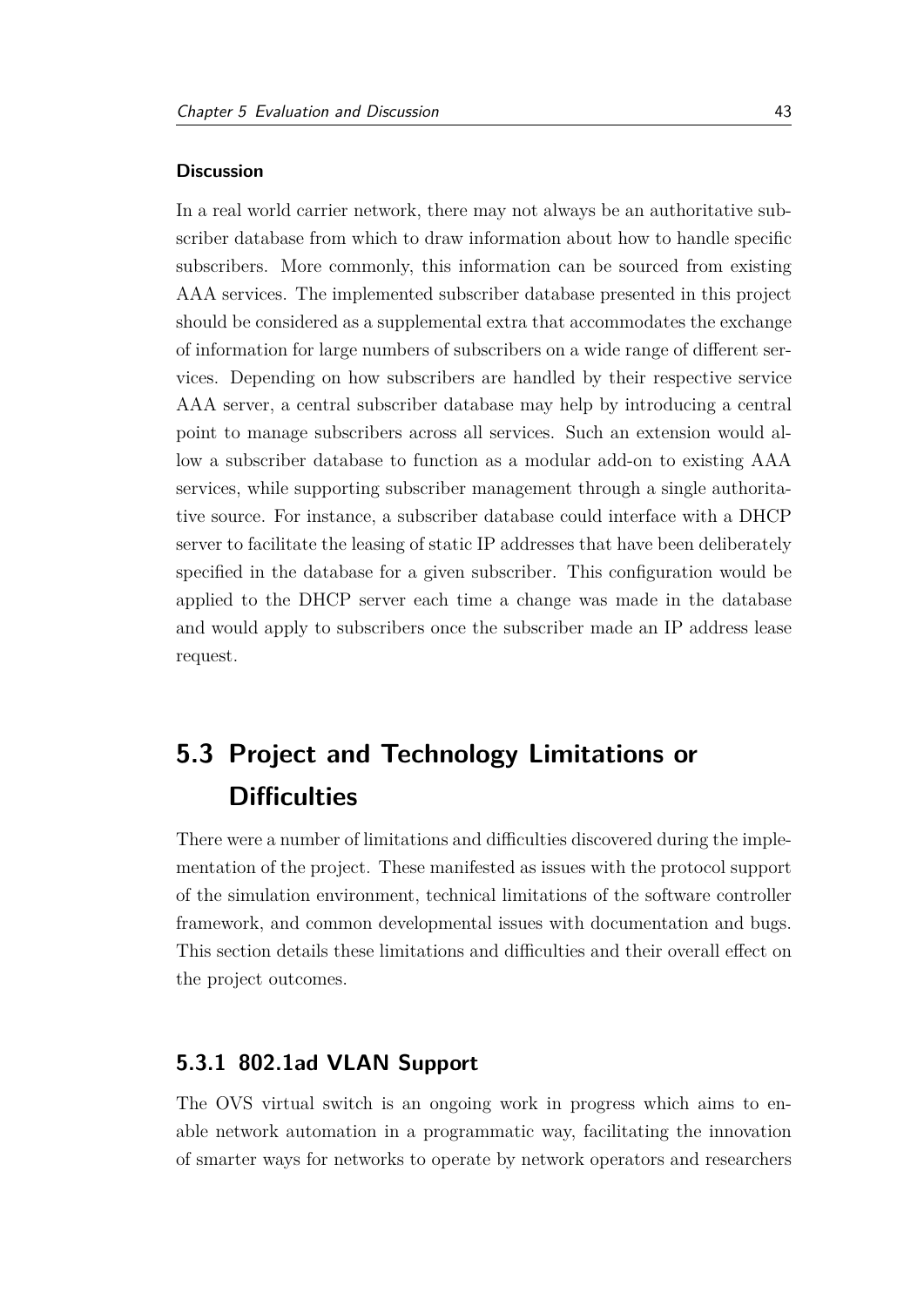alike. Much like OpenFlow, new features and supported protocols are continually being introduced regularly into OVS with subsequent version updates. However, one notable omission to the OVS framework as of the writing of this report is support for the 802.1ad Ethernet standard [\[30\]](#page-71-2), also known as provider bridging, stacked VLANs, or Q-in-Q. The 802.1ad standard introduces the ability to append multiple VLAN tags onto a single Ethernet frame in a standardised way, allowing for more complex network topologies. Carrier networks that support 802.1ad enable a service provider more flexible forwarding capabilities such as the ability to separate, encapsulate and transport customer VLANs across a service provider network without compromising the ISPs network operation. Stacked VLANs is commonly used in carrier networks to support metropolitan Ethernet configurations, much like the New Zealand UFB Fibre network. Stacked VLANs also gives network operators the ability to receive multiple VLAN-tagged Ethernet frames which can be used to distinguish the upstream provider, handover port or service that a given Ethernet frame was received on. Subsequently, sequences of identifying VLAN tags can be used to determine specific subscribers and the network path that their traffic has taken to arrive at the ISP. A visual representation of this topology from a UFB Retail Service Provider (RSP)'s perspective is provided in Figure [5.1.](#page-55-0)

Figure [5.1](#page-55-0) depicts a point-to-point connection occurring over an optical fibre access network. A CPE sits at the edge of the access network and acts as the point-of-presence for the subscriber in the access network topology. Traffic that leaves the CPE may be encapsulated with a customer VLAN identifier (CVID) tag, meant to be handled at another remote location. An optical network unit (ONU) switch aggregates the optical connections from each subscriber's Op-

<span id="page-55-0"></span>

**Figure 5.1:** 802.1ad operation in an ISP network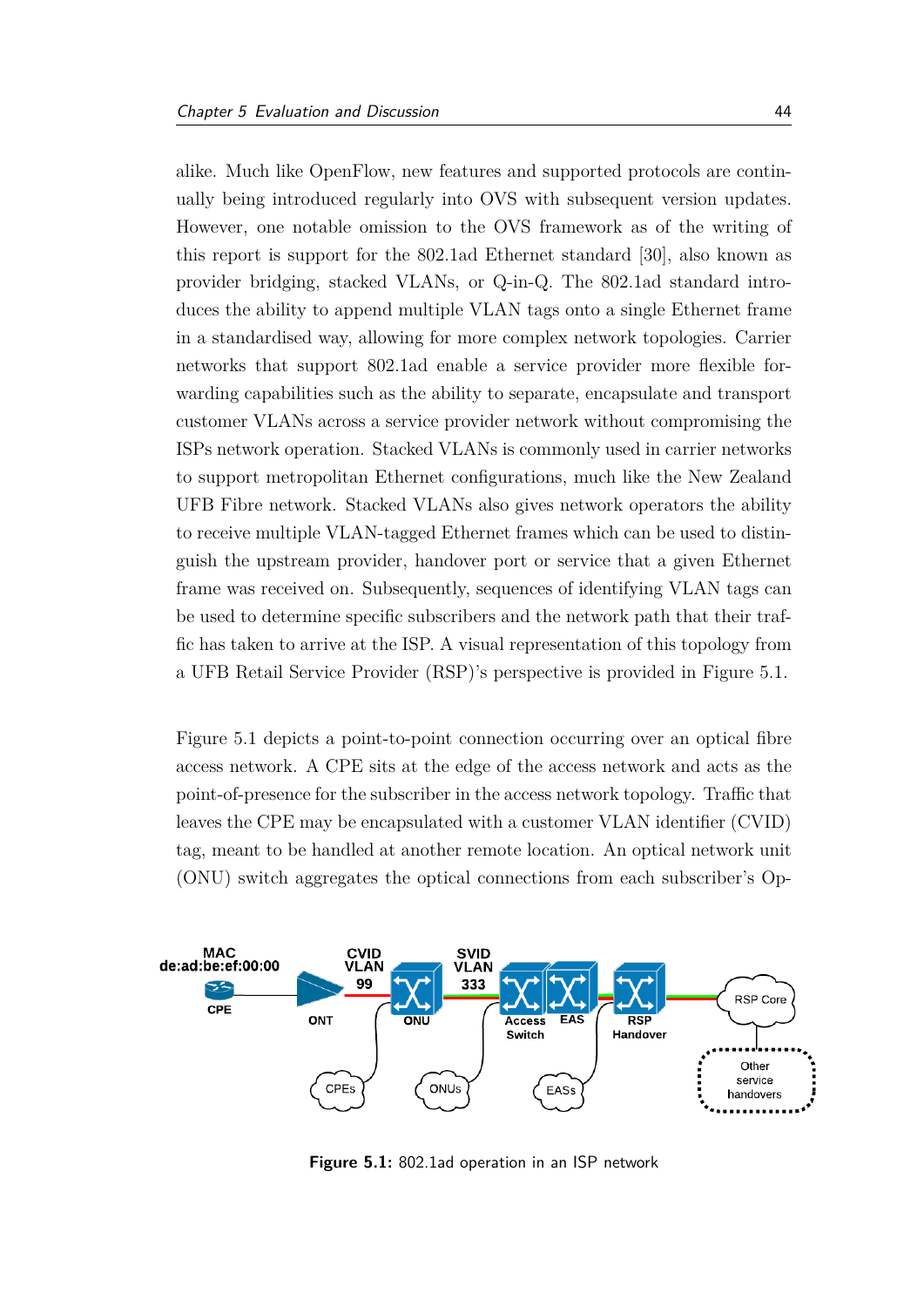tical Network Terminator (ONT) within in a common geographic area. Once a session hits the ingress port of the ONU it is affixed with a Service VLAN Identifier (SVID) or SVLAN tag. These sessions are then transported through the local fibre carrier (LFC) network where decisions about where to forward the traffic can be made at each of the intermediary access switches or Ethernet aggregation switches (EAS) (based on the VLAN tags). Finally, frames from the originating session are received at the RSP handover as doubly-tagged SVID:CVID frames. These frames appear to the RSP at this point in the configuration depicted in Table [5.1.](#page-56-0)

<span id="page-56-0"></span>

| $(8 \text{Bytes})$  |                    | $(6 \text{Bytes})$ |                    | $(6 \text{Bytes})$ |  |
|---------------------|--------------------|--------------------|--------------------|--------------------|--|
| Preamble            |                    | Destination MAC    |                    | Source MAC         |  |
|                     |                    | ff·ff·ff·ff·ff·ff  |                    | de:ad:be:ef:00:00  |  |
|                     |                    |                    |                    |                    |  |
| $(4 \text{Bytes})$  |                    |                    | $(4 \text{Bytes})$ |                    |  |
|                     | 802.1q SVID Header |                    | 802.1q CVID Header |                    |  |
| 0x88a8 0x014d [333] |                    | 0x8100 0x0063 [99] |                    |                    |  |
|                     |                    |                    |                    |                    |  |
| $(2 \text{Bytes})$  | $(n$ Bytes)        | $(4 \text{Bytes})$ |                    |                    |  |
| EtherType           | Payload            | CRC/FCS            |                    |                    |  |
| 0x0806              |                    |                    |                    |                    |  |

**Table 5.1:** Basic 802.1ad VLAN-stacked ARP packet

At this point, the traffic can be forwarded across the RSPs network to the intended recipient. Using a series of tags in this fashion enables a BNG to pop each tag individually and make subsequent decisions based on their values. For instance, the BNG may have a series of rules to say that if the original CVID tag is VLAN ID 1, then to treat it as regular traffic. Otherwise, if the CVID tag matches a specific value, such as 99, to forward the frames to a specific location. The ability for a developed system to accommodate 802.1ad for this purpose is critical for service providers that provide point-to-point or WAN solutions for subscribers.

Although OVS does support the ability to accommodate double-tagged frames in a non-standardised pre-802.1ad way, this can lead to issues in some ISP networks. Many LFC network handovers present egress frames to RSPs as 802.1ad frames, and due to 802.1ad compatibility issues, RSPs then modify the 802.1ad VLAN header to convert it into a regular 802.1q VLAN header,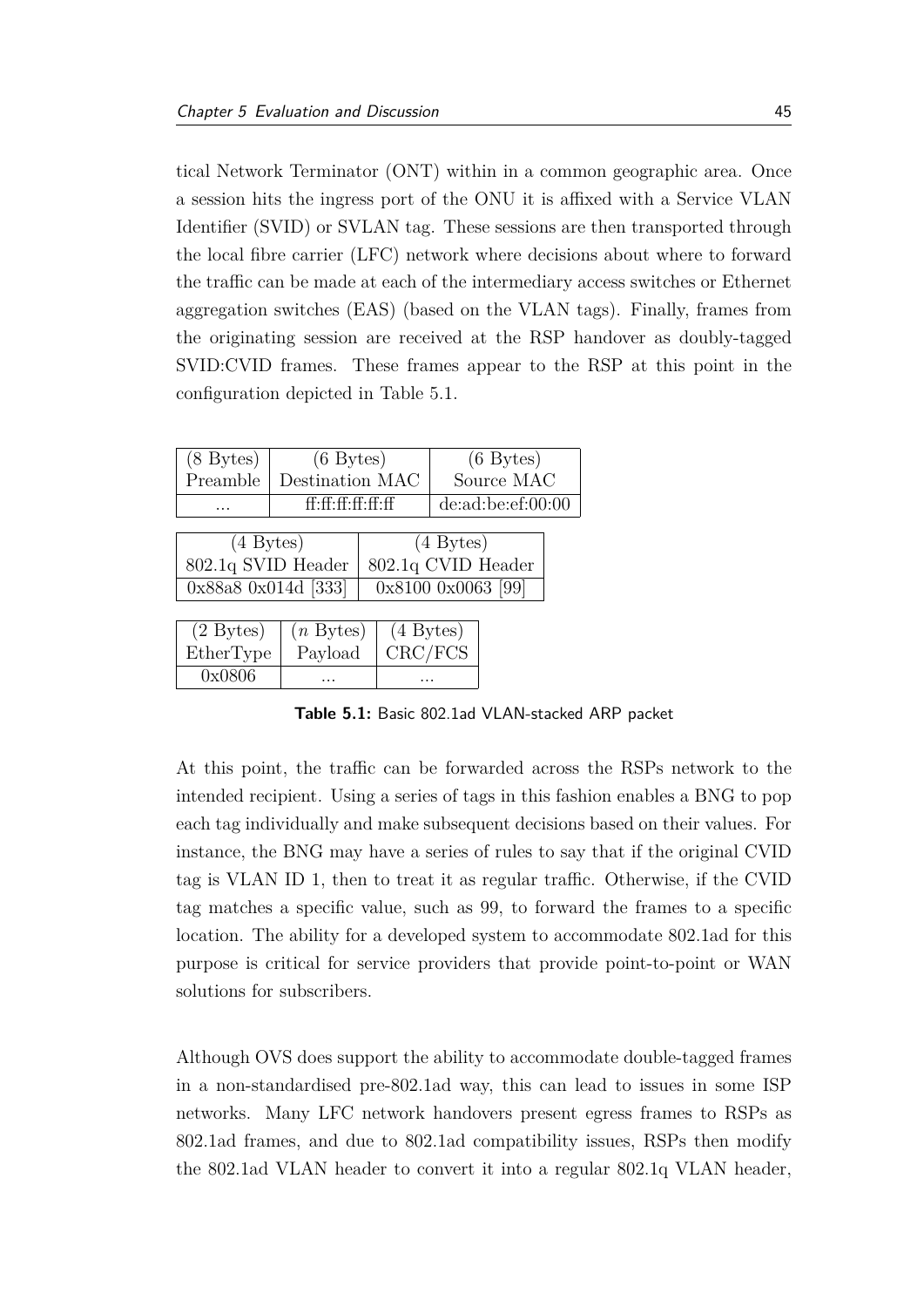in order for that frame to be supported by the RSP network. Before a 2011 amendment, the 802.1q standard determined that in the tag control information (TCI) portion of the VLAN header (between the EtherType and VLAN ID), the bit immediately preceding the VLAN ID (called the Canonical Format Indicator bit, or CFI) was used for indicating the compatibility of the tagged frame for older legacy networks. In an Ethernet network, this bit would always be set to 0. In 802.1ad, this same bit (now named the Drop Eligible Indicator bit, or DEI) is used for a different purpose, namely determining whether any QoS policy (in the preceding bits of the TCI) should be used to ascertain whether frames are eligible to be dropped by a switch in the presence of network congestion. In an ISP or RSP network with equipment conforming to the pre-2011 802.1q VLAN standard, dynamically changing an 802.1ad header to a 802.1q header in the aforementioned way can cause problems. If a network administrator is not careful, changing an 802.1ad DEI bit into a 802.1q CFI bit can cause any frame specific QoS policy to behave unpredictably. Given it is common to use VLAN CLI bits to determine network segment QoS policy, by conforming to the 802.1ad (or post 2011 802.1q) standard, OVS is able to support this standardisation for network interaction between handovers.

We assume that real world switches will not be subject to the same inherent VLAN restrictions that OVS currently is. While there are workarounds to implement a VLAN configuration that supports multiple VLAN tags in a similar mechanism to 802.1ad in OVS, these will not be necessary in a real carrier network assuming the existence of modern layer 2 switching hardware. The lack of support for the 802.1ad standard is an inherent limitation of using OVS as the simulating layer 2 switching fabric for this project. Subsequently, realistic and standardised ISP carrier network topologies using 802.1ad were not able to be simulated for this project.

## <span id="page-57-0"></span>**5.3.2 Controller Scalability**

The Ryu controller framework does not currently support multi-threading. This is an inherent limitation to the project as without being able to scale across multiple CPU cores, the controller may be unable to keep up with the throughput demands of a moderately sized carrier network. [\[33\]](#page-71-1) demonstrated that the Ryu controller framework was less suitable for enterprise deployment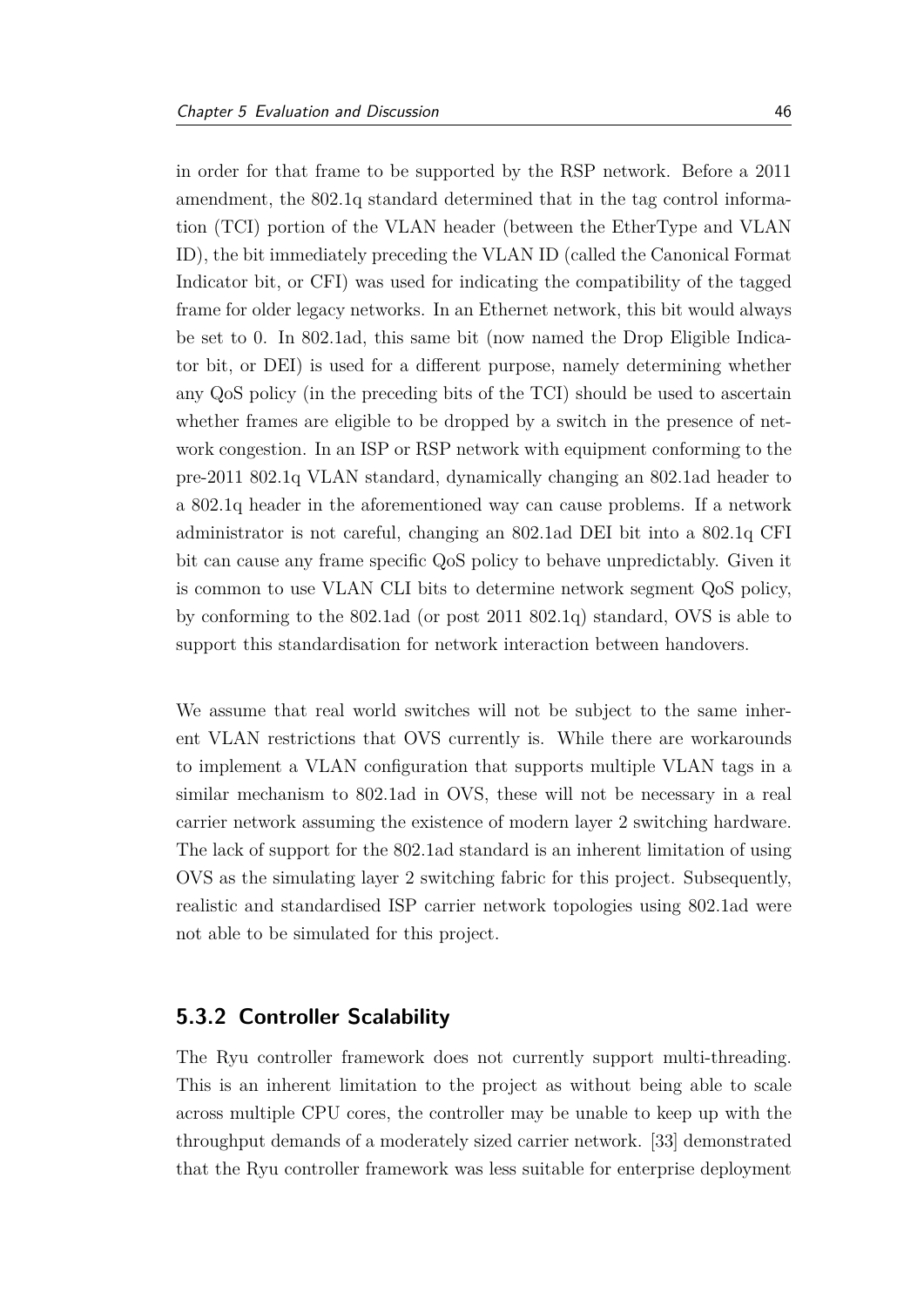after using throughput and latency metrics to determine whether Ryu was able to scale to meet high network demands. These tests were performed across 32 switches with up to 100,000 hosts. The results indicated that the failure of Ryu to accommodate these high numbers (when compared to other controller frameworks) was a lack of multi-threaded capability. The best controllers sampled in the same research were multi-threaded and outperformed Ryu due to their incoming message thread dispatcher algorithms. These controllers saw a higher degree of throughput performance as their CPU cores scaled to the number of connected switches. Such a positive correlation is impossible to achieve with the current iteration of Ryu as the number of CPU cores utilised will always be one, no matter how many switches are being actively managed. Subsequently, the use of Ryu to create a carrier network distributed BNG architecture is not feasible due to Ryu's inability to handle large numbers of hosts and switches.

### **5.3.3 Controller Distributivity**

As briefly discussed in Section [3.1.1,](#page-24-0) there does not currently exist any mechanism using the Ryu controller framework to achieve a truly distributed series of OpenFlow controllers. Although there is some consolation in the ability to introduce redundancy into the controlling framework by use of a master/slave configuration and Zookeeper, a distributed controller framework would be preferable to implement in order to address the controller scalability issues as discussed in Section [5.3.2.](#page-57-0) A single Ryu controller possesses the ability to access a single CPU core at any given time, but extending that capability with a distributed series of Ryu controllers presents an opportunity to address the challenges associated with using a single Ryu controller and typical carrier network throughput. This is one reason why the lack of controller distributivity is a significant project limitation, as it continues to restrict the capability to introduce a system which will scale appropriately to carrier network requirements. Additionally, the ability to introduce distributivity into the Ryu framework offers not only high availability, but also efficiency and speed advantages. While a prototype of a SDN-enabled distributed BNG architecture is possible without controller distributivity, its omission is a notable limitation of the capabilities of a new BNG architecture. The basic differences in capabilities between a distributed controller model and a redundant controller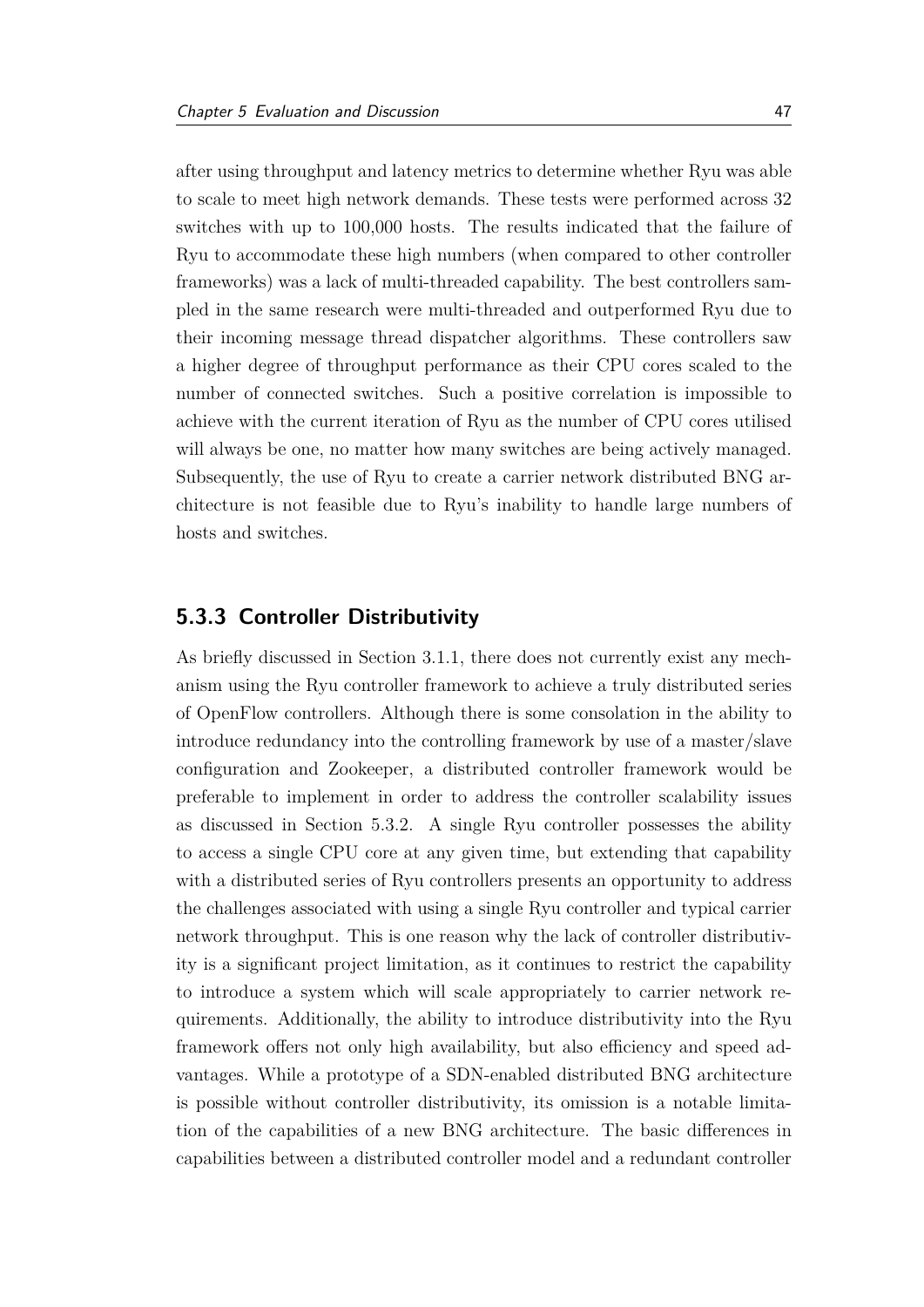model are shown in Table [5.2.](#page-59-0)

<span id="page-59-0"></span>

|             | High         |             |   |                 | Implementation |
|-------------|--------------|-------------|---|-----------------|----------------|
|             | Availability | Scalability |   | Speed Monitored | Complexity     |
| Distributed |              |             |   |                 |                |
| Controllers | X            | X           | X |                 | Very Complex   |
| Redundant   |              |             |   |                 |                |
| Controllers | X            |             |   | х               | Simple         |

**Table 5.2:** Distributed vs. redundant controller comparison

Table [5.2](#page-59-0) indicates that distributed controllers introduce a greater feature set than simple redundant controllers. Specific disadvantages of the Zookeeperfacilitated redundant model are failures to address scalability of the system (by having only a single controller handling all active subscriber flow creation at any given time) and the inability to leverage speed increases by deploying closer to the physical locations of the subscriber base, subsequently reducing flow creation and operational latency. These serve as limitations as the developed controller will be much slower than the BNG appliance that it is attempting to improve upon. The Zookeeper model does however offer the ability for monitoring systems to gauge the health of a redundant controller system through external event alerting which is helpful for system administration.

Creating a distributed controller framework using Ryu would be a large research undertaking in its own right. Fortunately, there have been indications that such research is currently under investigation. In the meantime, using Ryu with Zookeeper appears to be the only current approach to high availability, leaving remaining limitations unaddressed.

### **5.3.4 API Documentation**

As is common when working with some APIs, the lack of extensive documentation for various components and API calls of the Ryu controller was a source of difficulty. The Ryu controller framework and codebase is documented well and there is a lot of support available through various forums and mailing lists. However, difficulties did arise when developing using software function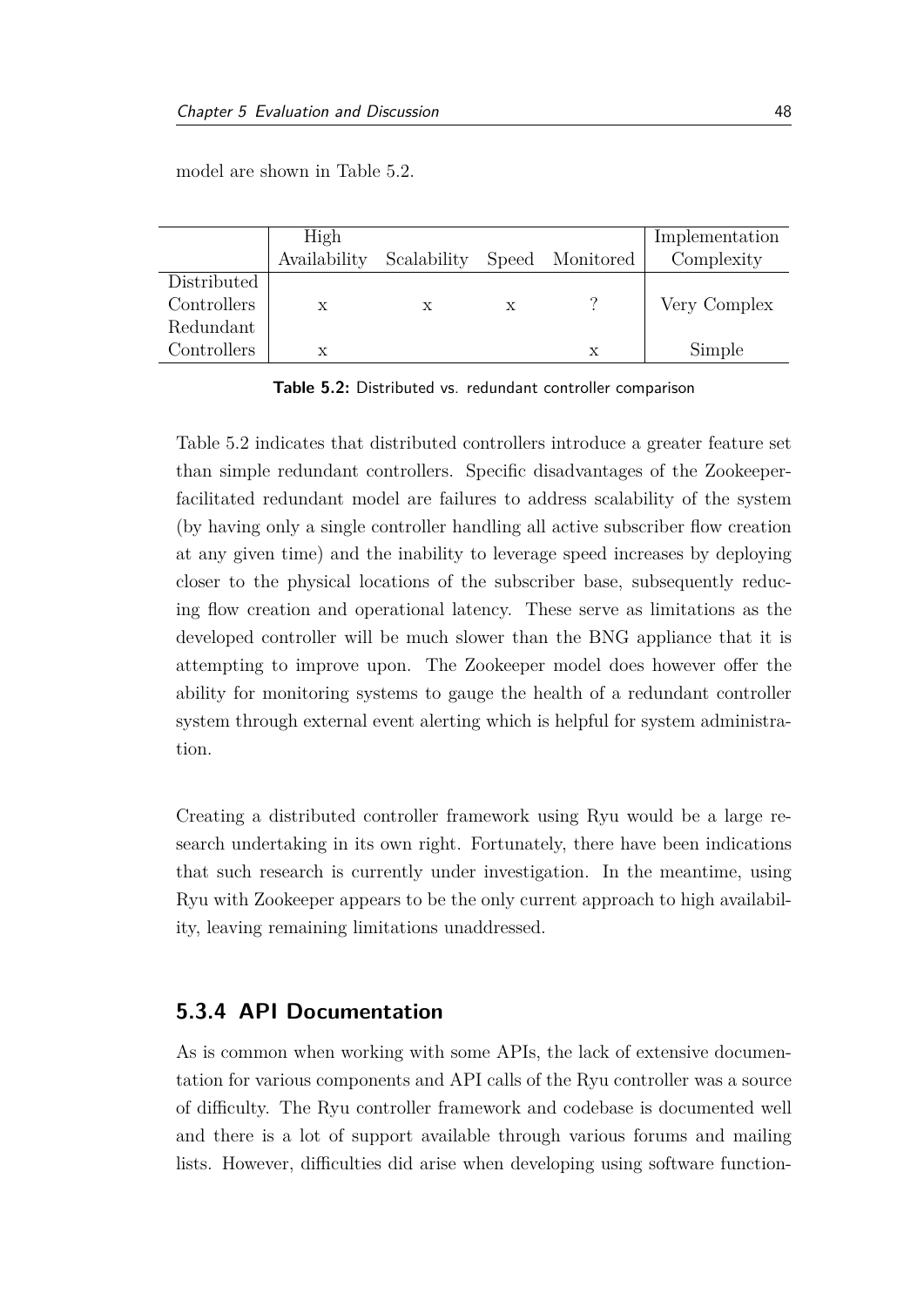ality that was not extensively documented and was only briefly mentioned in official resources. This led to a trial and error, guess and check development methodology for a period of time, which was not effective or productive. Specifically, these difficulties affected the ability to easily de-capsulate the contents of a packet such as both the headers and payloads of encapsulated datagrams, as well as dynamically extract variably sized DHCP options from DHCP payloads as noted in Section [5.1.1.](#page-49-0) Additional difficulties were experienced when attempting to follow documentation that was not correct, leading to delays when specific software controller functions or methods did not work as documented or expected. In some instances, the Ryu documentation was too vague about specific implementation details, which necessitated referencing back to the OpenFlow switch specification to understand why Ryu functioned the way it did.

## **5.3.5 Bugs and Software Regression**

Ryu and OVS are open source projects and attract much attention from a wide audience. Contributors to these projects range from researchers and academics to enterprise network architects and industry experts. While most interest in the project is of substantial benefit to each respective development community, it can lead to software bugs and regression. The basic definition of software regression is a software bug which stops a feature of a system working after some system event, such as an upgrade or patch. With such a large base of contributors, it is easy for unintended behaviours to be programmed into software by accident. This is despite the use of revision control systems and patch acceptance policies associated with both the OVS and Ryu projects. Software regression did unfortunately occur with the use of OVS in this project. The apparent reintroduction of a bug in OVS caused difficulties with unpacking full IP packet payloads. The problem manifested as the truncation of unbuffered packets received by the Ryu controller framework which occurred when the priority of the flow corresponding with the delivery of those packets was 0 (a priority value typically reserved for packets which do not match any other flows, known as a 'table miss'). Unbuffered packets in this instance are those packets which are deliberately sent fully intact to the controller for processing, as opposed to buffered packets which only contain a limited portion of the overall packet in order to increase controller processing efficiency. For spe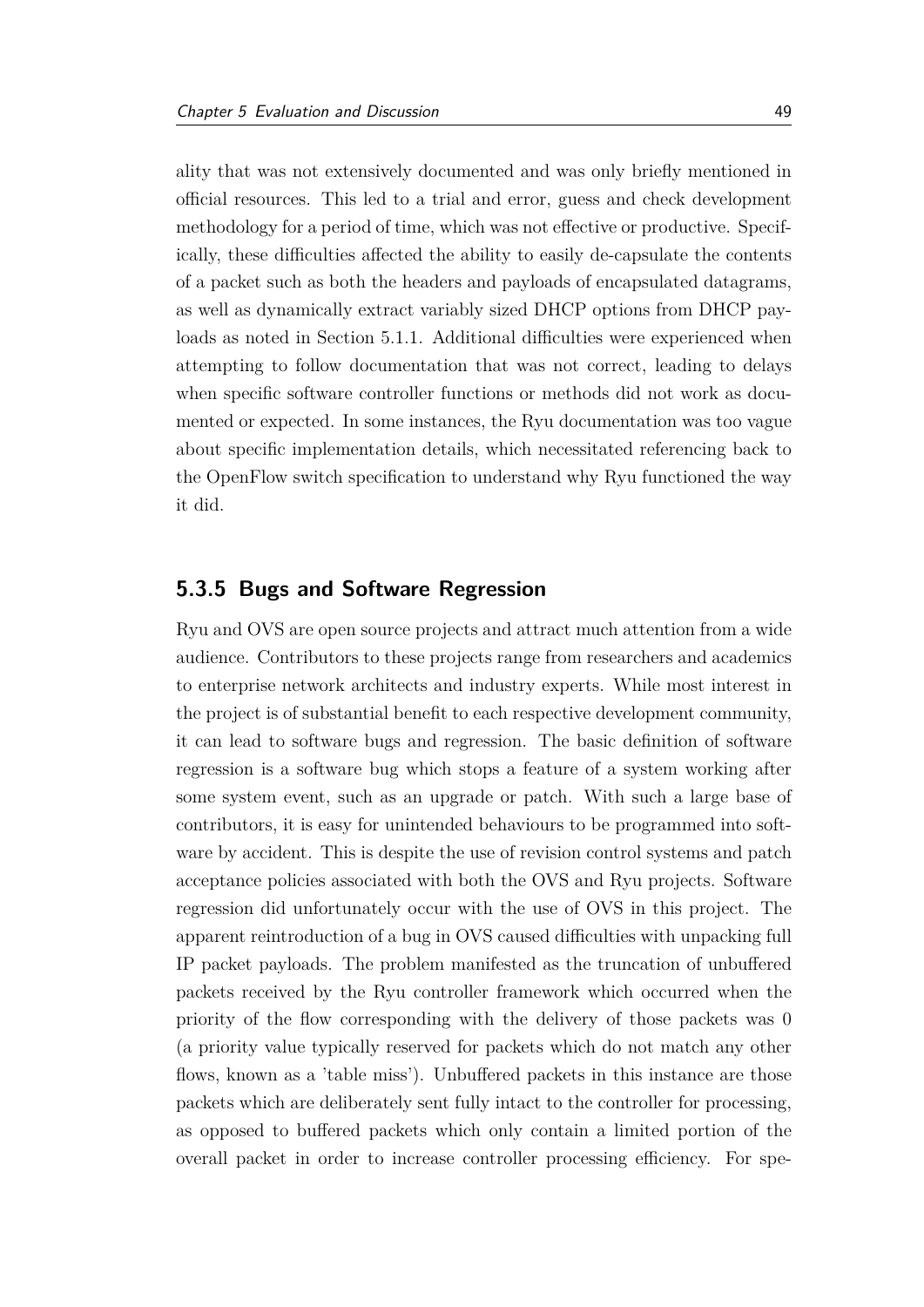cific protocol packets where there is required information after the observed 128 byte truncation point, this presented substantial development problems. DHCP packets were particularly affected, as the DHCP header is variably sized and a number of valuable variable length DHCP options are located in the tail of that header. This was fixed by changing the priority value of the corresponding DHCP traffic flows from 0 to any other priority. This bug was subsequently re-reported to an OVS developer.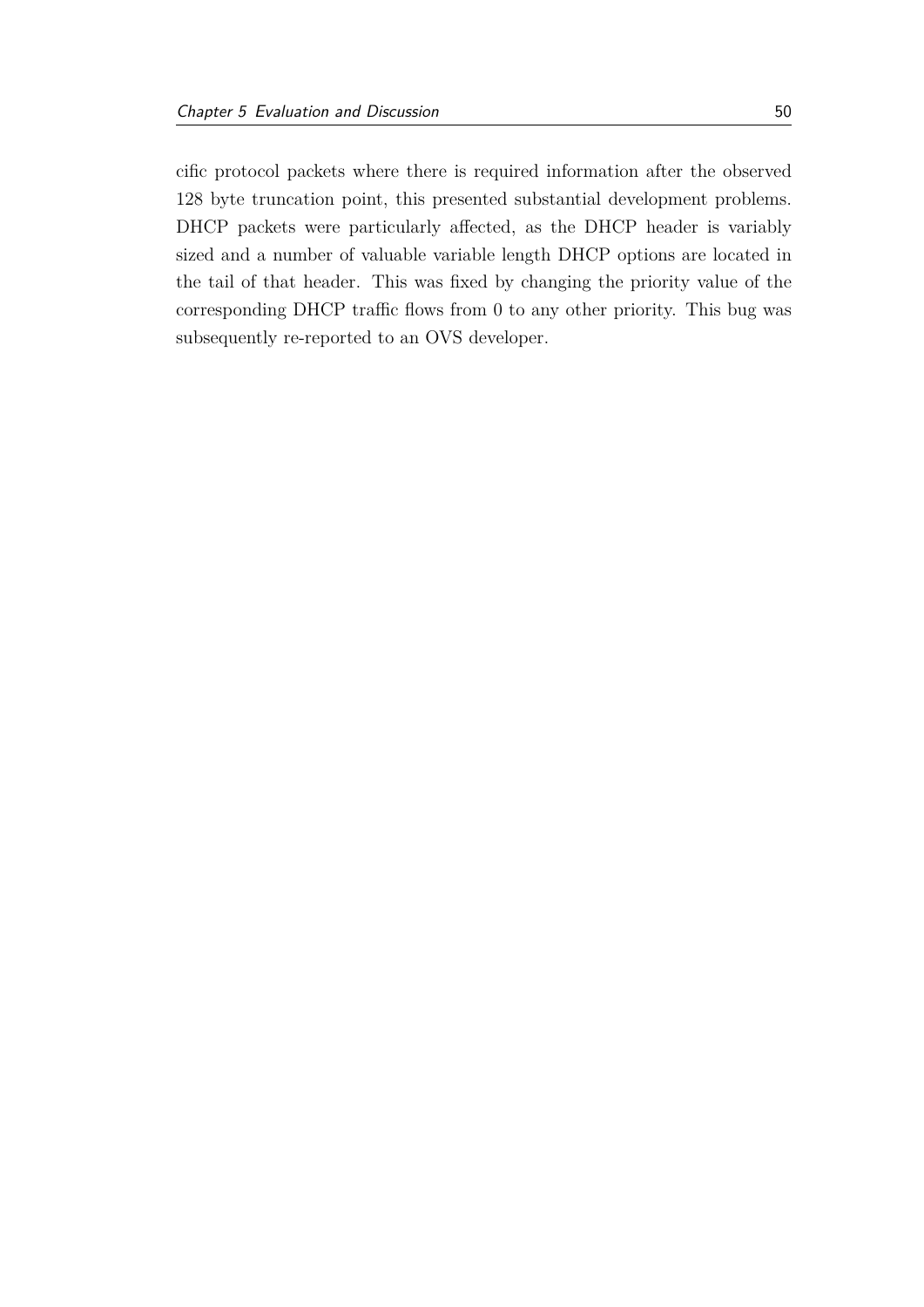# **Chapter 6**

# **Conclusions**

# **6.1 Contributions Made**

This project has investigated the ways in which OpenFlow may be used to improve upon and address existing weaknesses and vulnerabilities in the existing centralised BNG model. A basic design was implemented and presented that offers software controller support for two basic subscriber session establishment protocols. Additionally, a conceptual subscriber database was introduced to improve the way in which session establishment protocols interface with AAA services in order to dynamically forward subscriber traffic using OpenFlow. Along with these proposed OpenFlow controller designs which address some basic distributed BNG concepts, this project has also investigated a number of approaches and limitations which may be used to realise a fully operational OpenFlow-enabled distributed BNG solution in the future, as the technologies involved mature.

# **6.2 Future Work**

Given the scope of the implemented components of this project, there is a large amount of subsequent work that can be carried out to develop a controller framework capable of functioning as a distributed BNG and operating a basic production carrier network. Many of these facets were not simply overlooked during development, but remain as important considerations for future work. Given the scope of a fully realised and implemented project capable of replacing a network model as inherently complex and well-iterated as the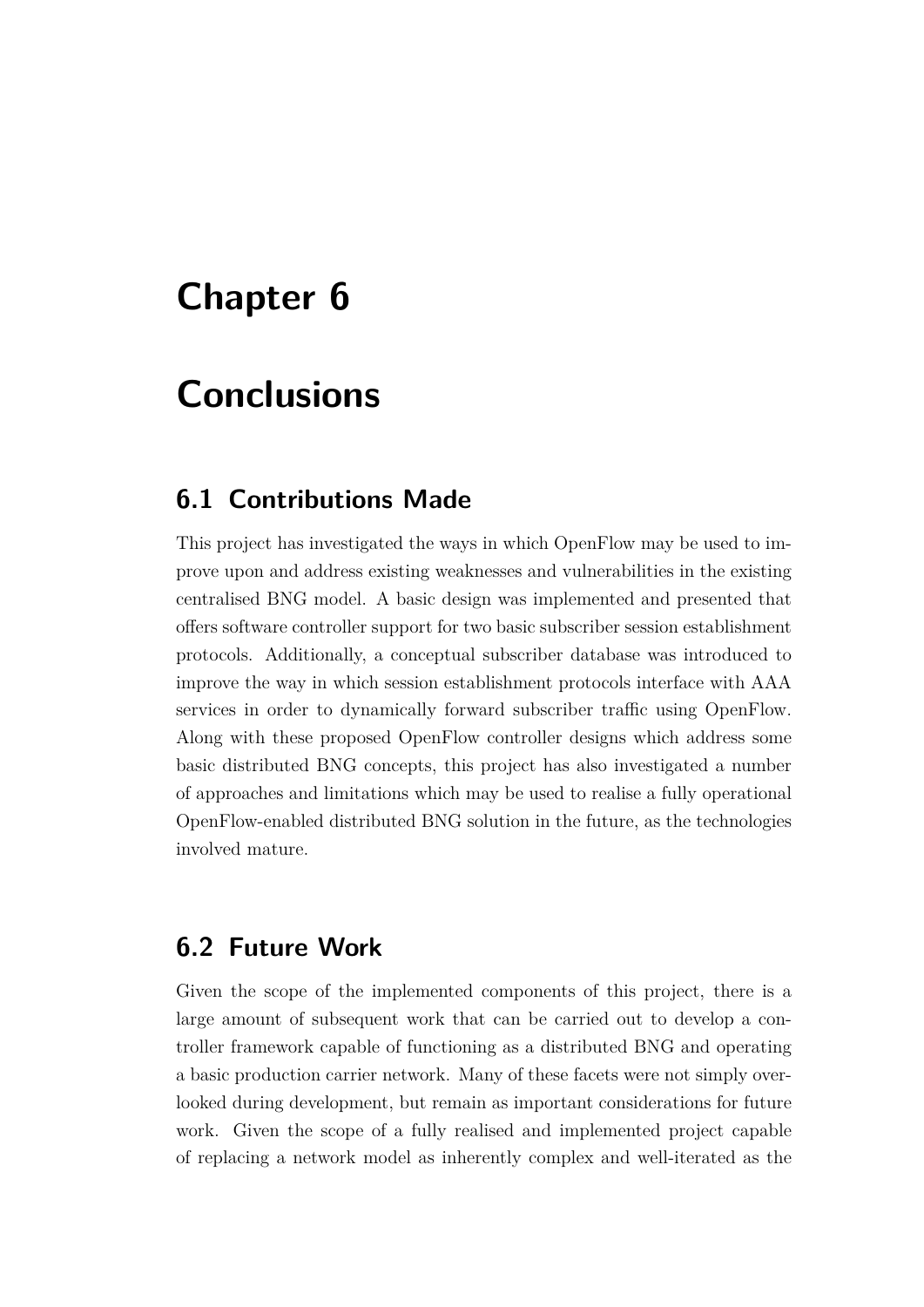BNG, much work remains to develop a fully working prototype. The discussion of several of these remaining required components for developing a OpenFlowenabled distributed BNG are detailed below. Many of them may be able to form the basis of projects such as this in their own right.

### **6.2.1 Additional Protocol Support**

The OpenFlow protocol is a constantly evolving entity, which can be attributed to the operational flexibility OpenFlow affords to network administrators and the increased interest in network virtualisation. Given the interest in the protocol and SDN concepts, new features and supported protocols are being introduced into the standard on a regular basis. Subsequently, it is difficult to predict whether any introduced future features may benefit the approaches discussed in this project and, if they do, what the timespan to introduce those features may be. At the time of writing this report, the OpenFlow version 1.5 specification was still being written, and version 1.4 is still not yet well implemented. Open Networking Foundation (ONF) members have suggested that this version of the specification will contain greater levels of support for carrier network SDN, including support for carrier network OAM and the underlying technologies that enable it [\[16\]](#page-69-0). Once version 1.5 of the standard is supported in Ryu in full, it is possible that some of the underlying necessary BNG supported protocols which are absent in existing OpenFlow specifications (as discussed in Section [3.1.2\)](#page-28-0) will be introduced in some capacity. This could make an OpenFlow-enabled distributed BNG model for ISP carrier networks more feasible by offering more complete support for the wide range of protocols required to support media-agnostic modern-day ISP carrier networks. Other alternative options include the investigation or extension of the ROFL library and bringing its capabilities to OpenFlow, OVS and Ryu. Access to the protocols supported in ROFL could allow this project to further evolve into a working prototype.

### **6.2.2 Flow Management and Operational Robustness**

Networks have traditionally been able to operate dynamically and autonomously. This is due to the fundamental concept of connectionless networking, which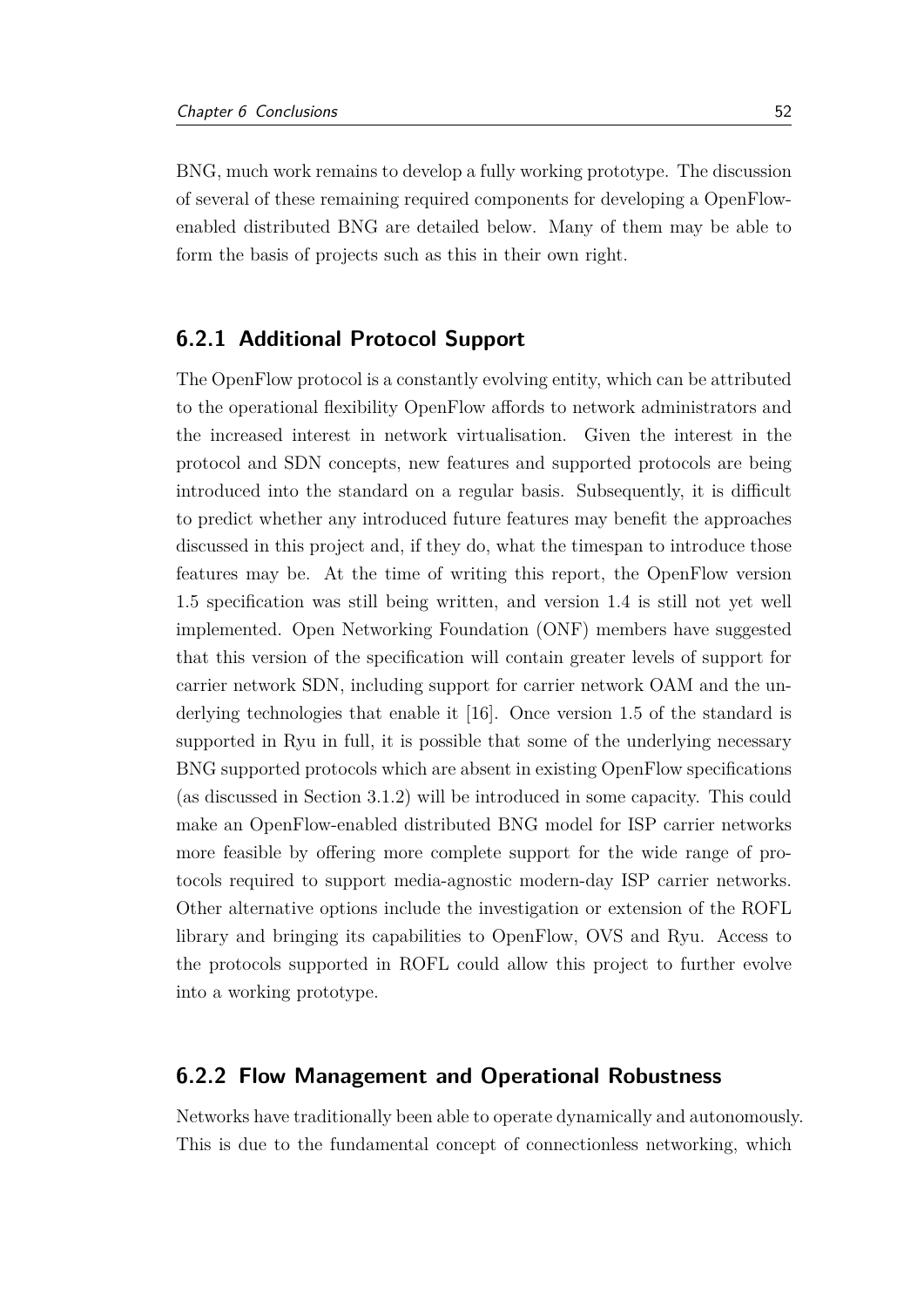determines how the transmission of data is achieved between two network end points for which no dedicated paths exist. It is an important concept to consider when designing traffic flows as depending on the nature of the flows, it is possible that specific network hosts are required to be traversed for end-to-end connectivity. Additional work is required to retain this important connectionless networking property and the overall operational robustness of the developed system. Many of the flows created by a distributed BNG controller will assume full end-to-end connectivity between network end points and may be installed in flow tables of any intermediary devices as such. The problem with this approach is the assumption that those hosts will remain up and operational, given that if any of the intermediary devices between two end points were to change or be lost, some end-to-end flows may fail to continue to forward traffic correctly. A dynamic flow-based system will be necessary to ensure the loss of any intermediary hosts in an end-to-end path does not affect the ability for the system to function correctly and forward traffic accordingly.

In the context of subscriber sessions and any corresponding installed flows, control mechanisms such as keep alives and timeout mechanisms still need to be investigated. Each OpenFlow enabled device in a network topology will have inherent restrictions on the maximum number of flows it is able to store. Assuming that there is a positive correlation between the number of active subscribers being aggregated through a distributed BNG and the number of flows required to manage them, scaling to accommodate every single subscriber may eventually be difficult. Subsequently, dynamic methods to manage sessions or flows that are not currently active should be implemented. These methods will ensure that subscribers who are not currently active are expired from the system, using mechanisms such as DHCP lease expiration discussed in Section **??**. A subscriber re-establishing a connection through the BNG system can be facilitated each time from scratch with minimal extra effort, so there is no problem with liberally expiring sessions.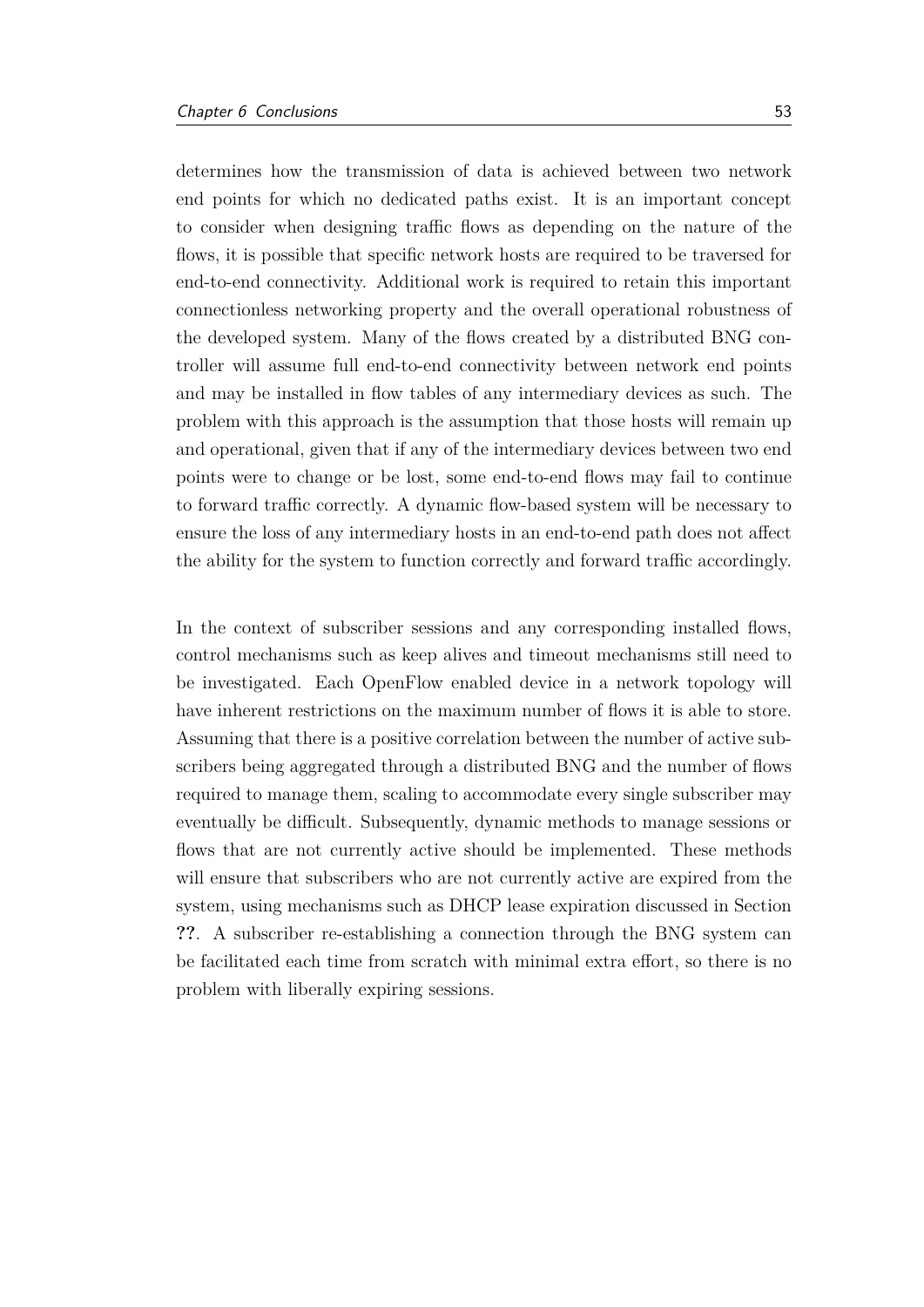# **6.2.3 Additional Authentication, Authorisation and Accounting Support**

AAA servers in an ISP carrier network often operate as a function of the BNG appliance itself or as an external appliance which the BNG connects to and interfaces with. Since the BNG functions as a common aggregation point for subscriber traffic, this is a sensible architecture. AAA servers are required to authenticate and authorise subscribers with respect to permitted or accessible network services, but also must account for the usage of those services by each subscriber. The proof of concept AAA approach presented in Section [4.2](#page-43-0) has been designed as an authoritative subscriber database. While useful for making dynamic traffic forwarding decisions, this database does not function as an extension to existing AAA services, but rather as a supplemental service. Substantial work is required to extend the developed controller AAA function endpoints into a modular API-based design that allows for multiple protocols to be supported, much like a BNG appliance would. Such an approach would allow for the extensible support of different carrier network configurations with a number of different AAA services. This subsequently would help accommodate varying kinds of production carrier networks present in modern day ISPs.

### **6.2.4 Complex Network Topologies**

Aside from the technical limitations of this project that were discussed in Section [5.3,](#page-54-1) there are a number of additional project components remaining which would require development to fully realise a distributed BNG implementation. Due to the developmental time constraints, expanded network topologies of multiple layer 2 switches and upstream network endpoints were not tested or evaluated during the development cycle. To support these topologies intermediary devices would need a way to determine the logical layout of the network, as they would allow each OpenFlow-enabled switch to dynamically understand how best to forward Ethernet frames to the correct end points. Additionally, a large network of layer 2 switches more accurately represents an ISP carrier network than the simple single switch topology used in the initial stages of the development cycle. This single switch topology does not require OpenFlowenabled switch to switch communication, or introduce multiple upstream endpoints. Once the project demonstrates a capability to forward Ethernet traffic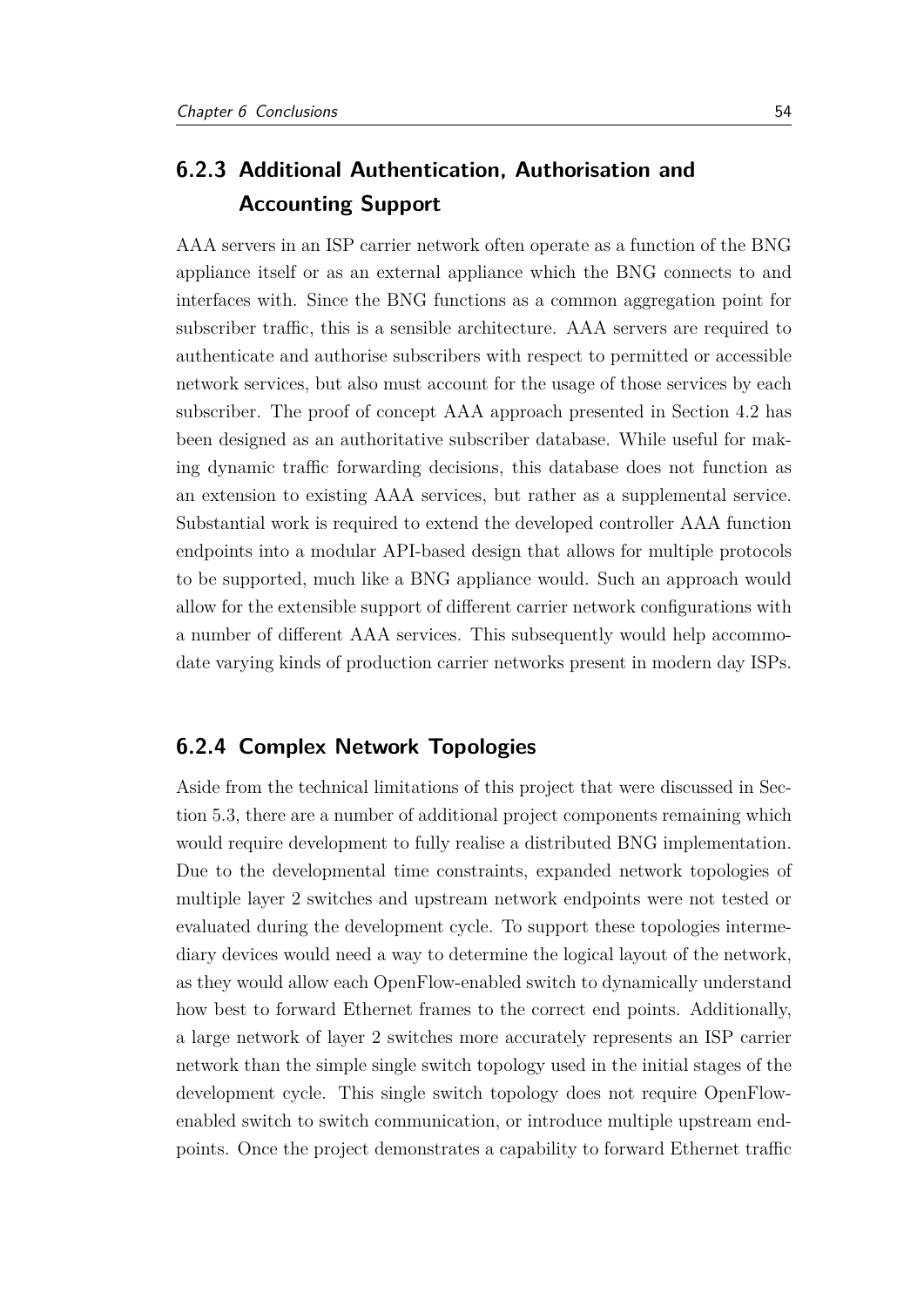within a larger topology such as this, it would be closer to developing a solution which could be used in a basic production carrier network.

### **6.2.5 Real World Testing and Evaluation**

An important component of developing a distributed BNG implementation is the testing and evaluation of any developed solution on real-world hardware with realistic production traffic. However, the use of different real-world OpenFlow-enabled switches or production traffic flows may have the possibility of introducing unexpected or unhandled behaviours to the controller. A well-structured and thorough evaluation of a variety of BNG use cases is a necessary approach to evaluate the performance and practical feasibility of any developed solution. Fortunately, OpenFlow is an enabler of such evaluations, permitting the execution of experimental protocols and implementations on real-world production networks alongside regular network operation [\[18\]](#page-69-1). Using such an abstract approach to evaluate experimental network modifications enables network researchers and administrators alike to design comprehensive unit-based tests for their experiments. These unit-based tests can be based on any facet of the experiment design and, in the context of this project running on a carrier network, could be used to individually assess and evaluate specific protocols, processes or functions of the developed implementation. Unfortunately, due to developmental time constraints, testing of this nature was not carried out for this project. To measure the success of this project or any of the approaches outlined in this report, real world testing would be necessary.

# **6.3 Conclusions**

This project has focused on the operational flexibility provided to network administrators by the use of OpenFlow, via its centralised software controller architecture. Centralised software controllers provide the ability to dynamically reconfigure switches in order to govern how traffic is forwarded, which can be leveraged to explore and investigate potential solutions to shortcomings or vulnerabilities in existing network protocols and models. Given the limitations discussed, it is not currently possible to introduce a comprehensive, scalable and complete distributed BNG solution using the OpenFlow controller software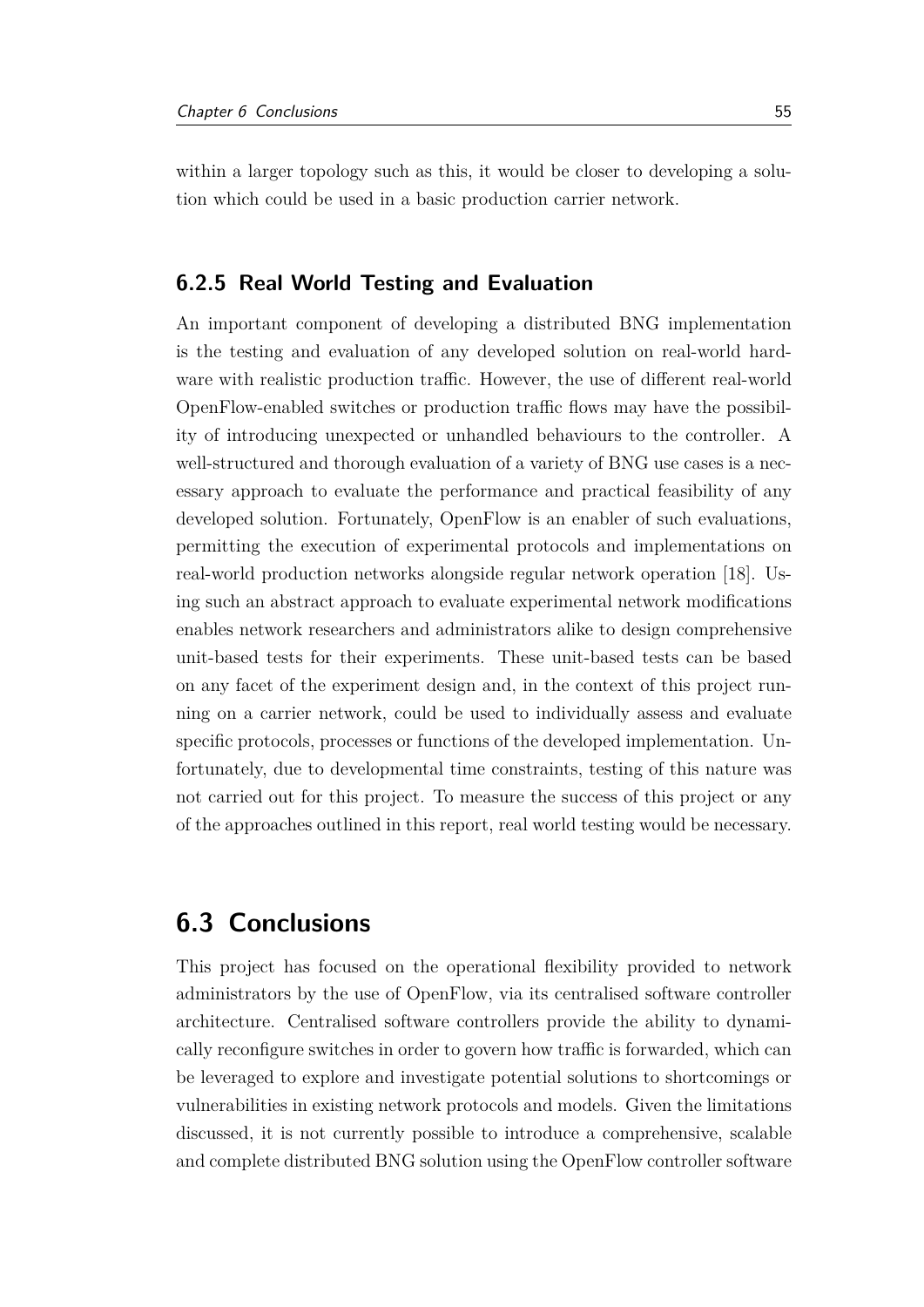Ryu and OpenFlow version 1.3. However, some of the smaller controller designs and concepts introduced in this project are suitable for governing session establishment mechanisms in smaller network environments, and can act as a starting point for future development of carrier-grade SDN components. The shortcomings of developing a complete distributed BNG solution are due to the lack of scalability and carrier-grade high availability as a result of the inability to distribute the functionality of the Ryu software controller among multiple controllers, as well as necessary session establishment and network communication protocols being not fully implemented in either OpenFlow or Ryu yet. However, if these problems were to be addressed (or a different, more suitable controller software framework chosen), the developed OpenFlow-enabled distributed BNG architecture would be viable.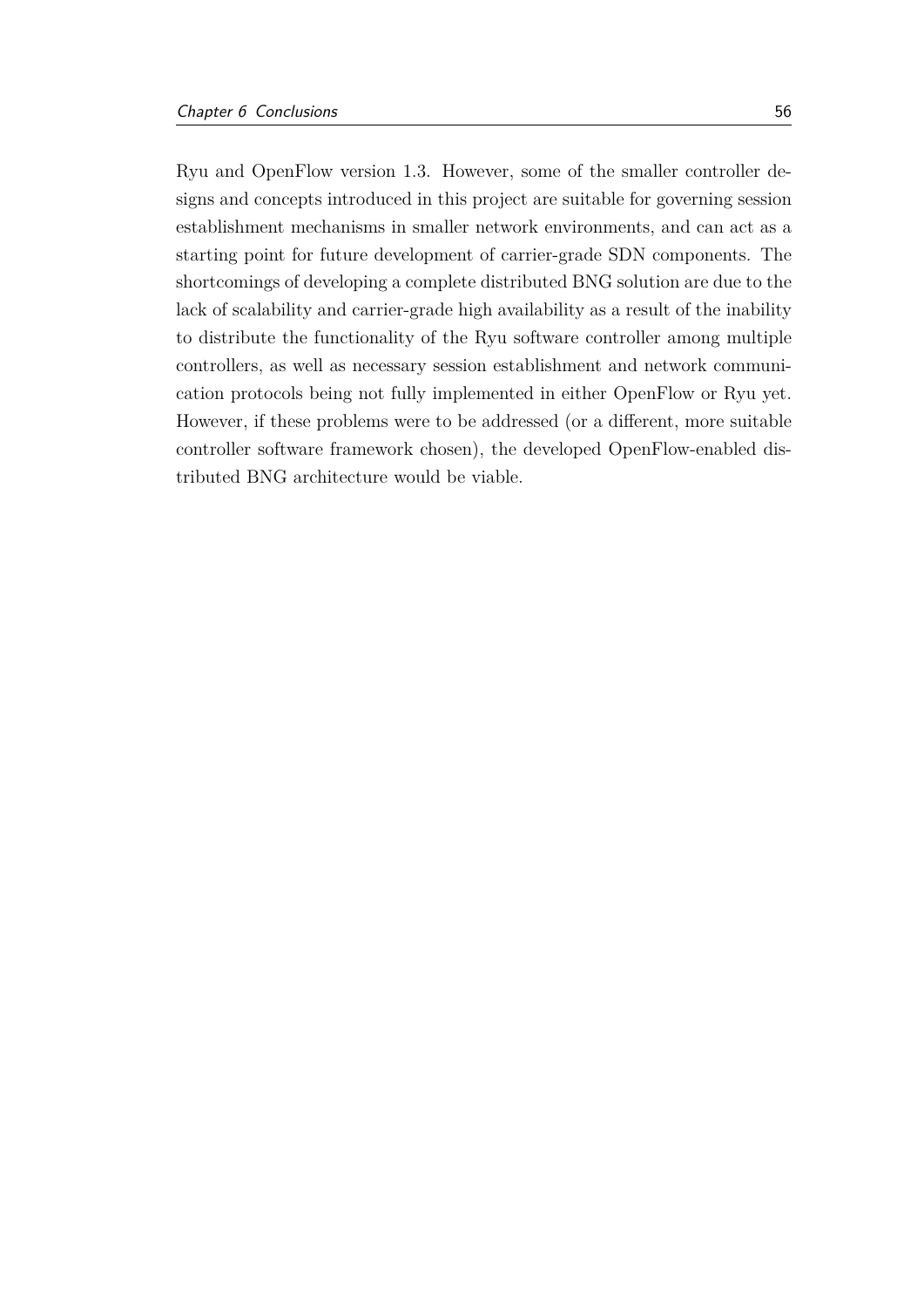# **References**

- [1] ATM End-to-End Working Group. Core Network Architecture Recommendations for Access to Legacy Data Networks over ADSL (TR-025). Technical report, Broadband Forum, September 1999.
- [2] Biondi, P. Scapy. <http://www.secdev.org/projects/scapy/>, n.d. [Accessed 1 October, 2014].
- [3] M. Davy, G. Parulkar, J. van Reijendam, D. Schmiedt, R. Clark, C. Tengi, I. Sekar, P. Christian, I. Cote, and G. China. A Case for Expanding OpenFlow/SDN Deployments On University Campuses. White paper, Global Environment for Network Innovations, June 2011.
- [4] J. Dix. Open Networking Foundation (ONF) Executive Director on the group's achievements, goals. [http:](http://www.networkworld.com/article/2683312/opensource-subnet/open-networking-foundation-onf-executive-director-on-the-groups-achievements-goals.html) [//www.networkworld.com/article/2683312/opensource-subnet/](http://www.networkworld.com/article/2683312/opensource-subnet/open-networking-foundation-onf-executive-director-on-the-groups-achievements-goals.html) [open-networking-foundation-onf-executive-director-on-the-groups-achievemen](http://www.networkworld.com/article/2683312/opensource-subnet/open-networking-foundation-onf-executive-director-on-the-groups-achievements-goals.html)ts-goals. [html](http://www.networkworld.com/article/2683312/opensource-subnet/open-networking-foundation-onf-executive-director-on-the-groups-achievements-goals.html), September 2014. [Accessed 30 September, 2014].
- [5] D. Erickson. The beacon openflow controller. In *Proceedings of the Second ACM SIGCOMM Workshop on Hot Topics in Software Defined Networking*, HotSDN '13, pages 13–18, New York, NY, USA, 2013. ACM.
- [6] Floodlight Contributors. Floodlight SDN OpenFlow Controller. [https://](https://github.com/floodlight/floodlight) [github.com/floodlight/floodlight](https://github.com/floodlight/floodlight), December 2011. [Accessed 28 September, 2014].
- [7] Open Networking Foundation. Software-Defined Networking: The New Norm for Networks. White paper, Open Networking Foundation, April 2012.
- [8] Google Inc. Inter-Datacenter WAN with centralized TE using SDN and OpenFlow. [https://www.opennetworking.org/images/stories/downloads/](https://www.opennetworking.org/images/stories/downloads/sdn-resources/customer-case-studies/cs-googlesdn.pdf) [sdn-resources/customer-case-studies/cs-googlesdn.pdf](https://www.opennetworking.org/images/stories/downloads/sdn-resources/customer-case-studies/cs-googlesdn.pdf), July 2012. [Ac-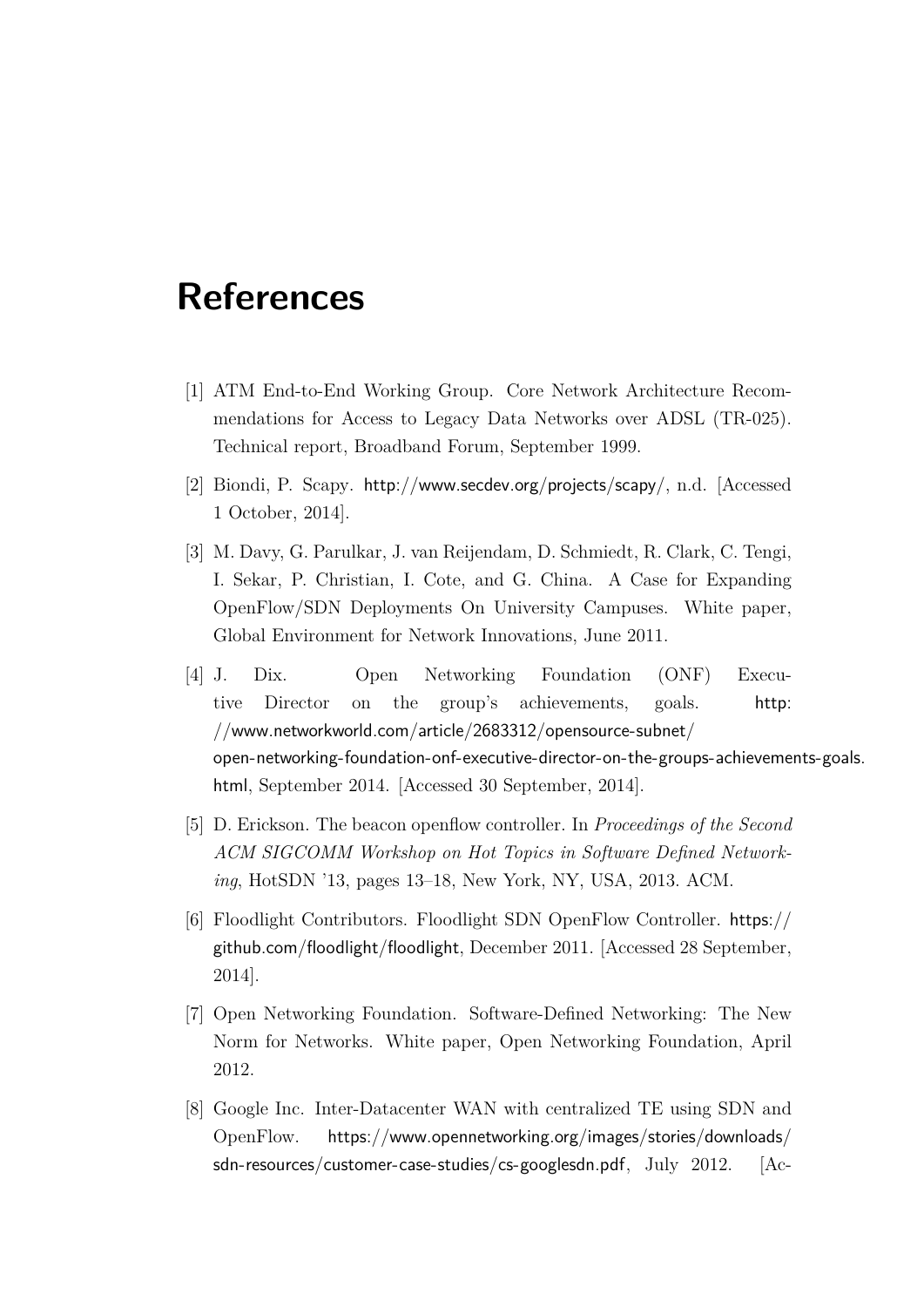cessed 1 June, 2014].

- [9] P. Goransson and C. Black. *Software Defined Networks A Comprehensive Approach*, volume 1. Morgan Kaufmann, first edition, 2014.
- [10] Open Source Software Computing Group. Ryu, component-based software defined networking framework. <http://osrg.github.io/ryu/>, 2013. [Accessed 20 March, 2014].
- [11] R. Groves and B. Benetti. Microsoft's Demon Datacenter Scale Distributed Ethernet Monitoring Appliance. Presented during Sharkfest '12 - Wireshark Developer and User Conference, Berkeley, California, 2012.
- [12] C. Hellberg, D. Greene, and T. Boyes. *Broadband Network Architectures - Designing and Deploying Triple-Play Services*, volume 1. Prentice Hall, first edition, 2007.
- [13] M. Kind, F. Westphal, A Gladisch, and S. Topp. Splitarchitecture: Applying the software defined networking concept to carrier networks. In *World Telecommunications Congress (WTC), 2012*, pages 1–6, March 2012.
- [14] T. Koponen, M. Casado, N. Gude, J. Stribling, L. Poutievski, M. Zhu, R. Ramanathan, Y. Iwata, H. Inoue, T. Hama, and S. Shenker. Onix: A distributed control platform for large-scale production networks. In *Proceedings of the 9th USENIX Conference on Operating Systems Design and Implementation*, OSDI'10, pages 1–6, Berkeley, CA, USA, 2010. USENIX Association.
- [15] libpcap Contributors. the LIBpcap interface to various kernel packet capture mechanism. <https://github.com/the-tcpdump-group/libpcap>, October 1999. [Accessed 1 October, 2014].
- <span id="page-69-0"></span>[16] B. Mack-Crane. OpenFlow Extensions. Presented during the 2013 ONF and US-Ignite SDN Workshop, Sunnyvale, California, October 2013.
- [17] C. Matta. Users Equal Distribution on Multi-PPPoe Servers Using RouterBoard and RouterOS. Presented during the 2012 Mikrotik User Meeting, Dubai, UAE, August 2012.
- <span id="page-69-1"></span>[18] N. McKeown, T. Anderson, H. Balakrishnan, G. Parulkar, L. Peterson, J. Rexford, S. Shenker, and J. Turner. OpenFlow: Enabling Innovation in Campus Networks. White paper, Open Networking Foundation, March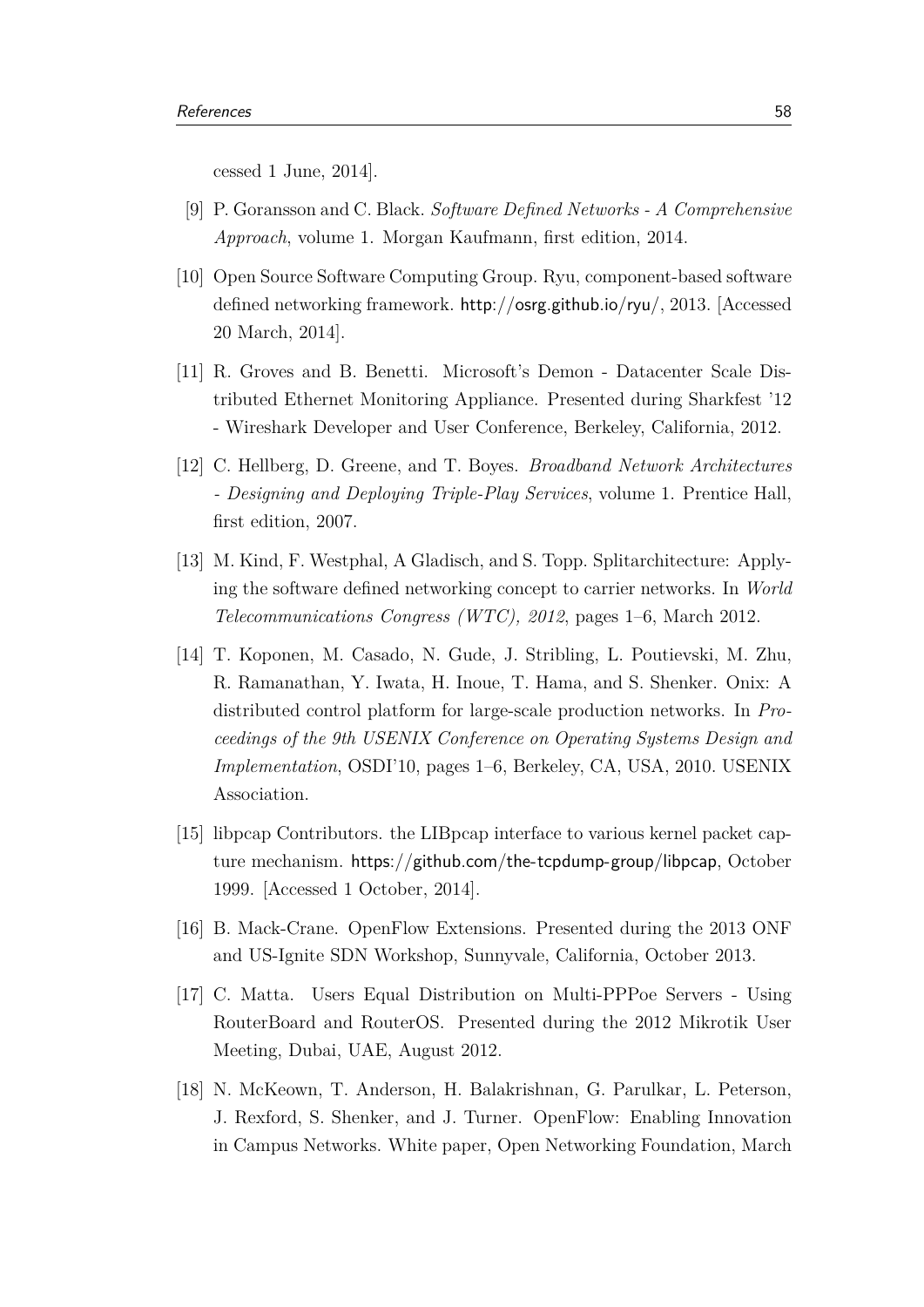2008.

- [19] NEC Corporation. Case Study Kanazawa University Hospital. [https://www.opennetworking.org/images/stories/downloads/sdn-resources/](https://www.opennetworking.org/images/stories/downloads/sdn-resources/customer-case-studies/cs-nec.pdf) [customer-case-studies/cs-nec.pdf](https://www.opennetworking.org/images/stories/downloads/sdn-resources/customer-case-studies/cs-nec.pdf), 2012. [Accessed 28 September, 2014].
- <span id="page-70-0"></span>[20] Network Working Group. Remote Authentication Dial In User Service (RADIUS). Request for comments, Internet Engineering Task Force, June 2000.
- <span id="page-70-1"></span>[21] Network Working Group. Diameter Base Protocol. Request for comments, Internet Engineering Task Force, September 2003.
- [22] Open Networking Foundation. OpenFlow Switch Specification Version 1.0.0 (Wire Protocol 0x01). Specification, Open Networking Foundation, December 2009.
- [23] Open Networking Foundation. OpenFlow Switch Specification Version 1.1.0 (Wire Protocol 0x02). Specification, Open Networking Foundation, February 2011.
- [24] Open Networking Foundation. OpenFlow Switch Specification Version 1.2.0 (Wire Protocol 0x03). Specification, Open Networking Foundation, December 2011.
- [25] Open Networking Foundation. OpenFlow Switch Specification Version 1.3.0 (Wire Protocol 0x04). Specification, Open Networking Foundation, June 2012.
- [26] Open Networking Foundation. OpenFlow Switch Specification Version 1.3.2 (Wire Protocol 0x04). Specification, Open Networking Foundation, April 2013.
- [27] Open Networking Foundation. OpenFlow Switch Specification Version 1.4.0 (Wire Protocol 0x05). Specification, Open Networking Foundation, October 2013.
- [28] Open Networking Foundation. Extensibility. [https://www.opennetworking.](https://www.opennetworking.org/working-groups/extensibility) [org/working-groups/extensibility](https://www.opennetworking.org/working-groups/extensibility), 2014. [Accessed 30 September, 2014].
- [29] OpenDaylight Contributors. OpenDaylight A Linux Foundation Collaborative Project. <http://www.opendaylight.org/>, 2014. [Accessed 28 September, 2014].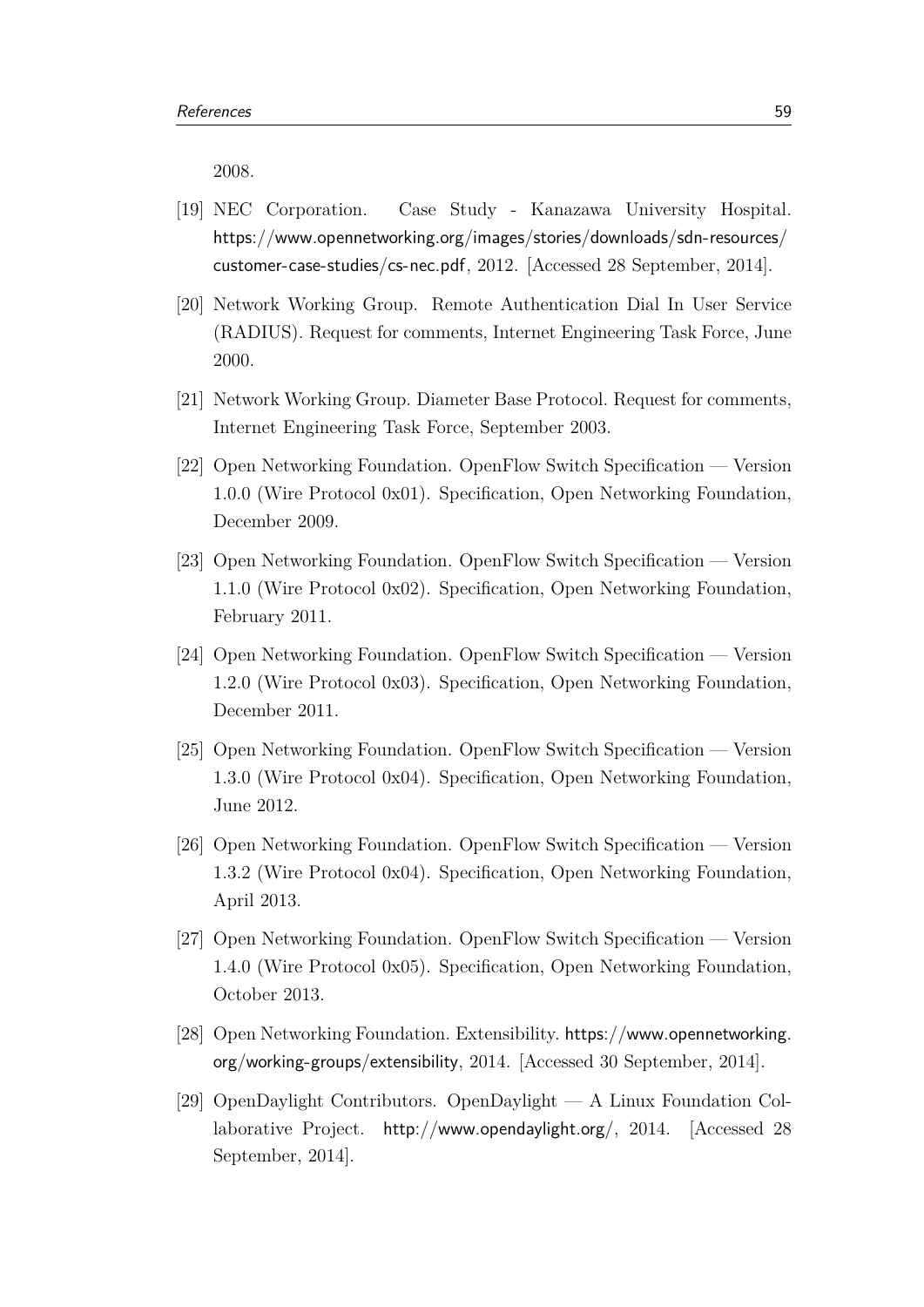- <span id="page-71-2"></span>[30] B. Pfaff. Open vSwitch Manual. Manual, Open vSwitch, n.d. [Accessed 5 October, 2014].
- [31] B. Pfaff, J. Pettit, T. Koponen, K. Amidon, M. Casado, and S. Shenker. Extending networking into the virtualization layer. In *8th ACM Workshop on Hot Topics in Networks (HotNets-VIII). New York City, NY (October 2009)*.
- [32] RYU project team. *RYU SDN Framework Using OpenFlow 1.3*. Open Source Software Computing Group, 2014. [Accessed 1 October, 2014].
- <span id="page-71-1"></span>[33] A. Shalimov, D. Zuikov, D. Zimarina, V. Pashkov, and R. Smeliansky. Advanced study of sdn/openflow controllers. In *Proceedings of the 9th Central & Eastern European Software Engineering Conference in Russia*, CEE-SECR '13, pages 1:1–1:6, New York, NY, USA, 2013. ACM.
- [34] D. Staessens, S. Sharma, D. Colle, M. Pickavet, and P. Demeester. Software defined networking: Meeting carrier grade requirements. In *Local Metropolitan Area Networks (LANMAN), 2011 18th IEEE Workshop on*, pages 1–6, Oct 2011.
- [35] A. Tavakoli, M. Casado, T. Koponen, and S. Shenker. Applying nox to the datacenter. In *Proc. of workshop on Hot Topics in Networks (HotNets-VIII)*, 2009.
- [36] Agilent Technologies. Understanding DSLAM and BRAS Access Devices. White paper, Agilent Technologies, February 2006.
- <span id="page-71-0"></span>[37] The Apache Software Foundation. The Apache Cassandra Project. [http:](http://cassandra.apache.org/) [//cassandra.apache.org/](http://cassandra.apache.org/), 2009. [Accessed 6 August, 2014].
- [38] The Apache Software Foundation. What is Zookeeper? [http://zookeeper.](http://zookeeper.apache.org) [apache.org](http://zookeeper.apache.org), 2010. [Accessed 1 October, 2014].
- [39] The Architecture and Transport Working Group. DSL Evolution Architecture Requirements for the Support of QoS-Enabled IP Services (TR-059). Technical report, Broadband Forum, September 2003.
- [40] The Architecture and Transport Working Group. Broadband Remote Access Server (BRAS) Requirements Document (TR-092). Technical report, Broadband Forum, August 2004.
- [41] The Architecture and Transport Working Group. Migration to Ethernet-